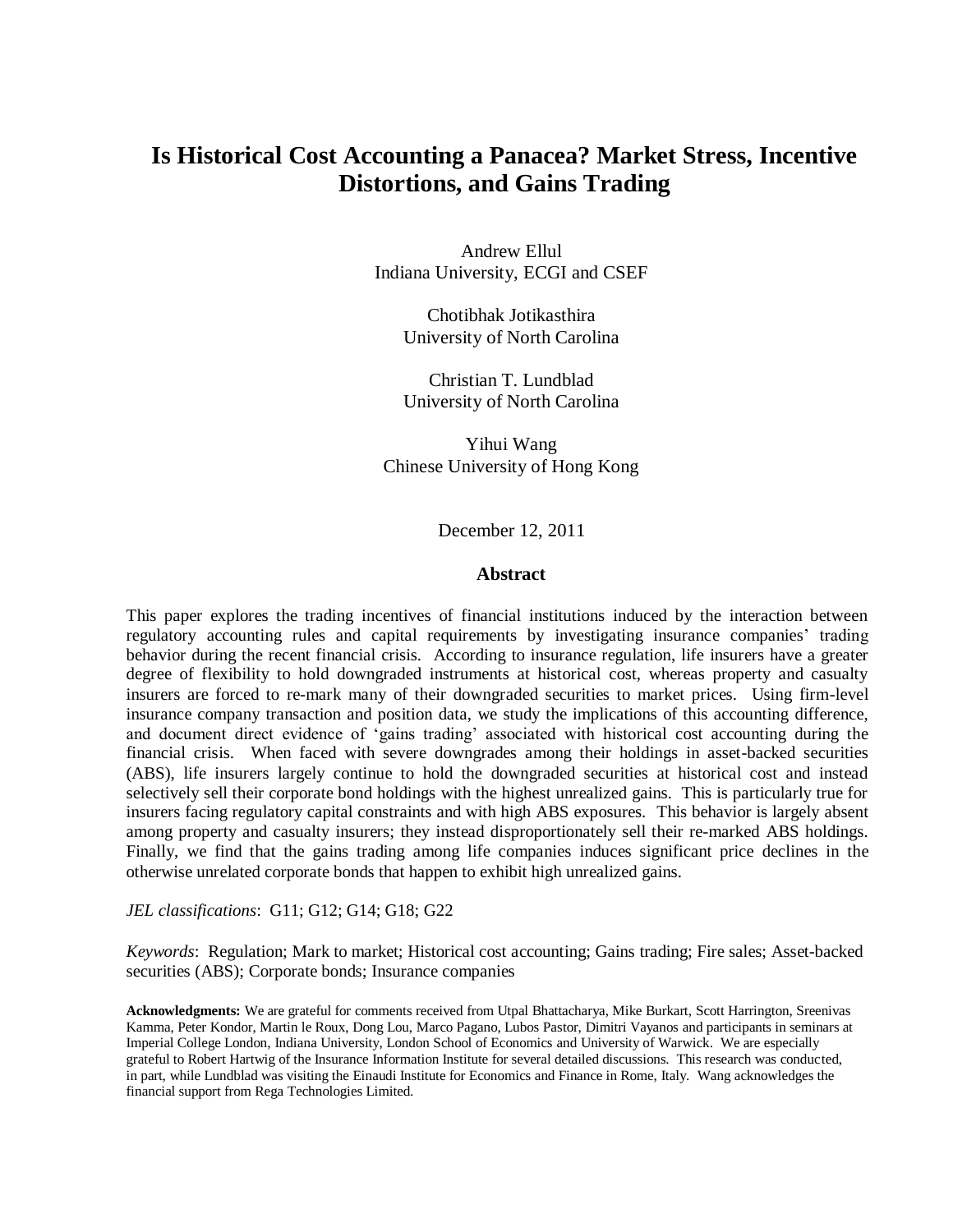# **1. Introduction**

 $\overline{a}$ 

This paper explores the trading incentives of financial institutions induced by the interaction between regulatory accounting rules and capital requirements. The theoretical literature (see, for example, Allen and Carletti (2008), Plantin, Sapra and Shin (2008), and Sapra (2008)) argues that mark-to-market (MTM), or fair value, accounting leads to the forced selling of assets by financial institutions during times of market stress, resulting in a downward spiral of liquidity and prices and potential contagion effects for other markets. In contrast, these authors contend that historical cost accounting (HCA) may avoid fire sales and contagion effects.<sup>1</sup> This paper challenges this view by providing new empirical evidence that HCA, along with regulatory capital requirements, induces an altered incentive to "gains trade" where, in order to shore up capital, an institution selectively sells otherwise unrelated assets with high *unrealized* gains. Critically, it is important not to consider the accounting treatment in isolation, but rather how the different treatments interact with capital regulations (Heaton, Lucas, and McDonald (2010)) to influence financial institutions' trading incentives (Laux and Leuz (2009, 2010)).

The role of MTM during the recent financial crisis has generated an intense debate. The accounting rules followed by financial institutions may appear to simply be an issue of measurement and, in frictionless markets, free of any impact on economic fundamentals. However, when markets are illiquid and trading frictions elevated, financial assets may temporarily trade at market prices that are well below fundamental values (Duffie (2010), AFA Presidential Address). In such an environment, write-downs (and the associated deterioration of financial institutions' asset values) will lead to an erosion of their capital base, potentially forcing the liquidation of some assets. Allen and Carletti (2008) argue that in such a market environment, HCA will avoid fire sales because financial institutions would not suffer from a deterioration of their asset valuations in the first place. Plantin, Sapra and Shin (2008) also argue that MTM generates inefficiencies because it injects excessive volatility in prices that naturally degrades their information content and leads to sub-optimal decisions by financial institutions.

HCA may also engender inefficiencies as financial institutions, under HCA, have an incentive to engage in selective asset sales aimed at the early realization of earnings (see Laux and

 $1$  This is a view that has received support from the banking industry as well. In a letter to the SEC in September 2008, the American Bankers Association was of the opinion that, among several factors that led to the financial crisis, "one factor that is recognized as having exacerbated these problems is fair value accounting."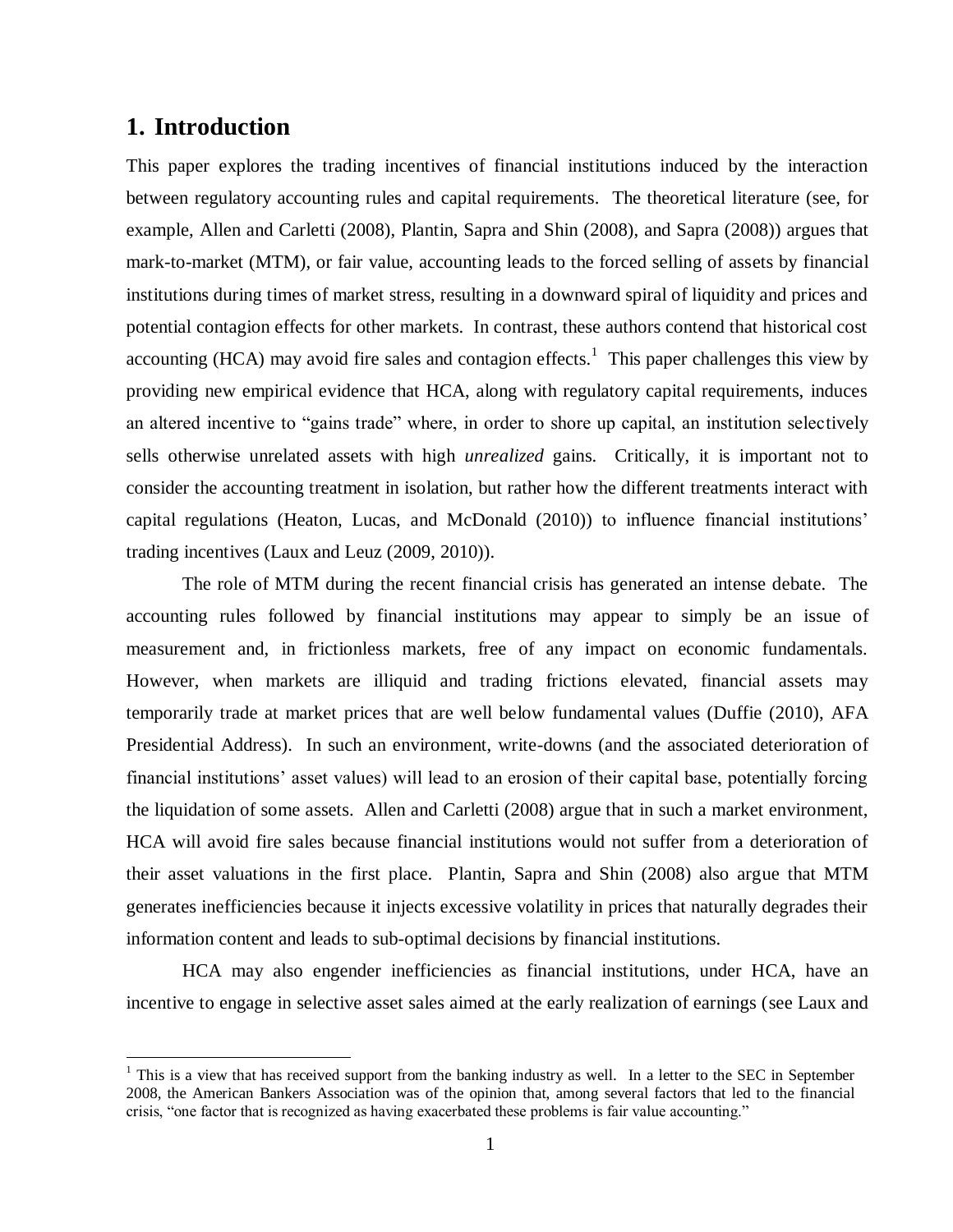Leuz (2009) for a discussion of the gains trading incentive under HCA). Indeed, Plantin, Sapra and Shin (2008) recognize that HCA is not immune to these inefficiencies in normal times. In this paper, we focus on the implications of this trading incentive and its impact on financial institutions' trading behavior during times of *market stress*. Below, we argue that it is precisely these times that financial institutions have the highest need to realize gains in order to improve capital positions.

We argue that the crucial issue in the debate surrounding the accounting treatment of financial assets and its impact on financial institutions during periods of market stress relates to the *interaction between the accounting regime and the institutional framework*, specifically regulatory capital requirements. To focus ideas, consider a financial institution that invested heavily in Asset-Backed Securities (ABS) in the years leading up to the financial crisis. The severe downgrades of such instruments that occurred during the 2007-2009 period, taking many such holdings from investment to speculative grades, significantly affected the regulatory capital of various financial institutions holding the downgraded instruments. An institution affected then faced a stark decision: either keep the downgraded instruments and find additional capital elsewhere or sell the downgraded instruments to reduce the required regulatory capital. At the same time, the downgraded instruments likely experienced severe price declines. A crucial input in the institution's decision is the accounting treatment used for the downgraded instruments (as well as the accounting treatment for other assets in its portfolio).

If the downgraded asset is held at market value, the price decline would be automatically reflected in the balance sheet, and the loss will flow to the income statement, impairing the institution's capital. From a purely accounting point of view, the institution will be indifferent between keeping the asset on the balance sheet and selling it. However, considering the regulatory capital dimension, selling the downgraded asset has an advantage as swapping a risky asset for cash reduces the required regulatory capital. The disadvantage of selling is that trades will take place in a market already characterized by severe price declines and illiquidity.

The situation is different if the asset is held under HCA. In line with Allen and Carletti (2008), the decline in value will not be recognized in the balance sheet, but crucially, the institution still has to act because its regulatory capital would have increased as a result of the downgrade. Holding the asset has the advantage of limiting the unfavorable price impact, but additional capital needs to be raised. It is precisely in this situation that the incentive for gains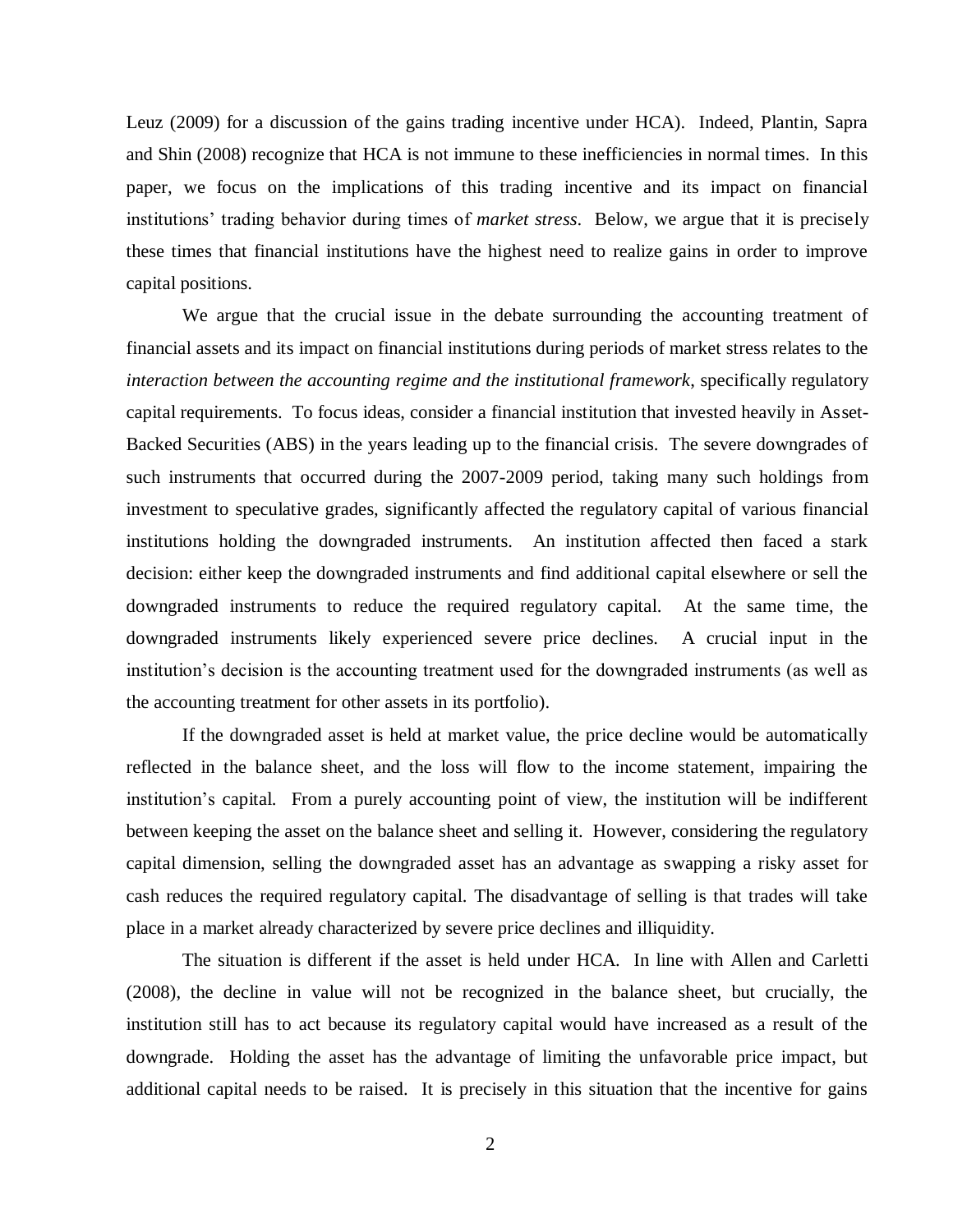trading arises. The institution may sell other existing assets that have not been downgraded to shore up its capital position. Importantly, the institution faces an altered incentive to do so by *selectively selling* those assets that are held under HCA and have the *largest unrealized gains*. By selling such assets, these unrealized gains can be recognized and flow to its capital.

The question then becomes whether such selective selling engenders significant price pressure in the selected assets with high unrealized gains. If so, one can conclude that HCA – precisely because of the interaction between accounting and capital regulations – does not completely avoid illiquidity spillovers.

We investigate this gains trading mechanism during times of market stress, by examining the behavior of 1,882 insurance companies following severe downgrades within the ABS market. Most importantly, we exploit the different accounting treatments used in determining the required capital for holding speculative-grade assets, under the National Association of Insurance Commissioners (NAIC)'s model law, for life and for property and casualty (P&C) insurance companies. In the case of an ABS downgraded from investment to non-investment grade, P&C insurers have to immediately recognize the value of the ABS as the lower between the amortized value (based on HCA) and the market price (or model price, in case no market price is available). On the other hand, life insurers can continue to hold the downgraded ABS under HCA except in the extreme case when it is classified as 'in or near default' (Class  $6$ ).<sup>2</sup> Given these distinctions in accounting treatment and the NAIC's security-level data, the insurance industry presents an interesting laboratory to explore the interplay between accounting and regulatory capital requirements for financial institutions.

We construct a dataset of 34,957 downgrades of non-agency ABS to speculative-grade by S&P over the period 2005-2010 using S&P's Ratings IQuery. We combine information on these securities with *firm-level* observations, provided by the NAIC, on insurance companies' holdings of and transactions in individual ABS and corporate bonds. Further, for each ABS and corporate bond position, insurance companies provide both fair and book values to the NAIC. We obtain data on the financial position and strength of each insurance company from the Street.com.

As of 2007, life and P&C insurance companies held roughly the same amount of nonagency ABS as a percentage of their total bond portfolio (around 5-7%). During the financial

<sup>&</sup>lt;sup>2</sup> To put the definitions of the asset classes in perspective, a "Class 5" security is one that corresponds to a CCC/Caa credit rating; even in such cases life insurers can continue to hold the asset at HCA while P&C insurers have to recognize the market price if the price falls below the amortized value.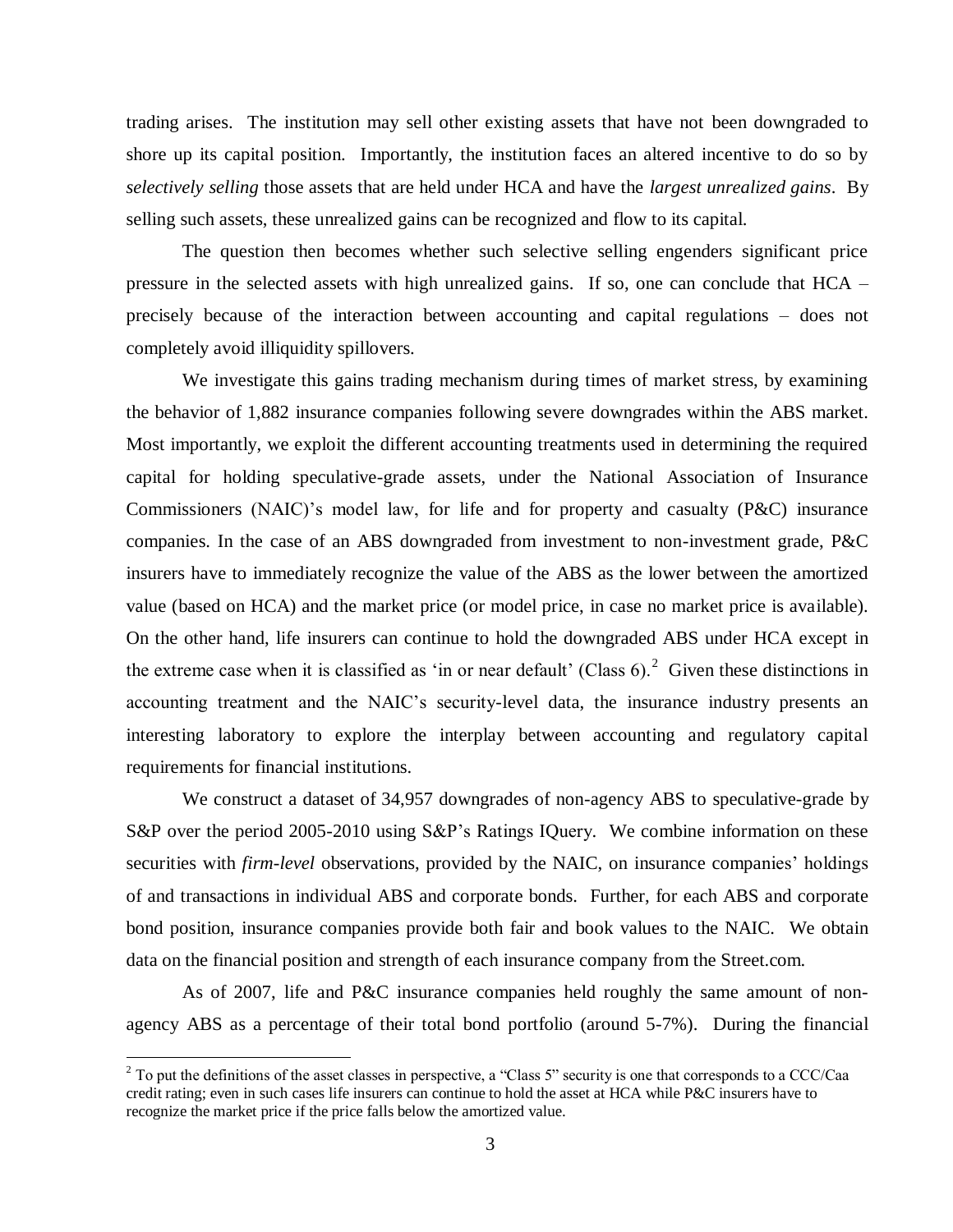crisis, the downgrades of some of these ABS instruments were severe, with the majority of downgraded securities falling to speculative grade.<sup>3</sup> We find confirmation that the different accounting treatment between life and P&C insurers is triggered when such downgrades occur. For example, from 2004 to 2006, both life and P&C insurance companies hold around 5% of their non-agency ABS positions at market values. In 2008, almost 20% (5%) of the holdings of P&C (life) are held at market values. Given that the exposure of both types of insurers to downgraded ABS is very similar, this evidence provides confirmation of the different accounting regulations across the two groups. Further, the *actual capital* of life companies, due to HCA, is much less affected by the downgrades than the capital of P&C firms (-6% vs. -13% from 2007 to 2008). For both groups, however, the *regulatory capital requirement* increased. The question is then how the different accounting treatments influence the incentives of life and P&C firms to respond to this increase in their required regulatory capital.

Several key empirical results deserve attention. First, during the crisis, we find clear evidence that life firms largely keep the downgraded ABS in their balance sheet and instead engage in gains trading by *selectively* selling corporate bonds. In sharp contrast, P&C firms disproportionately sell their downgraded ABS holdings (35% more likely than life firms). While the selling of the downgraded ABS may take place at fire-sales prices, from an accounting point of view, P&C insurers, having already booked the loss, would be indifferent between holding the asset at the lower value and selling it. Selling the asset has an important advantage from the regulatory capital point of view, as a risky asset will be exchanged for cash thus reducing the capital requirement.

Second, we find that life insurers disproportionately sell the otherwise unrelated corporate bonds that have the highest unrealized gains. Because corporate bonds are also held at historical cost, it is only by the sale transaction that these unrealized gains can be recognized. Following this course of action, life insurers achieved two important objectives: (1) reduce their regulatory capital (exchanging a risky asset for cash) and (2) realize the gain that arises from the HCA treatment. Most importantly, we find that this trading behavior is disproportionately conducted by life insurers that have (a) large exposures to downgraded ABS booked at HCA, and (b) low risk-based capital ratios. Among these insurers, the probability of selling corporate bonds with the highest

 $3$  For example, out of the 808 ABS held by insurance companies that were downgraded to BB status, 386 were previously rated in the top three credit rating classes, with 299 coming straight from the highest AAA rating class.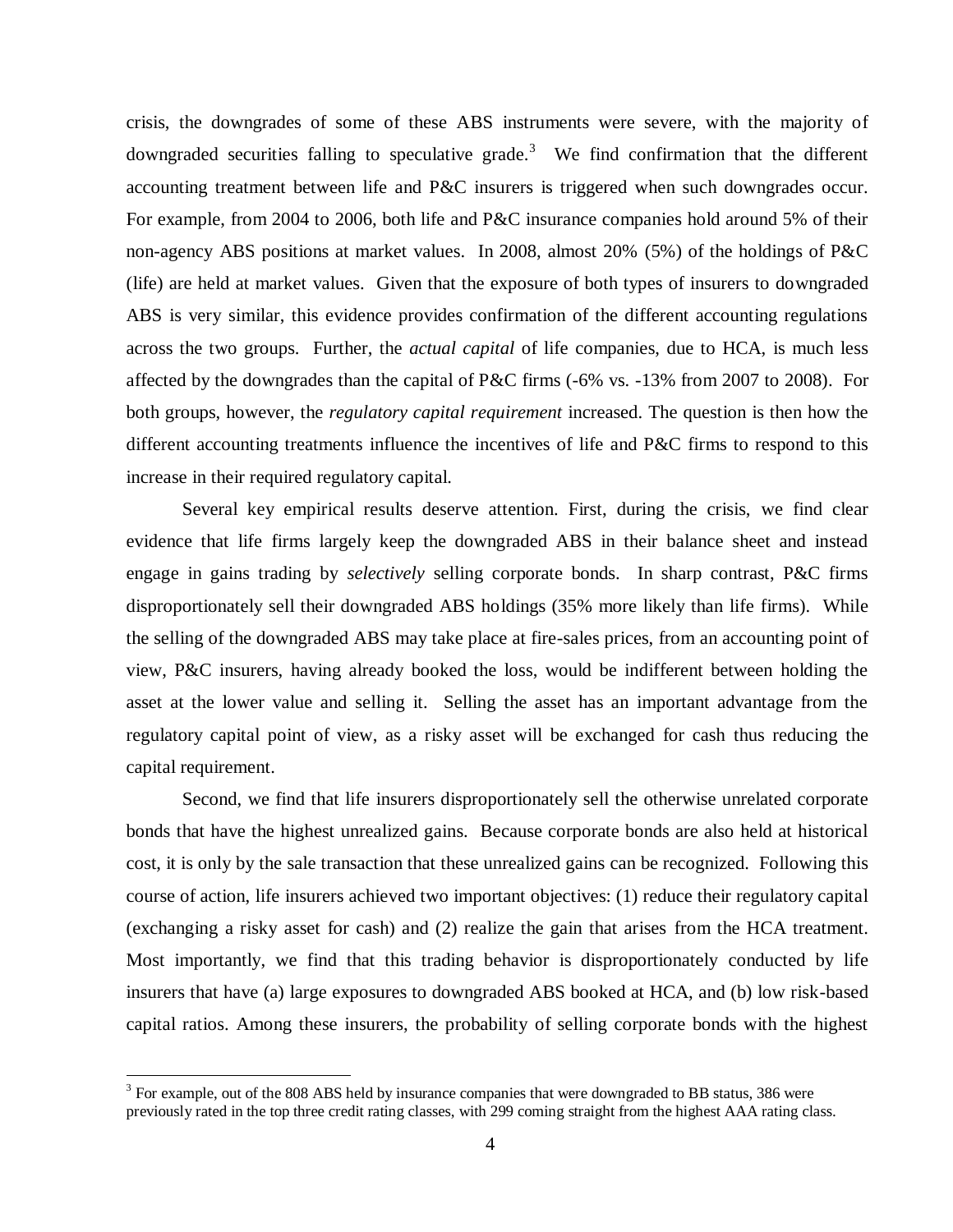unrealized gains increases by more than  $50\%$  over the normal selling probabilities.<sup>4</sup> These results are obtained after controlling for standard insurance company and bond characteristics.

Finally, we consider whether the gains trading engaged in by life insurers leads to price pressure in the corporate bond market. If a large number of insurance companies attempt to sell corporate bonds with the largest unrealized gains in a market that is notoriously illiquid, then we should expect significant price pressures. We find that the price at which insurers with the highest pressure sell their bonds is significantly lower than the median price of the same bond during the week of this trade. Further, we also find that the corporate bonds disproportionately targeted by insurers facing the highest propensity to gains trade statistically and economically underperform otherwise similar bonds. The quarterly return is 0.7-1.7% lower as we move from the  $25<sup>th</sup>$  to  $75<sup>th</sup>$ percentiles of aggregated gains-trading propensity. No such price impacts are experienced for the corporate bonds selling by P&C insurers.

Overall, these results show that the interactions between accounting treatment, especially HCA, with capital regulations can create unintended consequences where spillover effects and fire sales are not entirely avoided. HCA, through the incentive it creates for gains trading, can still engender price distortions during market stress for bonds that are *completely unrelated* to the original downgraded securities. Thus, using the terminology in Plantin *et al.* (2008) "in such an environment, prices drive measurement, but measurements have an impact on pricing." The results for life insurers are of particular importance to banking institutions since life insurers, in contrast to P&C, have asset and liability structures that resemble those of banks.

Our paper is related to several strands of the literature. We contribute to the growing literature exploring the trading decisions made by institutional investors when faced with a financial shock (for example, Anand *et al.* (2010), Boyson *et al.* (2011), Manconi *et al.* (2011), Hau and Lai (2011), among others). To the best of our knowledge, we are the first to empirically demonstrate the importance of the interaction between accounting and capital regulations on the decisions made by institutional investors and the spillover effects that may occur. One unintended consequence of such an interaction, which we focus on in this paper, is the incentive for gains trading; Beatty, Chamberlain, and Magliolo (1995), Hirst and Hopkins (1998), Hirst *et al.* (2004), Kashyap and Stein (2000), Lee *et al.* (2006), among others, also explore the gains trading (what

 $4$  The marginal selling probability is calculated by comparing the selling probability between the corporate bonds at the  $75<sup>th</sup>$  percentile of unrealized gains and the bonds at the  $25<sup>th</sup>$  percentile.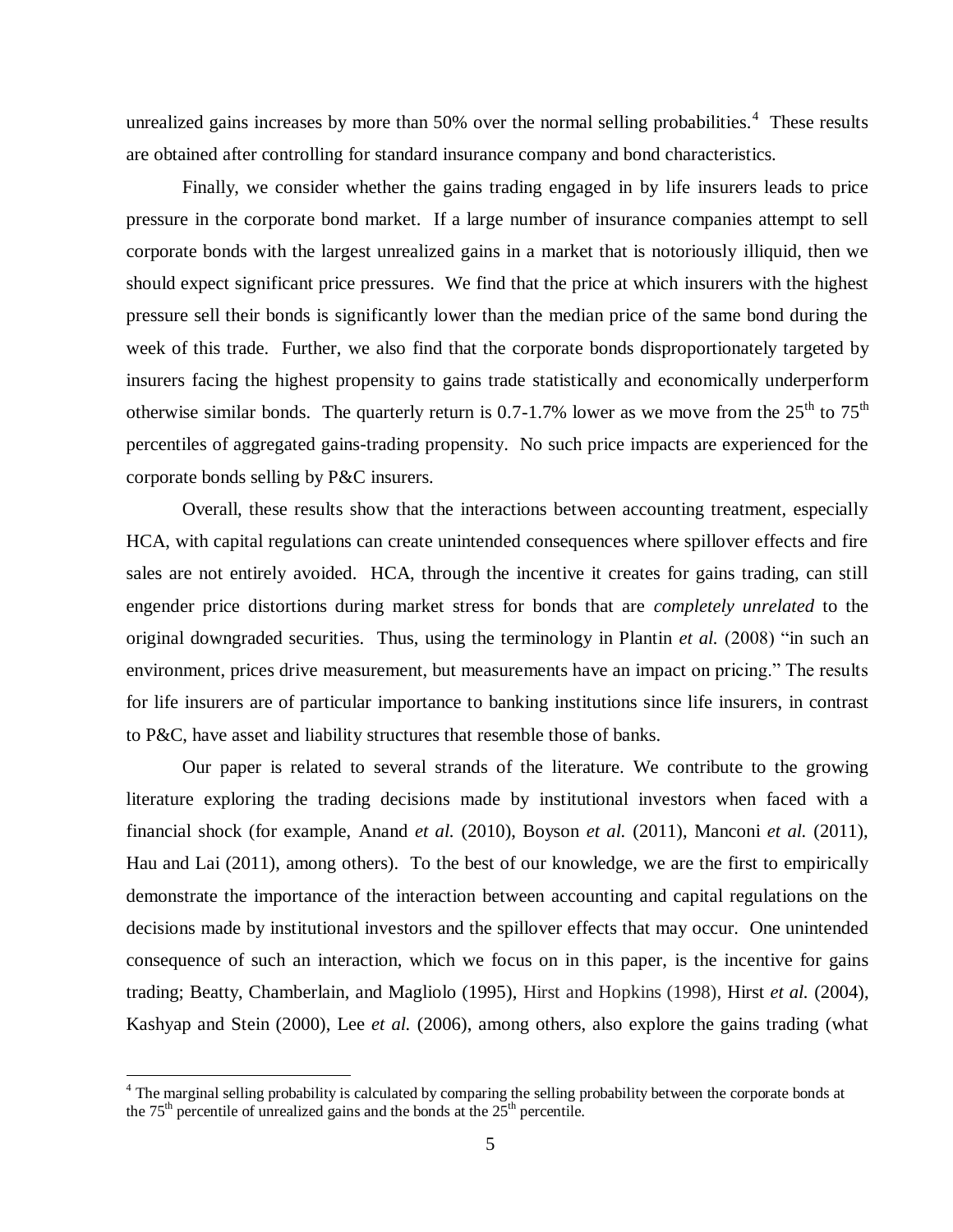these articles refer to as the 'cherry picking') phenomenon. In contrast to these earlier efforts, we show that gains trading behavior takes place during periods of market stress and has significant price impacts. Furthermore, we are the first to document such trading behavior *at the securitylevel*, rather than inferring trading behavior from aggregated data at the institution-level. Finally, our results also contribute to the debate on the choice of accounting system, historical cost vs. marking to market, used in regulating financial institutions.<sup>5</sup> The literature (mostly theory) suggests that during a financial crisis, marking to market may cause distress selling and financial instability (Allen and Carletti (2008), Plantin *et al.* (2008), and Wallison (2008)).<sup>6</sup> We provide evidence in support of Laux and Leuz (2009, 2010)'s conjecture that historical cost accounting is not a panacea either. Historical cost accounting leads to banks' selling of unrelated assets to realize gains, essentially transmitting the shocks from one market to others.

Last, although it is entirely outside the scope of this paper to explore the welfare comparison between HCA and fair value accounting, especially as this relates to the interaction with capital regulation, we acknowledge that HCA may have a positive *net effect* if it helps alleviate aggregate market inefficiency and capital misallocation. Yet, this is not to say that adopting HCA at times of crisis is a panacea for financial institutions.<sup>7</sup> The evidence presented in this paper suggests that the contentious debate about accounting choices cannot exclusively focus on the accounting treatment in isolation but rather has to consider the interaction with the institutional framework in which it is being employed.

The remainder of the paper is organized as follows. Section 2 discusses the sample construction and describes the summary statistics of the data. Section 3 presents our main empirical analysis and discusses the results. Section 4 concludes.

# **2. The Data**

 $\overline{a}$ 

## **2.1 Sample Construction**

We combine three sets of data in our analysis: information on insurance companies, ABS securities and their rating changes, and corporate bonds and their trade prices. We discuss in detail how we

 $<sup>5</sup>$  See Goh *et al.* (2009) for a general analysis of the determinants of accounting choice and the effects of fair value</sup> disclosure on firms' information environment. See also Eccher, Ramesh, and Thiagarajan (1996), Penman (2007), Petroni and Wahlen (1995), and Wyatt (1991).

<sup>6</sup> See Veron (2008) for an opposing view.

 $<sup>7</sup>$  Plantin *et al.* (2008) refer to such welfare comparisons in their conclusions.</sup>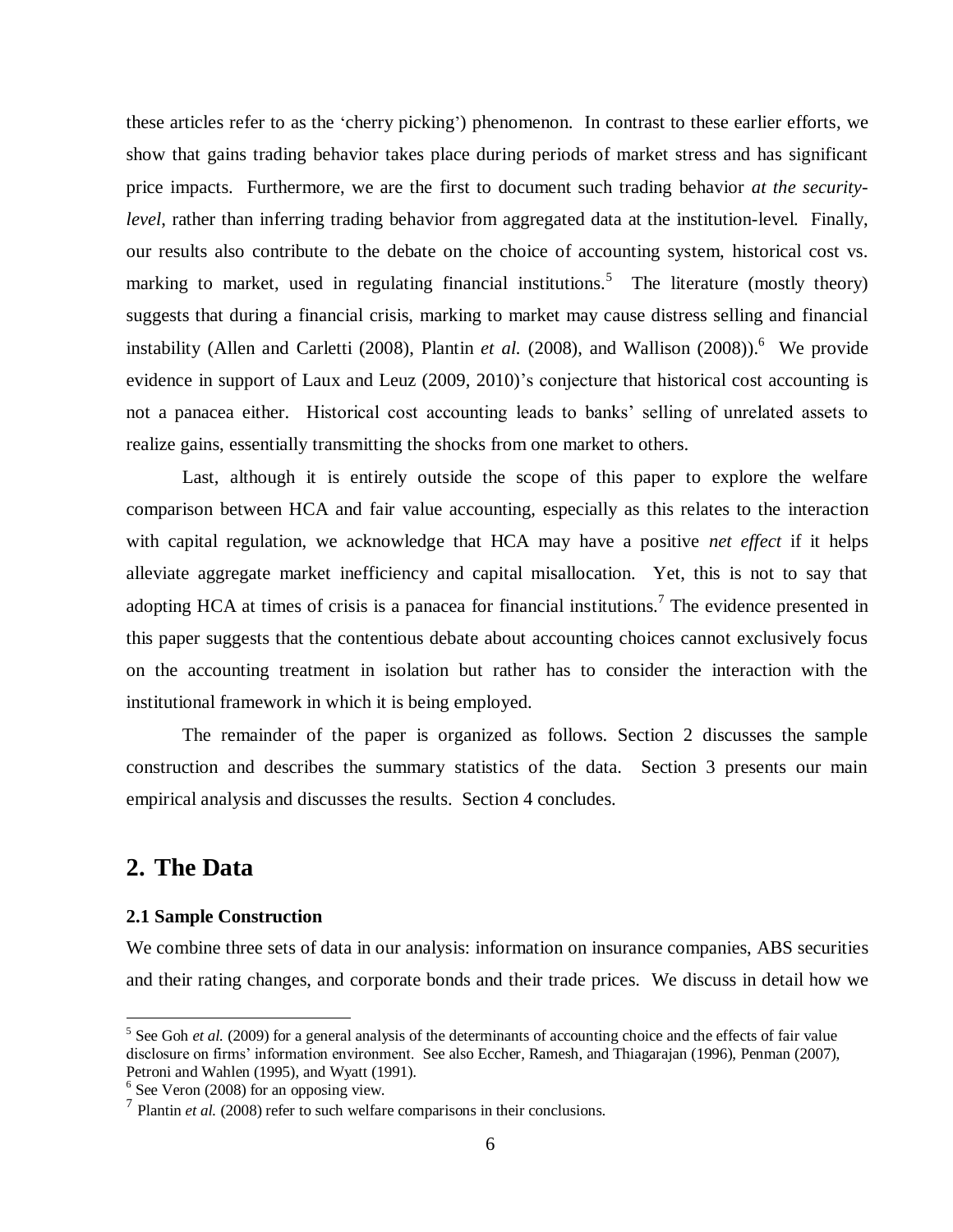assemble the three sets of data below. Our sample period is from 2004 to 2010. This period covers the financial crisis of 2007-2009 and also a non-crisis period that we shall use for comparison. Specifically, we define our crisis period as  $2007 \text{ Q}3 - 2009 \text{ Q}4$ , as virtually all significant downgrades of ABS happen during this period.

Our primary data on insurance companies' transactions and year-end positions are from the National Association of Insurance Commissioners (NAIC).<sup>8</sup> The NAIC data provide year-end holdings of invested securities for each insurance firm and detailed transaction information on every trade. Both the position and transaction data provide the identities of the insurance firms and the relevant securities (e.g., 9-digit CUSIP). We merge the year-end position data with transaction data to infer quarter-end positions. Finally, the NAIC data provide detailed information about the *book or adjusted carrying value* and *fair value* of each position held by each insurance company at year-end. We employ this information to infer whether an insurance company holds its ABS and corporate bonds at historical cost or at fair value.

The financial information on each insurance firm is from the Street.com, which provides financial strength ratings. From this source, we obtain annual firm characteristics, such as size, 'capital and surplus', and the risk-based capital (RBC) ratio used for capital regulation. While our Street.com data end in 2007, we use the 2007 to infer subsequent values since these characteristics do not vary much over time. We eliminate small insurers with investment assets less than \$13 million (the bottom 1%) and/or with an RBC ratio either below 2 or above 20 to avoid any bias from small or abnormal firms.<sup>9</sup> We also delete all AIG's affiliated insurers and 32 others that provide financial insurance and guarantees for bonds, such as credit default swaps and municipal finance, as these firms were affected by the downgrade of ABS securities through a different channel.<sup>10</sup> Our final sample of insurance firms consists of 13,281 firm-years representing 2,381 firms, among which 709 are life insurers and 1,672 P&C firms.

Our data on ABS ratings are from S&P's Ratings IQuery. We extract all the data in the structured credit subsector in Ratings IQuery, which comprehensively covers initial ratings and histories for all securitized issues rated by S&P from 1991 to 2010. The database records issue

 $8$  Further details of the NAIC data can be found in Ellul, Jotikasthira, and Lundblad (2011).

<sup>&</sup>lt;sup>9</sup> Small insurance firms do not have many trading choices. Insurance firms with larger RBC ratios are considered better capitalized. Firms with RBC ratios below two are subject to supervisory intervention. Firms with RBC ratios above 20 are unusual and may behave differently from the average.

<sup>&</sup>lt;sup>10</sup> We identify bond insurers from Ratings IQuery, which reports financial insurance providers in securitized issues. In addition to AIG, we also exclude Ambac Assurance Corp, MBIA Insurance Corp, Financial Guaranty Insurance Co., etc.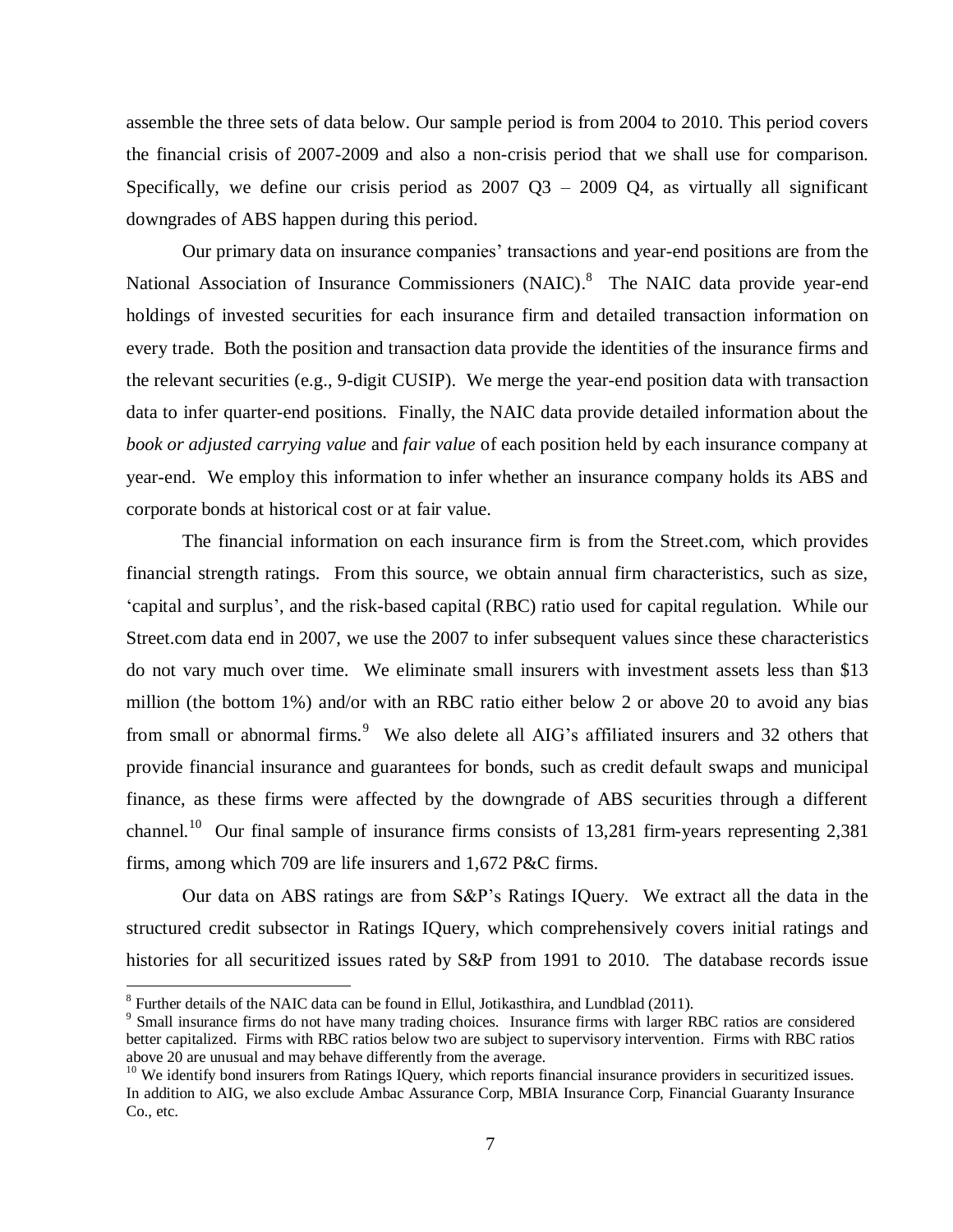and tranche identity (9-digit CUSIP), gross principle, class, maturity, collateral type, rating, and rating date. With this dataset, we identify  $127,719$  ABS securities in  $13,430$  issues.<sup>11</sup> Among all the ABS securities rated by S&P, 65% are mortgage-backed securities, 20% are collateralized debt obligations, and 15% are asset-backed securities backed by consumer loans. We use the list of 9 digit CUSIP of ABS in the rating dataset to identify holdings of ABS by insurers. Over our sample period, 24,452 unique CUSIPs in the portfolios of insurance firms are identified as ABS. The ratings and ratings dates are then used to generate the list of significant ratings downgrades.

The data on corporate bond characteristics and trading are obtained from Mergent Fixed Income Securities Database (FISD) and TRACE. We merge the FISD data with the position and transaction data of insurance firms to identify the corporate bonds being held and transacted as well as the bond characteristics, such as issue size, age, maturity, rating downgrades, and bankruptcy. When we identify downgrades of corporate bonds, we use S&P's ratings whenever they are available, to be consistent with our data source of ABS ratings. When S&P's ratings are missing, we use the ratings from Moody's (or Fitch if Moody's ratings are not available). Data on bond market transaction prices and size are from TRACE, which covers over-the-counter corporate bond market transactions for both investment and speculative grade bonds since 2004. We use the 9-digit CUSIP to merge bonds in FISD and in TRACE.

### **2.2 Insurance Firms and Their ABS Exposure**

 $\overline{a}$ 

Table 1 shows summary statistics on several key financial variables for our sample firms at the end of 2007. A detailed description of the variables can be found in Appendix A.

### [Insert Table 1 here]

At the end of 2007, we have complete financial information for 1,344 P&C companies and 538 life companies in the sample. Life firms are larger than P&C firms. Invested assets are \$4.7 billion, on average, (median of \$393 million) for life firms and \$829 million, on average, (median of \$119 million) for P&C firms. The average 'capital and surplus' is also larger for life firms at \$476

 $11$  According to SEC (2011), S&P ratings are outstanding for a total of 117,900 ABS securities as of year-end 2010. Note that ABS securities, particularly mortgage-backed securities tend to have long maturities, suggesting that most of the securities in our sample may still exist by year-end 2010. In addition, the majority of the ABS securities were issued after 2000 when this market grew substantially. According the SEC report, S&P rated the largest number of ABS among all rating agencies. The number of S&P's ratings is greater than Moody's 101,546 outstanding ratings.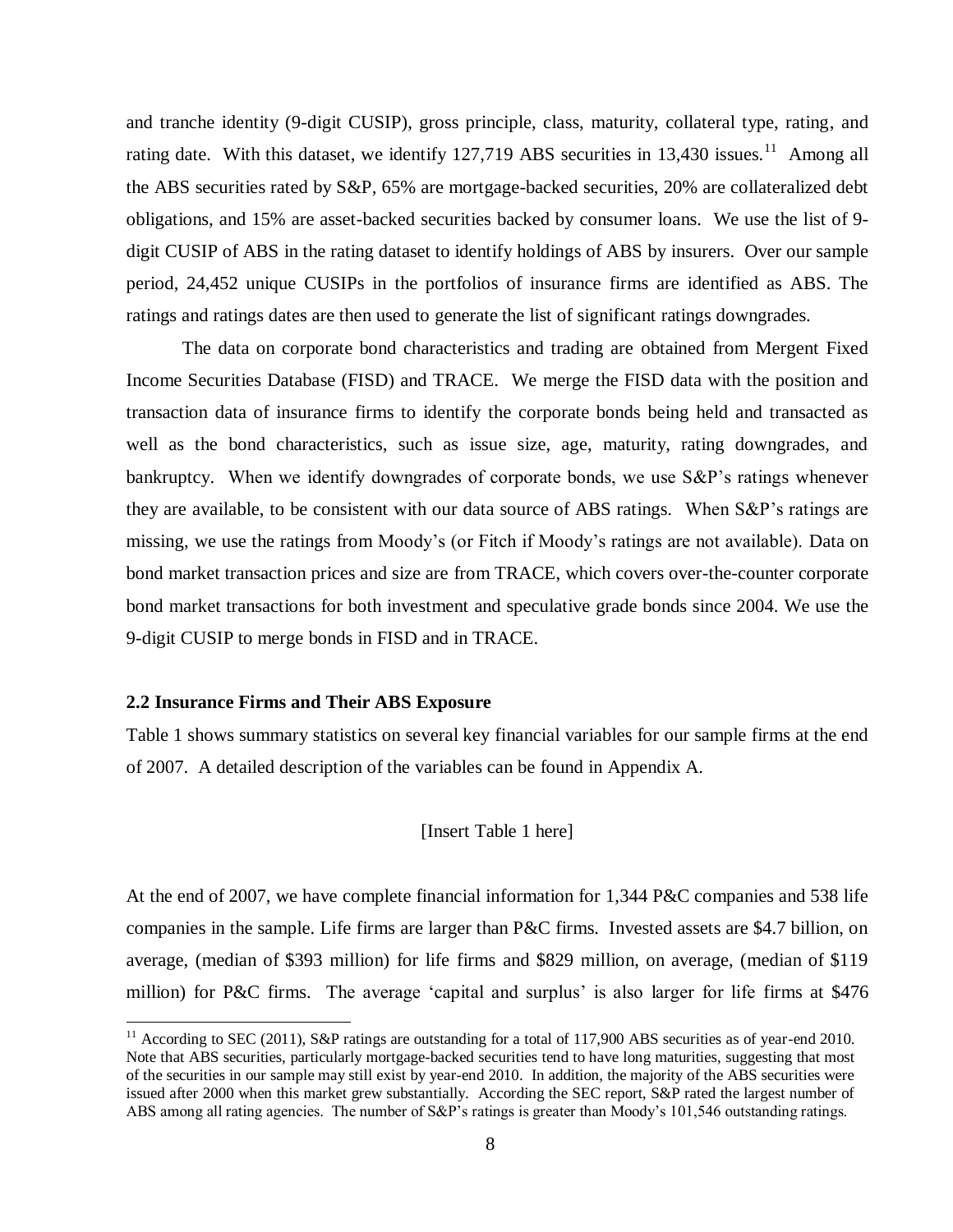million (median of \$66 million), compared to \$384 million (median of \$53 million) for P&C firms. In addition, life firms, similar to banks, operate at much higher leverage than P&C firms. Return on equity is at similar levels for the two types of firms.

The capital positions of life and P&C firms are also similar. We use the NAIC risk-based capital ratio (RBC ratio) to measure capitalization. The RBC ratio is the ratio of total adjusted capital to NAIC risk-based capital (RBC), which is the minimum capital under current regulation that an insurance company must maintain given the inherent risks in its operations. It is calculated based on the NAIC's formula which reflects a risk assessment of different asset classes and businesses. Risky assets are weighted more heavily in computing RBC, and higher RBC ratios reflect better capitalization. Insurance companies with RBC ratios below 2 are considered undercapitalized and subject to supervisory interventions. The average life and P&C firms in our sample have RBC ratios of 8.8 and 8.3, respectively. We use the RBC ratio to capture the regulatory constrains that insurance firms may face when their fixed income holdings are downgraded, as downgrades can lead to higher weights assigned on the same assets and hence a lower RBC ratio.

Insurance companies heavily invest in investment-grade bonds, representing 57-60% of their portfolios, on average. The Street.com creates a series of indices to measure insurance companies' liquidity, profitability, and other aspects of their financial conditions. Life and P&C firms are, on average, not systematically different in terms of the Street.com's assessment of profitability and liquidity. Overall, as insurance firms heavily invest in bonds, their trading behavior in this asset class is interesting to analyze.

To see the exposure of the insurance firms to ABS, we report their holdings of ABS over the period 2004-2010 in Table 2.

#### [Insert Table 2 here]

Life firms have greater exposures to ABS when compared to P&C firms. Based on the left two columns, about 79% (60%) of life (P&C) firms hold ABS. These percentages decline for P&C firms over the crisis period. In the other columns, we report the number and total values of ABS in each year across the firms that hold any ABS. Three features of the data are notable. First, insurance firms' portfolio exposures to ABS were quite large during the crisis. For example, life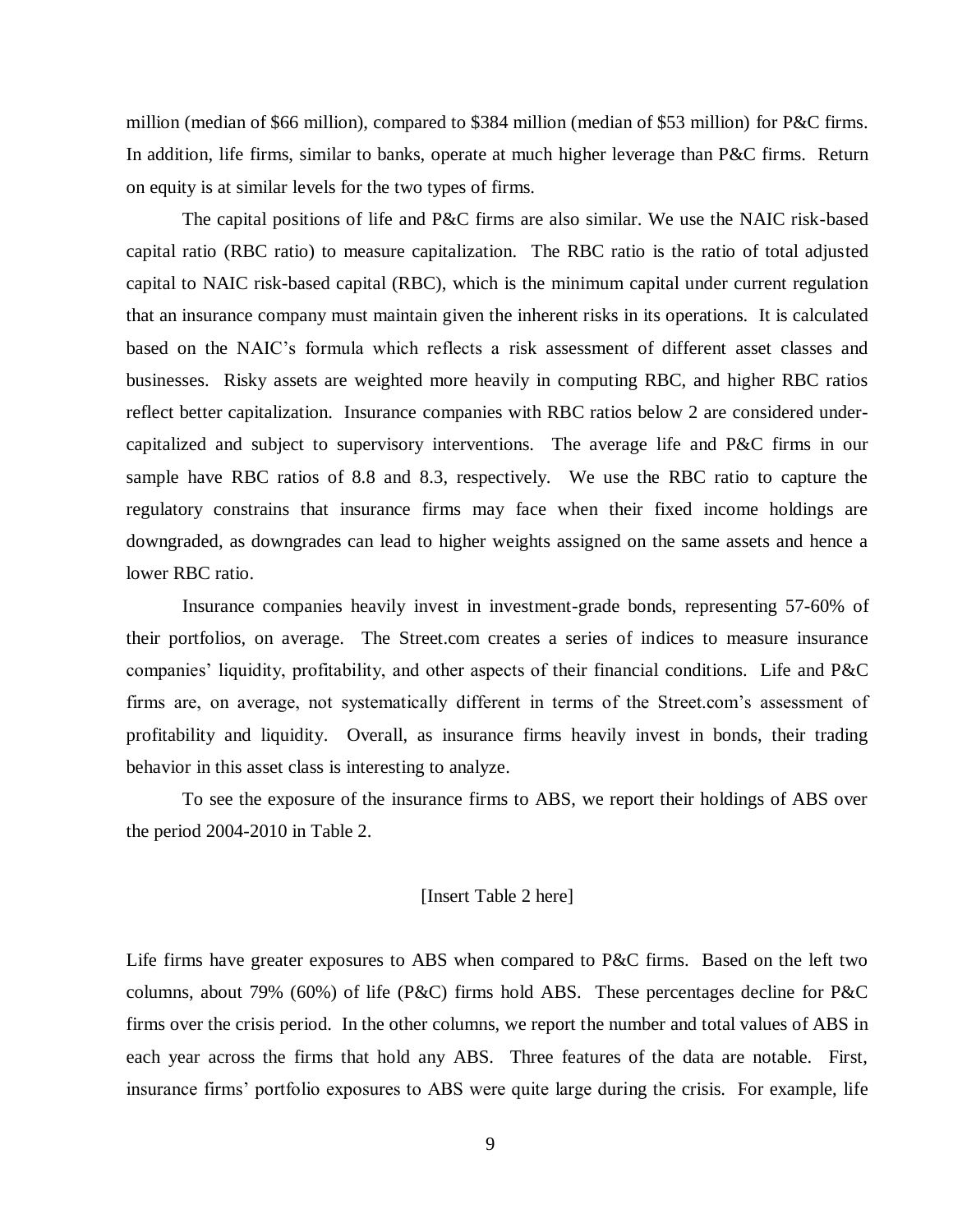firms held, on average, 65-68 ABS during 2007-2009, and these securities accounted for about 7% of the par value of their total fixed income holdings, including government, corporate, municipal and all other types of bonds, in addition to securitized instruments. P&C firms held fewer ABS, compared to life firms, but the average exposure was still about 5% in 2007 and 2008.

Second, we note that insurance firms built up their holdings of ABS before the crisis and reduced the exposure afterwards. For life firms, the ABS holdings accounted for 4.6% (median 3.5%) of par value of all bond positions in 2004, increased to 7.4% (median 5.9%) in 2008, and dropped to 5.3% (median 4%) by the end of 2010. P&C firms reduce their exposure earlier and more substantially than life firms. Their relative holdings, measured with par value, were reduced from the maximum of 5.5% (median 3.8%) in 2007 to 3% (median 1.6%) by 2010. We also compute ABS exposure using fair instead of par value. The last four columns show that the fair value of insurance companies' holdings was substantially lower than par value after 2008, suggesting that the ABS holdings were affected more than the other types of bonds held by insurance firms.

Finally, we point out the substantial heterogeneity in ABS exposure across insurance companies. For example, in 2007, the median life firm held only 15 ABS and those in the top percentile held more than 156 such securities. Similarly, the median firm invested 5.9% of the bond portfolio in ABS, and the top percentile held 15.4% in ABS. We will use this heterogeneity to economically identify "gains trading," as those more affected by ABS downgrade and severe price decline have greater incentives to realize gains in other asset classes in order to improve capital positions. There is also significant heterogeneity in the ABS holdings across life and P&C firms. In 2006, the year before the start of the financial crisis, the average life insurance company held 54 different ABS while the average P&C firm held only 11 different ABS.

### **2.3 Downgrades of ABS Securities and Impact on Insurance Companies**

The securitization market expanded substantially before the crisis of 2007-2009. Total ABS issuance grew from \$1.5 trillion in 2004 to \$2.3 trillion in 2007, according to Asset-Backed Alert. A key development in this market was the collateralized debt obligation (CDO), which, by pooling and tranching, created securities that have much better credit ratings than the collateral assets backing the issues. The better ratings of the ABS attracted investors that face regulatory constraints mechanically tied to credit ratings, such as insurance firms. Following the onset of the financial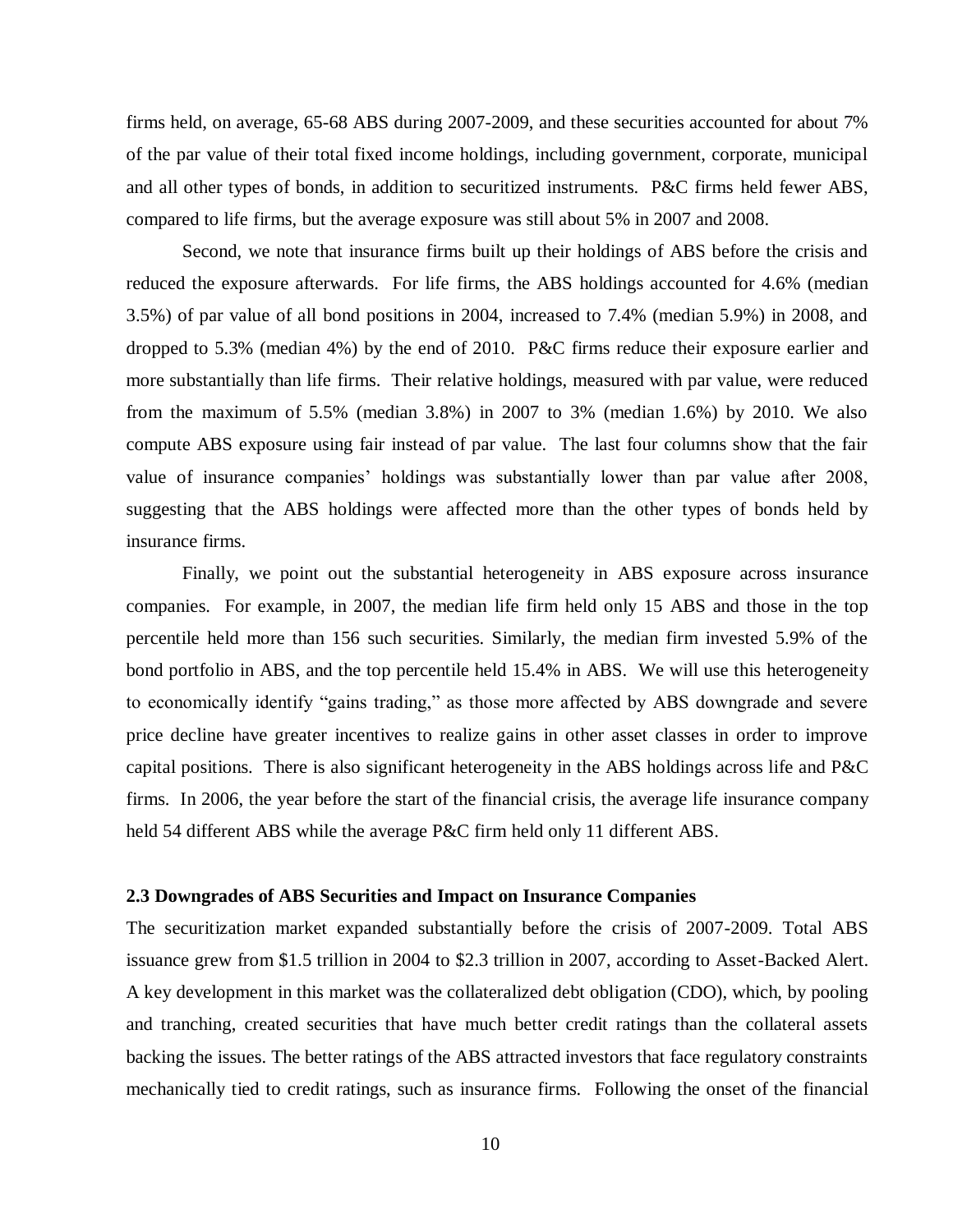crisis, ABS were severely downgraded by major rating agencies. In Ratings IQuery, we find 39,464 ABS downgrade actions by S&P in 2008.

We are particularly interested in the downgrades from investment to speculative grades, because these downgrades would force firms to employ higher risk factors thereby triggering larger capital requirements. Figure 1 presents the total number of investment-to-speculative downgrades of ABS on a quarterly basis.

## [Insert Figure 1 here]

The massive downgrades started in Q3 of 2007, with 952 downgrades from investment grade to speculative grade. In each of the following four quarters, we observe more than 3,000 such downgrades. In total from Q3 of 2007 to Q4 of 2009, S&P downgraded 34,109 ABS from investment grade to speculative grade.

To gauge the degree to which insurance companies were affected by these downgrades, we count the number of investment to speculative downgrades of ABS that were held by insurance firms. These numbers are also shown in Figure 1 on the right scale. Only a small portion of the downgrades in the early stage of the crisis affected insurers: before the end of 2008, about 5-9% of the downgrades in each quarter affected insurance firms. Insurance companies were, however, more significantly affected by the ABS downgrades in 2009, representing 14-17% of the total number of downgrades of ABS in each quarter of that year. Moreover, we note that the downgrades in the later stage of the crisis were more severe. For example, 325 downgrades in 2008Q4 were straight from AAA to speculative grade, compared to only 94 of such downgrades in all of the preceding quarters. In 2009, a total of 896 downgrades affecting insurance firms were from AAA to speculative grade.

### [Insert Table 3 here]

Table 3 shows the rating transitions of severe downgrades, many of which were by several notches, of ABS held by insurance companies. For example, there were 1,254 ABS that were downgraded to a BB rating class (for the sake of brevity, we aggregate all ABS that were downgraded to BB+, BB or BB- in one class) and 455 of these securities were rated as AAA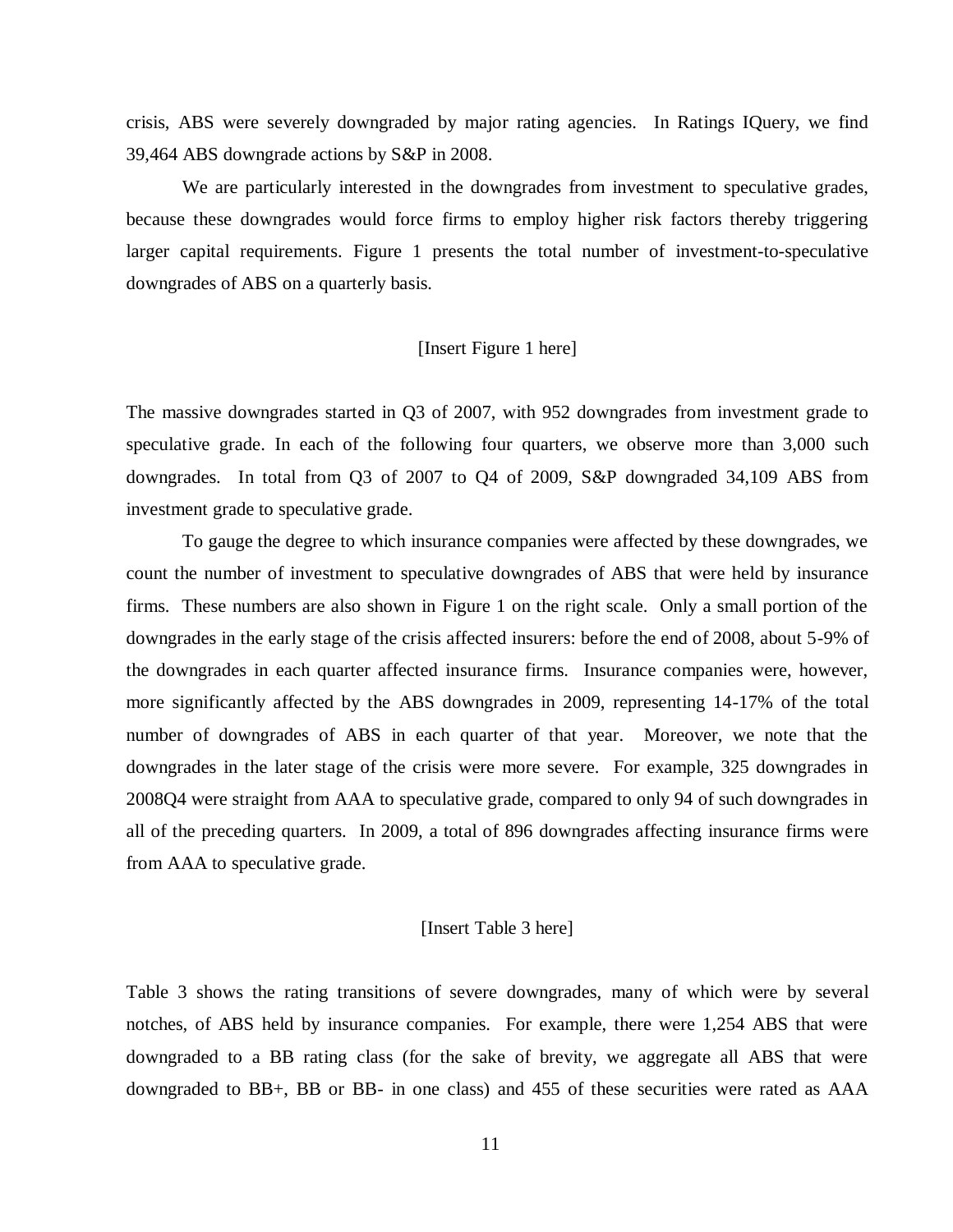before the downgrade occurred. The same applies to the 1,655 ABS downgraded to the B rating class: 721 ABS were rated as AAA before the downgrade. These dramatic shifts, which likely came as a surprise to insurers, significantly impacted the insurance companies' regulatory capital. In fact, when a bond or bond-like instrument is downgraded from either "class 1" or "Class 2" to "Class 3", which is equivalent to a downgrade from an investment grade rating class to a BB class, the required regulatory capital increases significantly for both life and P&C insurance companies.

### **2.4 Accounting Treatment of Downgraded ABS Securities**

We now explain the rules surrounding the accounting treatment imposed on life and P&C insurance companies when the ABS they held were downgraded. NAIC regulations define 6 different classes by credit ratings, and all fixed income securities held by insurers fall into one of these classes. A particular threshold of importance is between Class 2 and Class 3; the former refers to a security with a BBB rating while the latter refers to a security with a BB rating.

When a fixed income security is downgraded from investment to non-investment grade, P&C insurers have to immediately recognize the value of the bond as the lower between the amortized value (based on HCA) and market price (or model price, in case no market price is available). In the case of life insurers, no such requirement is needed and they can continue holding the downgraded bonds at HCA except in the extreme case when it is classified as 'in or near default' (Class 6). A Class 5 security is one that corresponds to a CCC/Caa credit rating; even in such cases, life insurers can continue holding the security at HCA while P&C insurers have to recognize the market price if the price falls below the amortized value.

In the light of these regulations, the significant ABS downgrades documented in Section 2.3 should generate significant cross-sectional variability in the accounting treatment of downgraded ABS between P&C and life companies. To explore this, we use year-end positions data, which contain the book value and the fair value (the market price or a model price for illiquid assets) reported for each position. We classify as revalued the positions for which the book and the fair values are equal. Others are classified as held at historical cost (i.e. treated under HCA).

Figure 2 reports the percentages of ABS holdings revalued at year-end for both life and P&C over the period 2004-2010.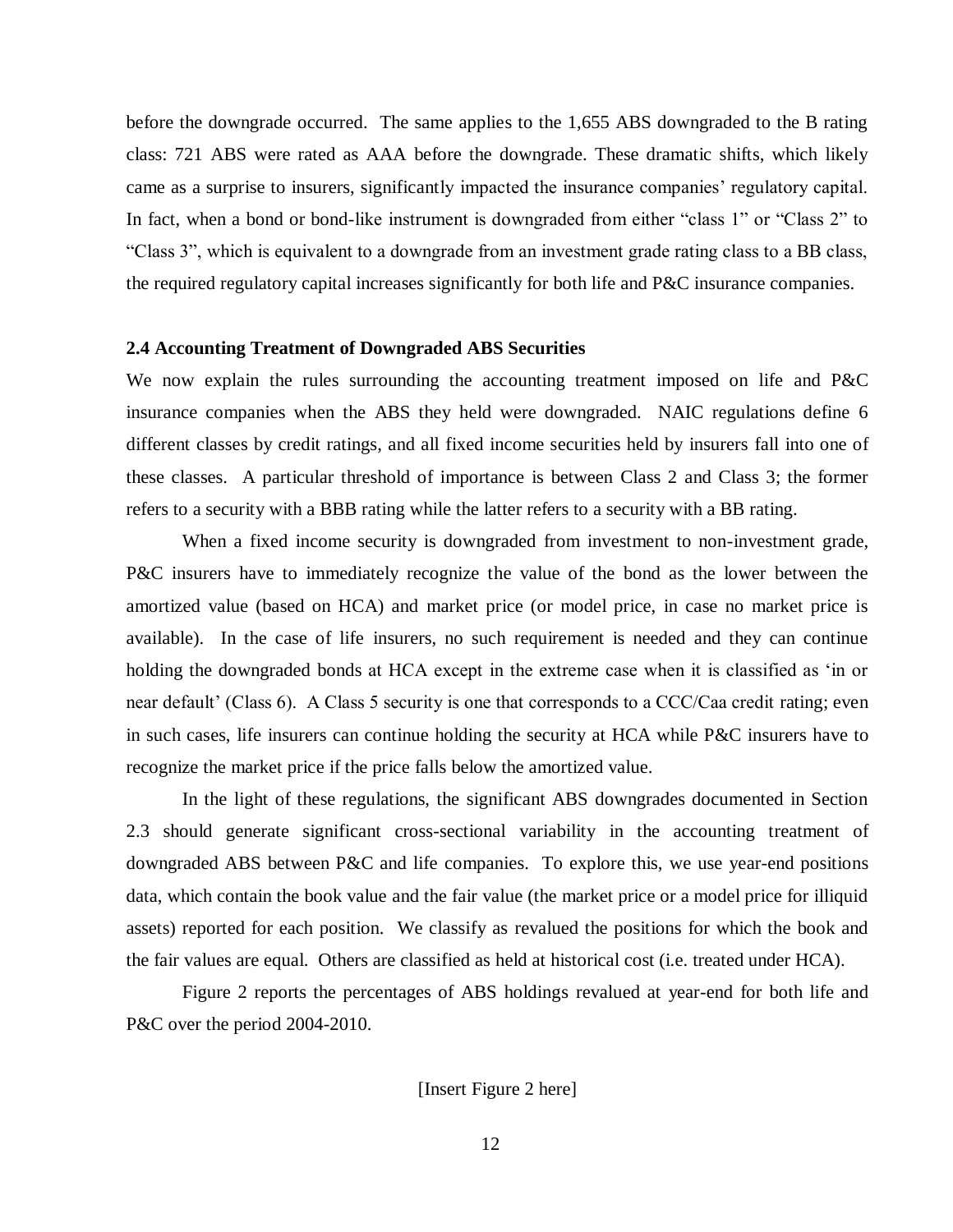The most striking feature is the increase in the percentage of positions that were revalued by P&C companies, far larger than those by life insurers over the same period. P&C companies go from a position where around 5% of their ABS holdings were booked at market values in 2006, similar in magnitude to that of life, to almost 20% of their positions by 2009. Given that the exposures of both life and P&C to downgraded ABS securities were very similar, we attribute the differences in the accounting treatment between life and P&C starting from the end of 2007 to the different accounting regulations imposed on these companies.

An additional question that arises is whether different insurance firms agree on the accounting treatment used to book each ABS that was downgraded (which should be the case if the accounting treatment is determined by the regulation). We address this issue by investigating the revaluations of the ABS positions at the CUSIP level for both life and P&C companies (considering only those ABS that are held by at least two insurance companies within each group). We do not report these results for the sake of brevity; however, the picture that emerges corroborates the evidence in Figure  $2^{12}$ .

To better focus on the change in the accounting treatment, we investigate the differences across life and P&C companies in their subsequent accounting treatment of the downgraded ABS. This analysis is shown in Table 4.

# [Insert Table 4 here]

Panel A of Table 4 shows the revaluation of ABS that were downgraded from (a) investment grades to speculative grade, and (b) AAA rating to speculative (this being the most severe type of downgrades) over the period 2005-2010. There are striking differences between life and P&C companies. If we consider the most extreme downgrades (from AAA to speculative grade), we see

 $12$  For example, 91% of all ABS held by at least two life firms are booked at historical cost in 2006, and 92% in 2009. The picture is very different for P&C: in 2006, 88% of all ABS were held at historical cost, but that figure decreases to 65% in 2008, 72% in 2009 and 68% in 2010. Around 4% of ABS were held at market value by all P&C firms in 2006, but this figure rose to 21% in 2008. Finally, we find that there is some disagreement on the same ABS across insurance companies in both groups, but such disagreement is much lower in the life group than P&C group. It is possible that such disagreement arises because of the limited discretion in the hands of each insurance company when determining whether each ABS is to be held until maturity or can be traded and, as a consequence of such decision, the impairment can be judged to be of temporary or permanent nature.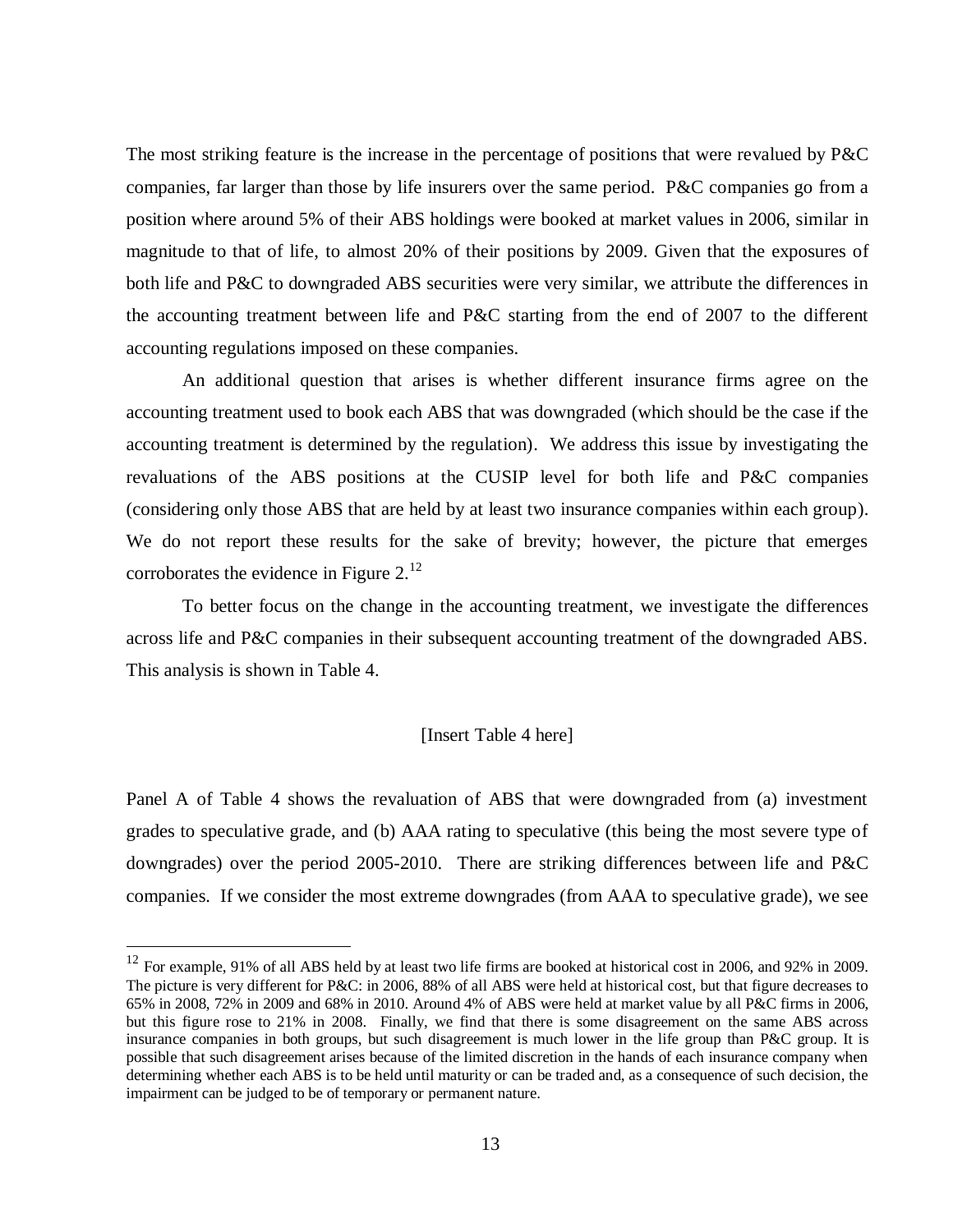that life insurers had a total of 1,999 different ABS that were downgraded, 1,940 of which were held at book value before the downgrade. Once the downgrade occurred, life insurers kept 78% of those securities at book value and revalued 9% to market values. Compare this to the behavior of P&C that held 970 different ABS that were downgraded, 851 of which were held at book value before the downgrade. Once the downgrade occurred, P&C kept only 45% of those securities at book value, revalued 36% to market value (three times as much as life), and sold 20% of those securities.

One drawback of the NAIC balance sheet data for this particular type of analysis is that the positions are available only at the year-end. It is plausible that revaluations occur at different times within the year. Since we only observe the difference between the book and fair values at yearend, this may lead to some bias against finding revaluations if market prices subsequently drift. This may have happened, for example, during 2009 when many of the extreme downgrades took place relatively early in the year. To address this issue, we consider a subset of downgrades (in Panel B of Table 4) that occurred in the fourth quarter, as these are temporally closer to the yearend measurement we observe and the drift problem may be less important. The results are more striking. Life insurers had a total of 535 different ABS securities that were downgraded (from AAA to speculative grade), 532 of which were held at book value before the downgrade. Once the downgrade occurred, life insurers kept 78% of those securities at book value and revalued 11% to market values. P&C held 243 different ABS that were similarly downgraded, 220 of which were held at book value before the downgrade. Once the downgrade occurred, P&C kept only 16% of those securities at book value, revalued 63% to market values (three times as much as life), and sold 11% of those securities.

Taken together, we conclude that the differences in the regulation governing the accounting treatment between life and P&C draw a clear wedge between the two types of firms. We employ this distinction, and the resulting impact on the way downgraded assets are booked, to explore the incentive for gains trading created by the interplay between accounting and regulatory capital requirements for financial institutions.

### **2.4 Unrealized Gains and Losses**

For each bond position, we calculate the *unrealized gain* as the difference between the position's book and fair values as a percentage of carrying value. As discussed, insurance companies report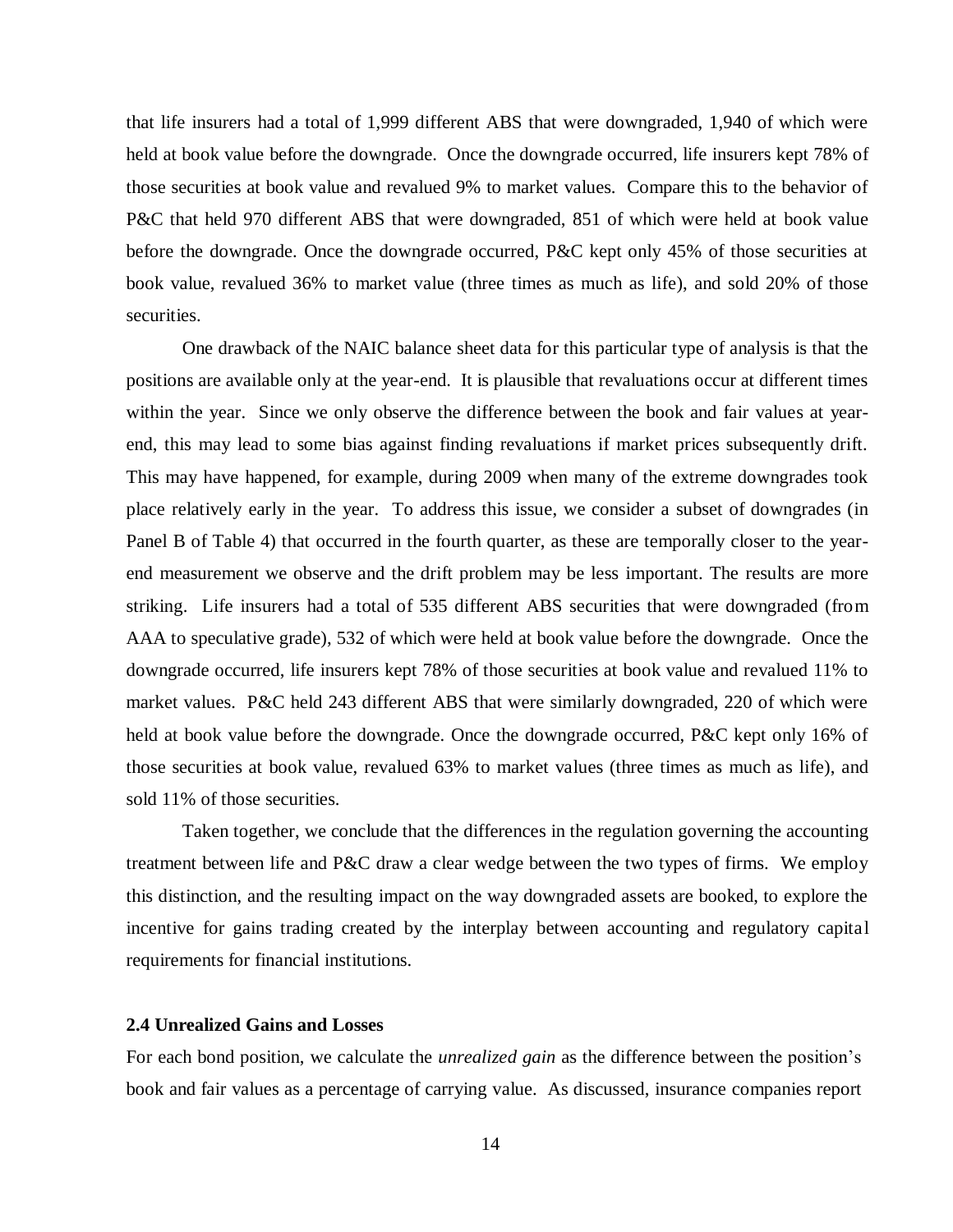both the book values and the fair values of all bond positions at year end to the NAIC. Table 5 reports the distribution of the percentage unrealized gains (and losses) separately for life and P&C. Panel A is for ABS, and Panel B is for corporate bonds.

## [Insert Table 5 here]

Table 5 Panel A shows that up to the end of 2007, the median unrealized gain for ABS is close to zero, but in 2008 the median unrealized gains for life firms turns into unrealized losses to the tune of -30% with over nine tenths of all ABS positions having unrealized losses and over one tenth having the losses exceeding 75%. These unrealized losses slightly improve in 2009 and 2010, but the overall distribution remains negatively skewed. P&C firms suffer unrealized losses to a much lesser degree, with the median unrealized gain coming back to around zero in 2009 and 2010. This sharp difference between the two groups may be due to the fact that P&C firms are forced to revalue the ABS that are downgraded to speculative grade, essentially truncating the left tail of the unrealized gain distribution. In addition, life firms are likely to avoid selling their ABS in 2008-2009, as doing so would have a significant negative effect on their income and capital.

Panel B of Table 5 shows that the distribution of unrealized gains for corporate bonds also suffers a negative shift in 2008, but quickly returns to normal in 2009. Interestingly, over a quarter of corporate bond positions have unrealized gains in 2008, suggesting that there is more flexibility to potentially realize these gains by trading. In 2009, over half of the corporate bond positions have unrealized gains for life and over three quarters for P&C. As a result, we will use corporate bonds as the main asset class for studying gains trading among insurance companies.

# **3. Empirical Methodologies and Results**

### **3.1 Difference in Accounting Treatment of ABS**

As seen earlier, P&C firms revalue a larger proportion of their ABS positions than do life firms during the crisis. To ensure that this finding is indeed due to regulatory differences, rather than the difference in, say, the credit quality of the ABS held by the two types of insurers, we estimate a logit model for the probability that an ABS position is revalued controlling for credit quality and other distinct characteristics of the ABS: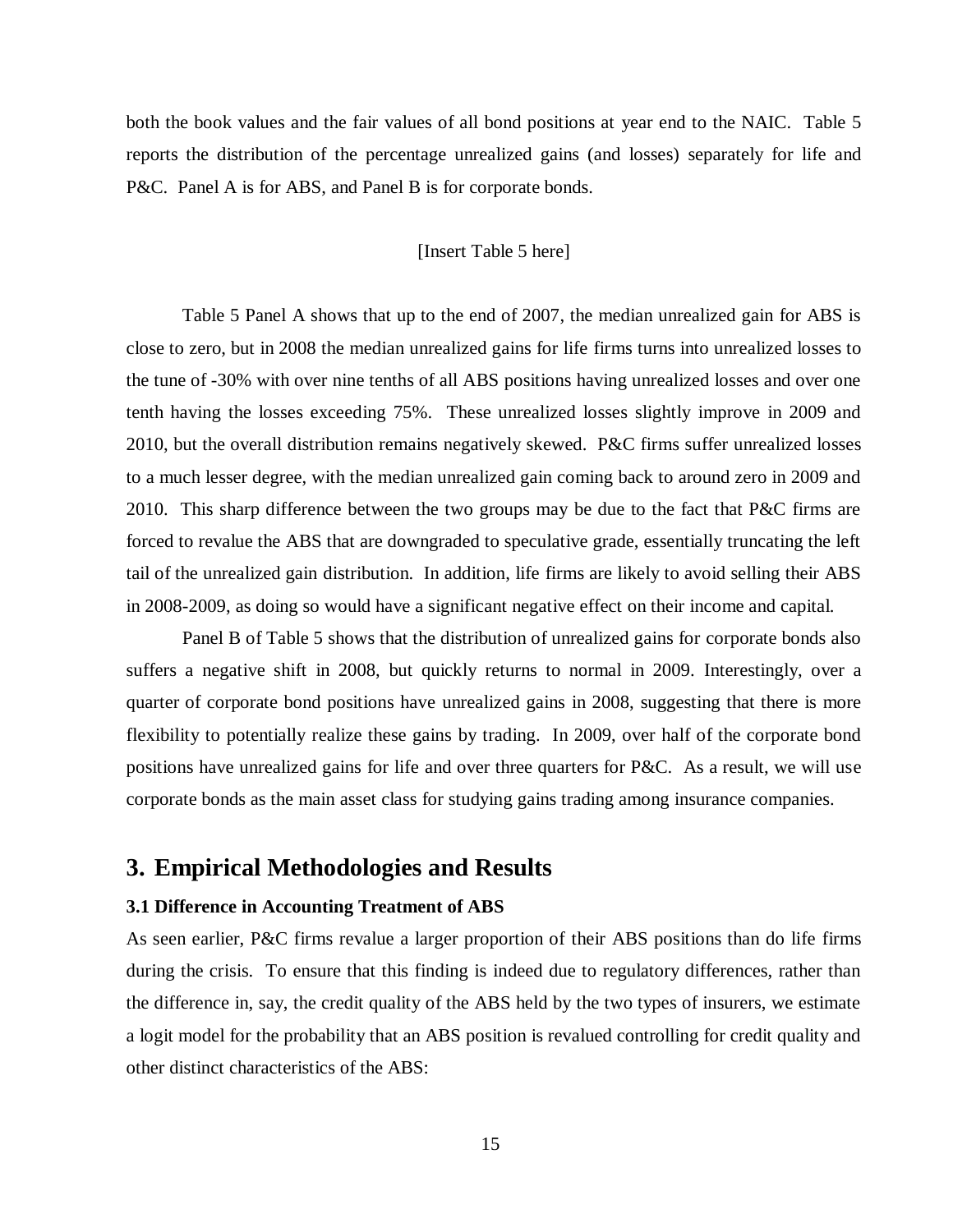$$
Pr(M_{i,j,t} = 1) = l(\delta_0 + \delta_P P_j + \delta_X X_{i,t} + \delta_W W_t)
$$
\n(1)

where  $l(\cdot)$  denotes the logistic probability function,  $M_{i,j,t}$  is an indicator variable that equals one if the insurance company *j* (holding bond *i*) revalues bond *i* by the end of year *t* and zero otherwise,  $P_j$  is an indicator variable that equals one if the insurance company *j* is a P&C insurer and zero otherwise,  $X_{i,t}$  is a vector of bond *i*'s static characteristics (e.g. issue size) and time-varying characteristics (e.g. remaining maturity) at the end of year  $t$ ,  $W<sub>t</sub>$  is a vector of time-specific variables, and  $\delta$ 's are the corresponding vectors of coefficients to be estimated. It is important to highlight that in all specifications, we include ratings group<sup>13</sup>  $(X_{i,t})$  and U.S. state of incorporation fixed effects (in  $P_j$ ), as well as either a crisis indicator or year fixed effects (in  $W_t$ ).

Pr( $M_{i,j,t} = 1$ ) =  $l(\delta_0 + \delta_\rho P_j + \delta_X X_{i,t} + \delta_w W_s)$ <br>probability function,  $M_{i,j,t}$  is an indicator<br>ing bond *i*) revalues bond *i* by the end of<br>equals one if the insurance company *j*<br>bond *i*'s static characteristics (e.g. We estimate the model for the crisis  $(2007-2009)^{14}$  and non-crisis  $(2004-2006, 2010)$ periods, both separately as well as together. We are interested in how P&C firms' incremental propensity to revalue their ABS positions differs across the crisis (where many ABS are severely downgraded) and non-crisis periods. Given our use of interaction terms in a number of specifications, it is difficult within a logit specification to interpret parameter estimates for the property and crisis indicators in isolation. We therefore estimate and report the marginal effect of being a P&C firm on the probability of revaluation by making 2,000 repeated draws from the (multivariate normal) distribution of parameter estimates and calculating a simulated sample of probability difference between life and P&C firms (a) in the crisis vs. non-crisis periods and (b) for downgraded ABS vs. others. We then use the simulated sample of marginal effects to construct 90%, 95%, and 99% confidence intervals to determine statistical significance. <sup>15</sup> The results are shown in Table 6.

[Insert Table 6 here]

<sup>&</sup>lt;sup>13</sup> The ratings fixed effects are equivalent to the NAIC class 1, 2, 3, separately, and classes 4-6 put together.

<sup>&</sup>lt;sup>14</sup> Note that the logit is estimated for revaluations that can only be observed at a year end frequency.

<sup>&</sup>lt;sup>15</sup> This methodology is standard for a non-linear model with many indicator variables (see Bratsberg, Raaum, and Roed (2010), for example) and/or interaction terms (see Scheve and Slaughter (1999), for example). See Norton, Wang, and Ai (2004) for a detailed discussion of both the problem and the STATA program they write to address it; however, in most of our settings, we cannot use their program directly.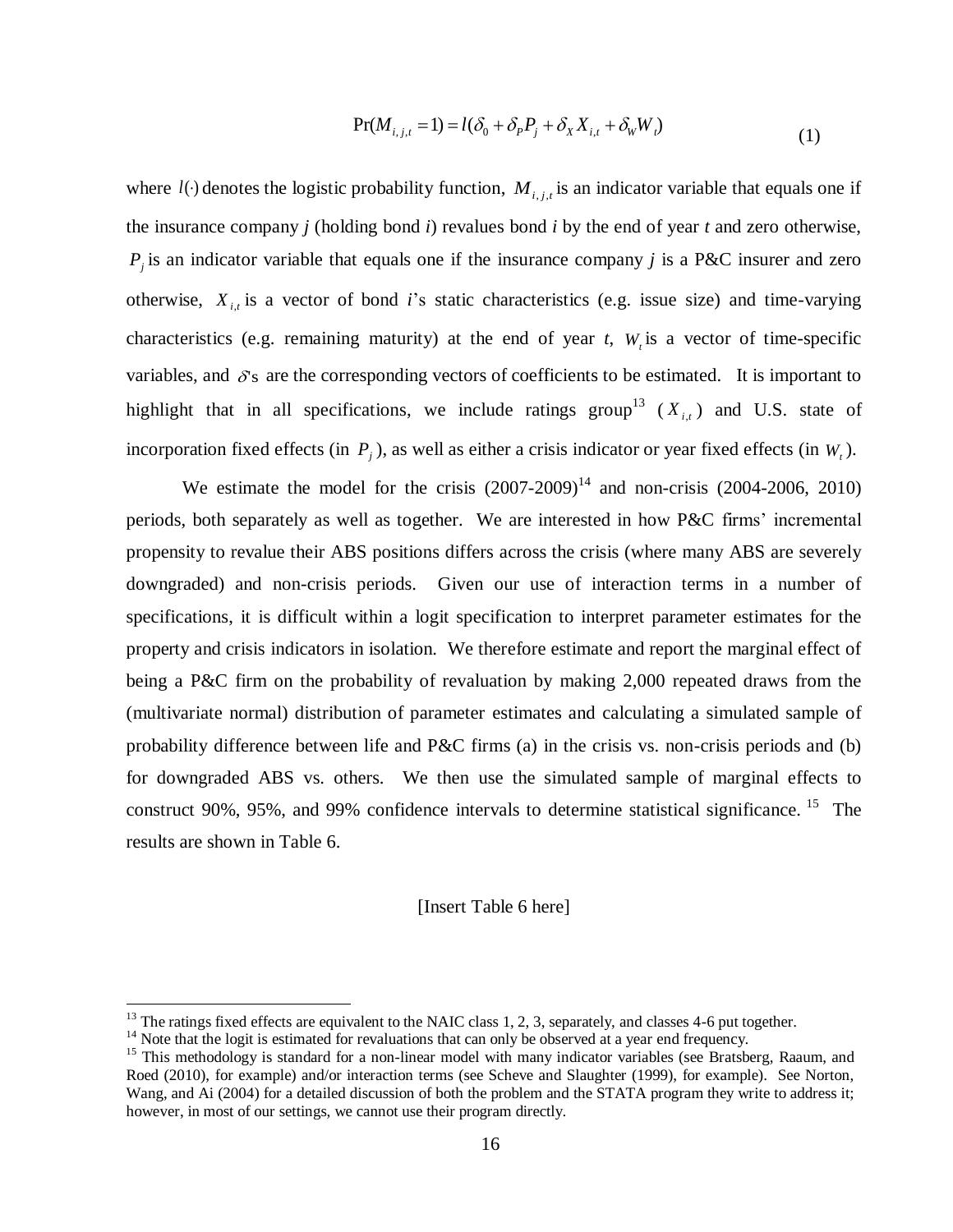In column (1) of Table 6, we report the simplest specification in which we examine the behavior of P&C relative to life insurers during the non-crisis period, including ratings group, U.S. state of incorporation, and year fixed effects. In column (2), we have the same specification for the crisis period. We find that while the P&C indicator carries a positive coefficient for both the crisis and the non-crisis periods, it is only statistically significant during the crisis period, with the marginal effect being much larger during the crisis period (1.9% vs. 8.1%). Considering that the average probability of a revaluation of ABS held by all insurance companies during the crisis period is 3.6% (during non-crisis period it amounts to 5.2%), it is very evident that P&C insurers do revalue significantly more than life insurers.

We find similar results in columns (3) and (4) when we consider an alternative specification that includes ABS-level control variables (while still using all fixed effects as before). In columns (5) to (8), we consider the entire sample from 2004 to 2010 together and introduce (a) a crisis indicator and (b) an interaction effect between the P&C indicator and the crisis indicator. In column (5), for example, we show that P&C companies have a higher propensity to revalue assets compared to life companies, and this difference increases during the financial crisis consistent with the time-separated results. The results hold strongly in all specifications, largely unaffected by any control variables we include.

In columns (3), (4), (7), and (8), we also investigate the propensity to revalue downgraded ABS, by adding a downgrade indicator that takes the value of 1 when the ABS rating falls from investment to speculative grades. Recall that by regulation, P&C companies are required to book speculative-grade ABS at the lower between amortized cost and market value while life companies are required to do so only when the ABS are near or in default. Thus, the difference in revaluation probability should come out most strongly among the downgraded ABS. Indeed, we find that the marginal effects of P&C indicator on revaluation are multiple times higher for the downgraded ABS than for others, during both the crisis (21.6%) and non-crisis (59.6%) periods. This striking result, consistent with our finding in Table 4, suggests that the wave of ABS downgrades during 2007-2009 is ideal for investigating the implications of HCA vs. fair value accounting.

Overall these results show clearly that the different regulatory accounting treatments imposed on P&C and life companies have a significant impact on their revaluation behavior. To be clear, the higher propensity of P&C to revalue should be understood more as an outcome of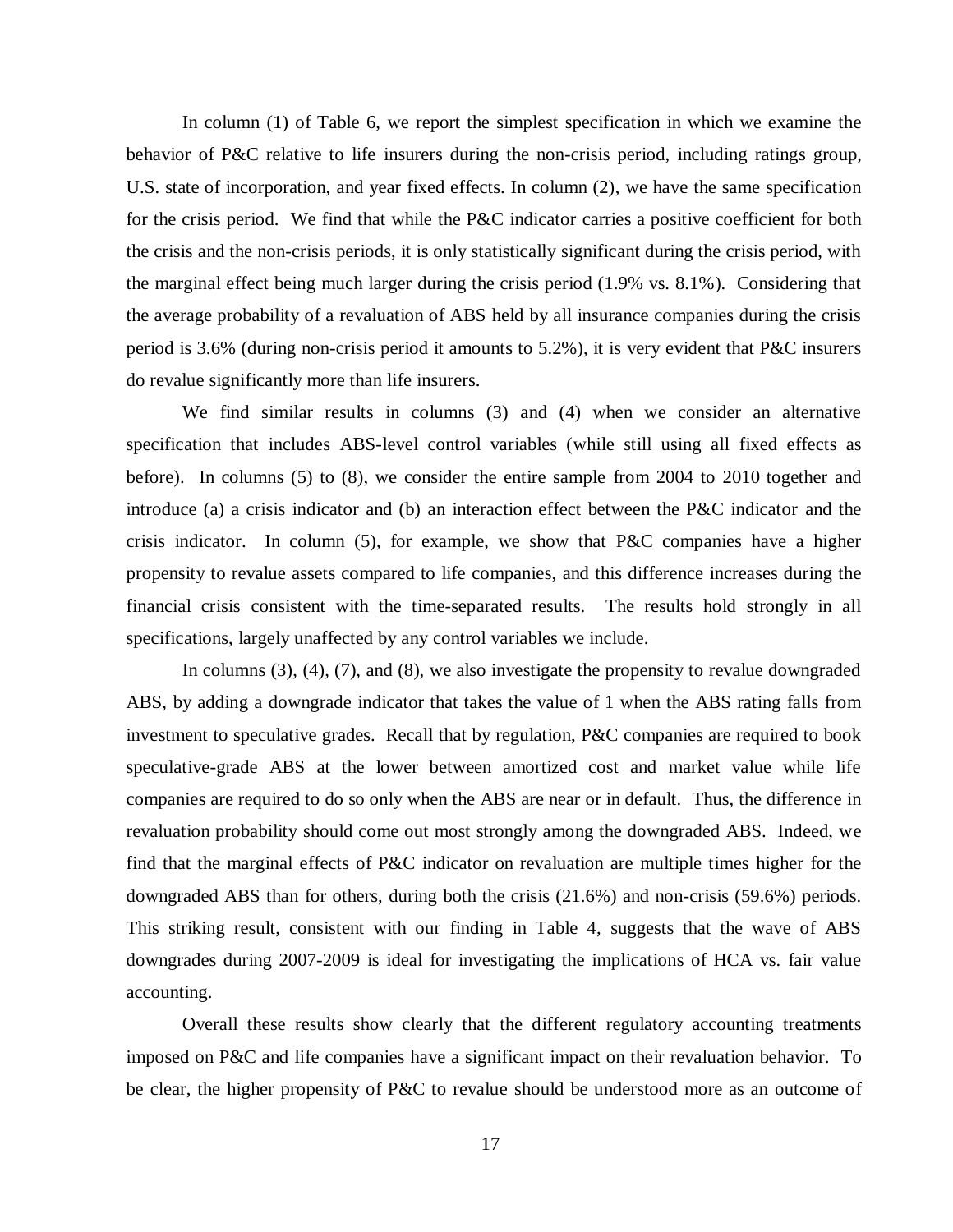regulations on the accounting treatment rather than voluntary choice. If it is true that accounting is not simply a veil but rather constitutes an important influence on real decisions in markets characterized by frictions, then we should expect to see differences in trading behavior across insurance firms that have different revaluation propensities. Specifically, we expect P&C to behave differently from life when faced with the stark decision of how to react to a high number of ABS downgrades given that these downgrades have a direct impact on their regulatory capital.

### **3.2 Selling of Downgraded ABS**

In this section, we assess whether the P&C firms' revaluation of downgraded ABS to market values (which we have shown truncates the distribution of unrealized losses) makes them more likely to directly sell the downgraded ABS relative to their life counterparts. We model the probability of selling the downgraded ABS *within 3 months after the downgrade having occurred* as a logistic function:

$$
Pr(S_{i,j,k} = 1) = l(\kappa_0 + \kappa_P P_j + \kappa_V V_{i,j,k} + \kappa_X X_{i,k} + \kappa_W W_k)
$$
\n(2)

where  $l(\cdot)$  denotes the logistic probability function,  $S_{i,j,k}$  is an indicator variable that equals one if the insurance company *j* (holding downgraded bond *i*) sells the downgraded bond *i* within 3 months after downgrade event *k* and zero otherwise,  $P_j$  is an indicator variable that equals one if the insurance company *j* is a P&C insurer and zero otherwise,  $V_{i,j,k}$  is an indicator variable that equals one if the insurance company *j* holds the downgraded bond *i* at market value at the yearend before event *k* and zero otherwise,  $X_{i,t}$  is a vector of bond *i*'s static characteristics and timevarying characteristics just before event *k*, *W<sup>k</sup>* is a vector of time-specific variables for each event  $k$ , and  $\kappa$ 's are the corresponding vectors of coefficients to be estimated. In all specifications, we include ratings group, U.S. state of incorporation and year fixed effects.

We estimate the model separately for (a) all downgraded ABS, (b) only the ABS that were downgraded from investment to speculative grade, and (c) only the ABS that were downgraded from AAA to speculative grade. The marginal effects of the P&C and revaluation indicators are calculated as previously described. The results are shown in Table 7.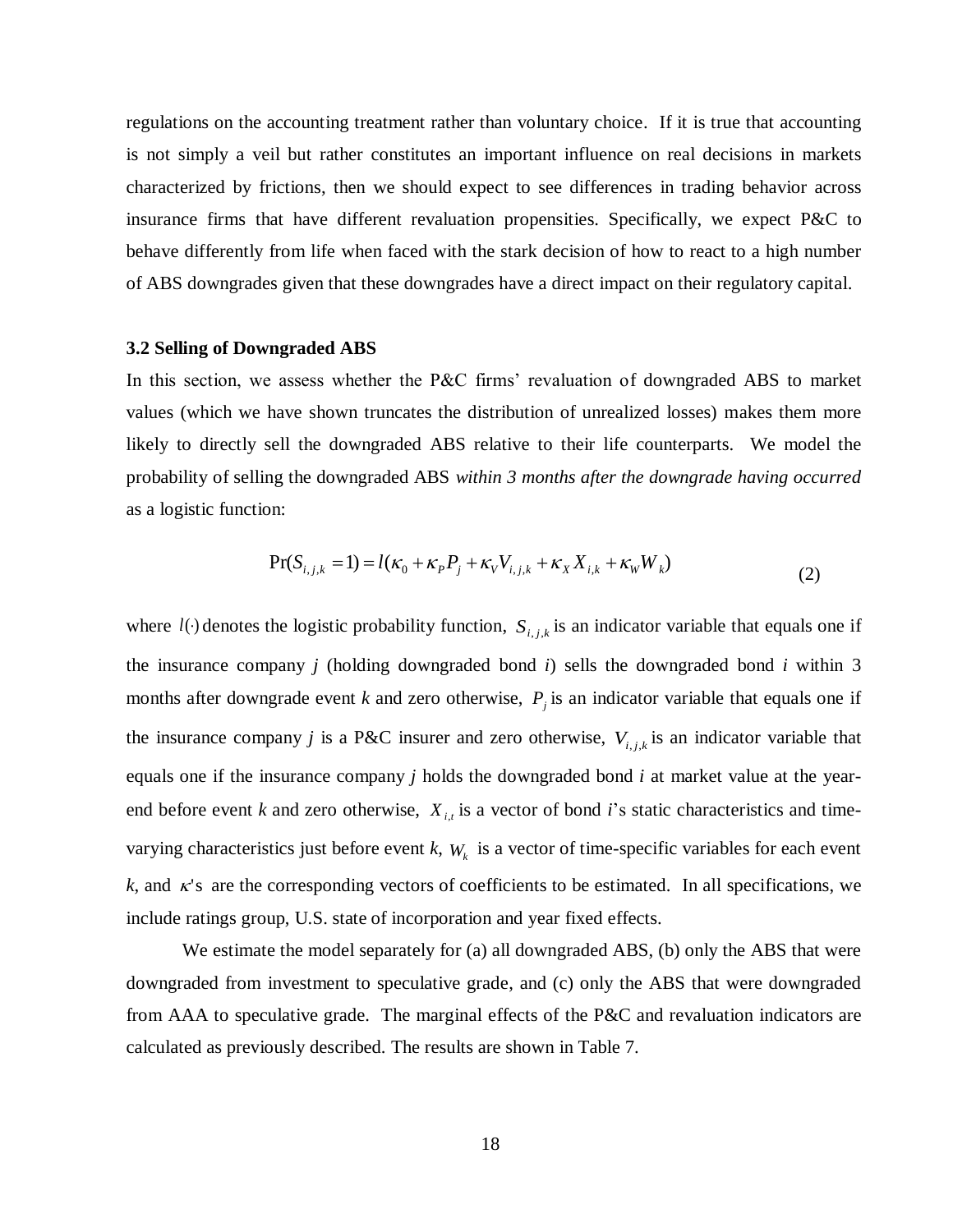## [Insert Table 7 here]

From column (1), we find that P&C companies have a higher propensity to sell the downgraded ABS (rather than keeping these ABS on their book) relative to life. This result is confirmed using the specification that includes ABS-level control variables (remaining maturity and the log of the issue size) and a revaluation indicator variable that captures the insurance company's decision to revalue the downgraded ABS. The revaluation indicator variable is used to control for the likelihood that insurance companies are more likely to sell positions that have been re-booked at market price because once they do so, they should be largely indifferent between keeping the asset on their balance sheet or selling it. In fact, the marginal effect of the revaluation indicator is positive and statistically significant in all specifications, showing that revalued positions are indeed more likely to be sold. It should be noted that these trading dynamics cannot be explained by any differences in regulations across different U.S. states since we include state of incorporation fixed effects. Further, these effects are not driven by ABS-level characteristics, such as liquidity, since we include ABS-level controls.<sup>16</sup>

The main result that P&C firms are more likely to sell downgraded ABS than life firms is confirmed when we investigate (a) only the ABS that were downgraded from investment to speculative grades (columns (3) and (4)) and (b) only the ABS that were downgraded from AAA to speculative grade (columns (5) and (6)). We want to highlight that for the last set (most severe downgrades), the effects of the P&C indicator are about twice as large as those for the other types of downgrades. For these downgrades (AAA to speculative grade), and controlling for the revaluation effects, we find that the selling probability of P&C firms exceeds the selling probability of life firms by 2.5%. Considering that the average selling probability is 8.3% for the ABS downgraded from AAA to speculative grade, we can say that, P&C firms have a 72 percentage points higher propensity to sell than life firms. The same selling behavior is observed when we consider less severe downgrades from investment to speculative  $(35)$  percentage points) and all downgrades (34 percentage points).

These results, obtained at the individual ABS-level, are a confirmation of the broad industry trend shown in Table 2. Recall that the average holdings of ABS of life insurers was

<sup>&</sup>lt;sup>16</sup> In fact, the marginal effects of issue size show that large-issue ABS are more likely to be sold, possibly due to their superior liquidity.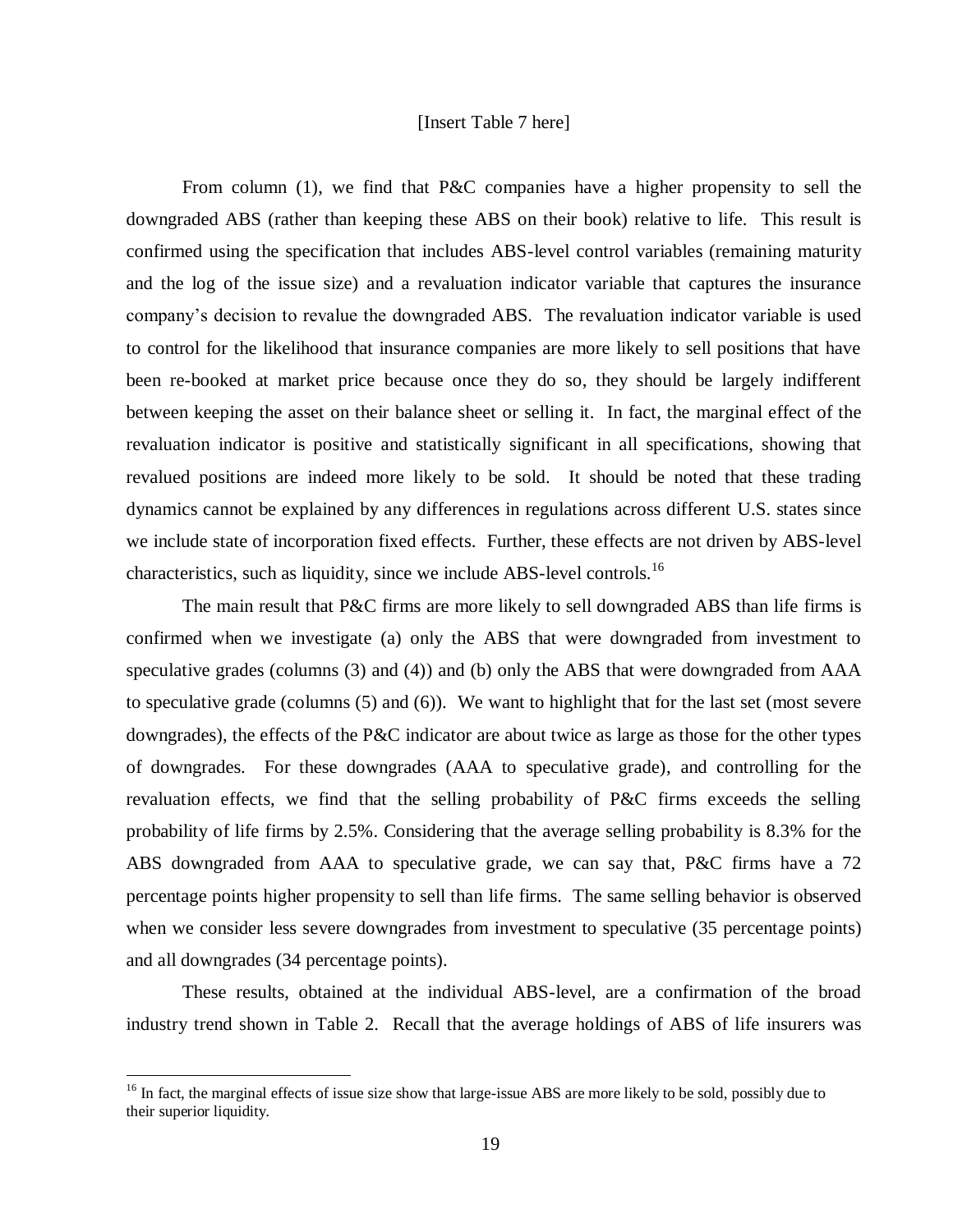6.48% in 2006 and was reduced to 4.74% in 2009, while the average holdings of ABS of P&C went from 5.08% to 2.75% over the same period.

In sum, the results from Table 7 exhibit a sharp contrast between P&C and life companies: P&C firms disproportionately sell their downgraded ABS holdings. This may very well be a consequence of the regulatory accounting treatment we document in Section 3.1. Since P&C companies are forced to book the losses that result from severe downgrades, they would be indifferent between holding the asset at the lower value and selling it. More importantly, these trading dynamics may be the result of the interactions between those accounting rules and the regulatory capital requirements. For P&C insurers, selling the asset has an important advantage from the regulatory capital point of view, as they are exchanging a risky asset for cash thereby reducing their capital requirements.

### **3.3 Propensity to Gains Trade**

In this section, we assess insurance companies' propensity to gains trade, defined as selectively selling the positions in the book that have high unrealized gains, when they hold these positions at book value. So far we have established that P&C insurers are more likely to revalue the downgraded ABS to market prices and have a higher propensity to sell them relative to life insurers. Given that both P&C and life have roughly similar exposures to downgraded ABS securities, and thus a similar impact on their regulatory capital, this begs the question as to the actions taken by life insurers in response to this hit on their regulatory capital.

In continuing to hold their downgraded ABS positions, life companies may have the advantage of limiting an unfavorable price impact, but *additional capital may still be required*. It is precisely here that gains trading becomes important. As a life firm attempts to sell its existing assets that have not been downgraded to shore up its capital, it has an incentive to do so by *selectively selling* those assets that have the *largest unrealized gains*. Only by selling these assets can these large unrealized gains be recognized and be applied to its capital.

Life companies engaging in gains trading have different asset classes from which to choose. It would be natural to consider government bonds which feature heavily in insurance companies' portfolio. However, selling government bonds does little to assist from a regulatory capital point of view because they are free from capital requirement. Insurance companies also hold equities, but we do not consider these positions since equities are held at market value. The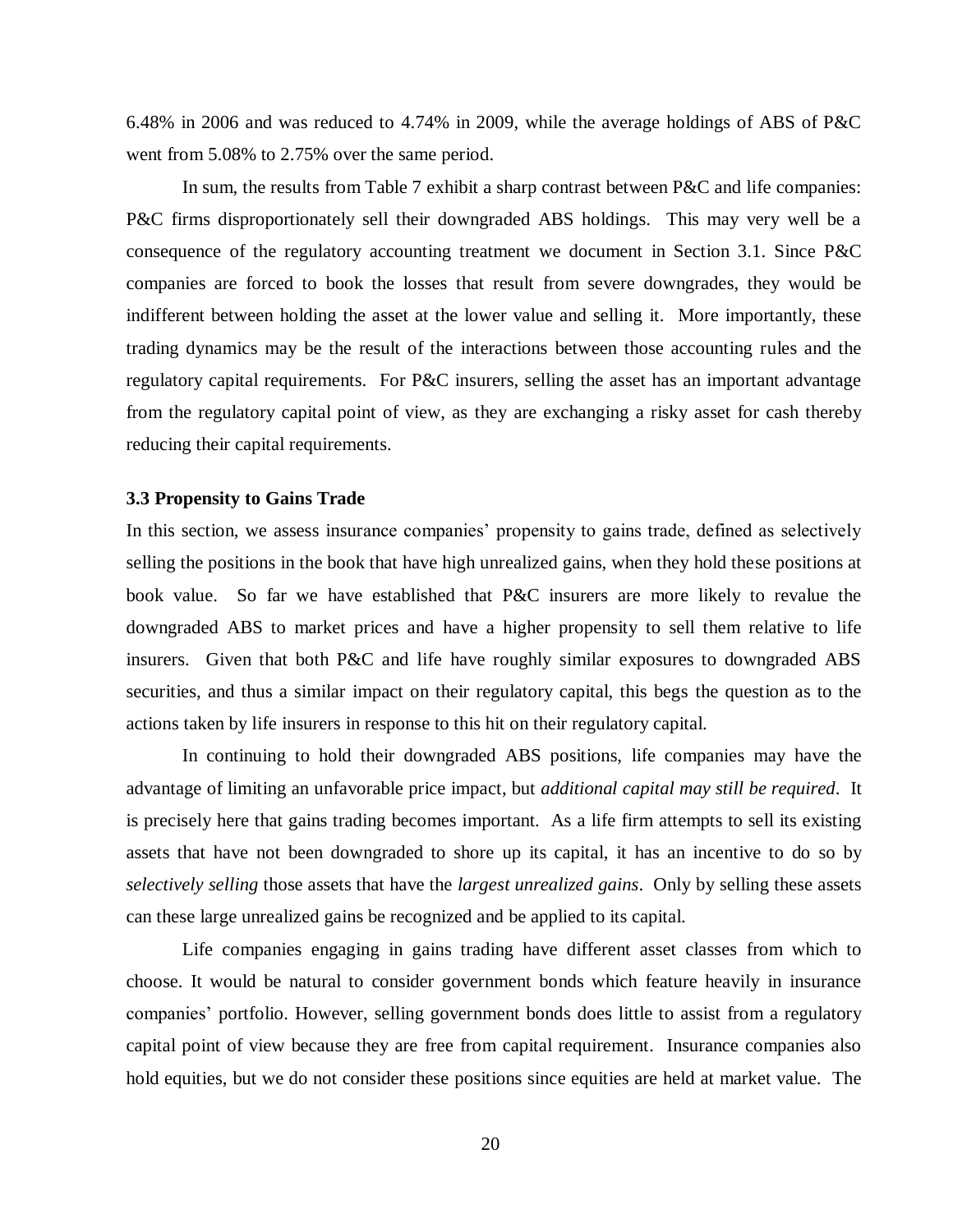other natural positions to consider are (mostly investment-grade) corporate bonds<sup>17</sup>, a significant number of which *are* carried at unrealized gains, as shown in Table 5. An advantage of selling corporate bonds is that the insurance company will exchange a risky asset for cash.

We model the probability of selling each corporate bond position as a logistic function:

$$
Pr(S_{i,j,q} = 1) = l(\gamma_0 + \gamma_Z Z_{i,j,q} + \gamma_X X_{i,q} + \gamma_Y Y_{j,q} + \gamma_W W_q)
$$
\n(3)

where  $l(\cdot)$  denotes the logistic probability function,  $S_{i,j,q}$  is an indicator variable that equals one if the insurance company *j* (holding bond *i*) sell bond *i* in calendar quarter *q* and zero otherwise,  $Z_{i,j,q}$  is the percentile (ranging from 0 to 1) of unrealized gain of corporate bond *i* in the portfolio of insurance company *j* at the year-end prior to quarter *q*,  $X_{i,q}$  is a vector of bond *i*'s static characteristics and time-varying characteristics at the beginning of quarter *q*, *Yj*,*<sup>q</sup>* is a vector of financial and risk characteristics of insurance company *j* at the year-end prior to quarter  $q$ ,  $W_q$  is a vector of time-specific variables for quarter  $q$ , and  $\gamma$ 's are the corresponding vectors of coefficients to be estimated. The results are shown in Table 8.

### [Insert Table 8 here]

We start by comparing the results during the crisis period for life insurers, shown in columns (1) and (2), and compare them with those for P&C insurers, shown in columns (7) and (8). Considering the first row, *assuming that the insurance firms do not have high ABS exposure and low RBC ratio* (hence all interaction terms are zero), we find that life companies have a positive and statistically significant propensity to sell corporate bonds at higher levels of unrealized gains. Interestingly, the same coefficient is negative for P&C firms. When we compare the propensity of the life and P&C insurers during the non-crisis periods (results shown in columns  $(3)$  and  $(4)$  for life and columns  $(9)$  and  $(10)$  for P&C), we also find a significant difference between the two groups. In normal times, life insurers are actually less likely to sell

 $17$  On balance, there are various reasons to believe that corporate bonds will be preferred to equity for gains trading. First, insurance companies are significant investors in corporate bonds. Schultz (2001) and Ellul *et al.* (2011) estimate that insurance companies collectively hold between one-third and forty percent of investment-grade corporate bonds. At a weight of around 8%, equities represent a much smaller segment of insurance companies' portfolios. Finally, and most importantly, equities are held at market value, and thus gains trading is not possible.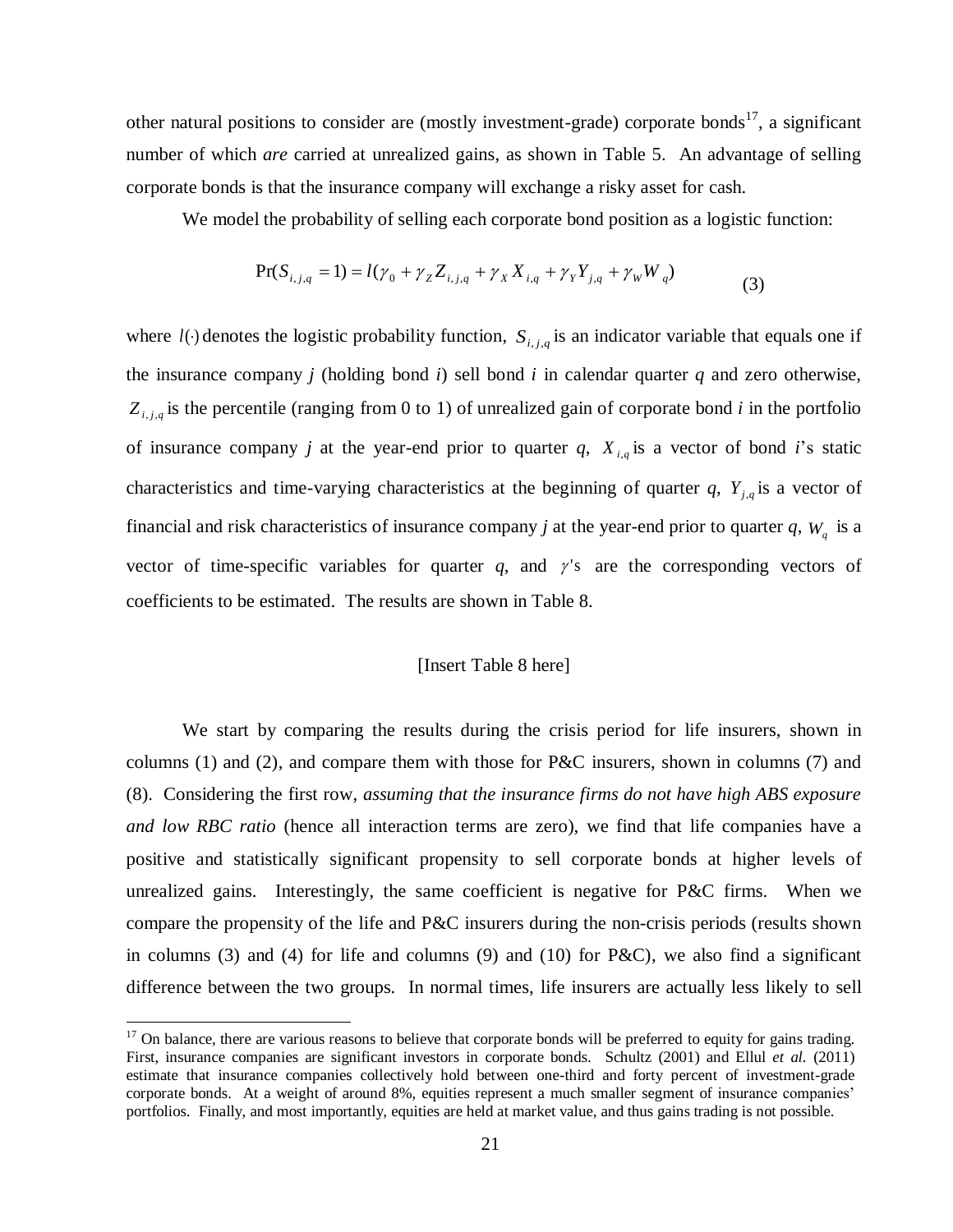bonds with high unrealized gains (possibly to avoid tax)<sup>18</sup> while P&C are found to be insensitive to any type of gains trading during the non-crisis period. Overall, life insurers are found to engage in gains trading *only* during the crisis period, while they tend to sell their corporate bonds with the *lowest unrealized gains* during the non-crisis period. No such behavior is detected for P&C companies.

We next investigate the impact of each insurance company's exposure to ABS assets *held at book value* on the propensity to engage in gains trading. We have argued that this is precisely a factor that may lead insurance companies to gains trade. We find that while life insurers with high ABS exposure (held at book values) sell more frequently corporate bonds (possibly just turning over their portfolios more often) in general (second row), they do not appear more likely to gains trade during the crisis (third row of columns (1) and (2)). These life firms tend to sell corporate bonds with the lowest unrealized gains during the non-crisis period (third row of columns (3) and (4)). These life firms thus change their behavior from the non-crisis period (selling of corporate bonds with lowest unrealized gains) to the crisis period. Interestingly, the results for P&C also confirm that gains trading is associated with historical cost accounting. Recall that the variable "High ABS exposure dummy" refers to ABS held at book value. Thus, even in P&C companies, high exposure to ABS held at book value should still induce gains trading.

The other important dimension to consider in the decision to gains trade is the regulatory capital pressure that each insurance company faces at times of severe downgrades. We explore this additional dimension by investigating the impact of the firm-level risk-based capital (RBC) ratio. Recall from Section 2 that the RBC ratio is the ratio of total adjusted capital to NAIC riskbased capital. It is important to note that the insurance literature views RBC ratios as *indicative* of financial health rather than categorical (e.g. above or below two is not a sole criterion for regulatory scrutiny) and the higher is the ratio the lower are the regulatory constraints.

To fully understand the dynamics of the interactions between accounting treatment and regulatory capital, we use three different variables: (a) an indicator variable to capture insurance companies with low RBC, defined as the RBC of insurers in the bottom quartile of the RBC ratio distribution, (b) an interaction term between the low RBC ratio indicator and the unrealized gains percentile, and (c) a triple interaction term between the low RBC ratio indicator, the unrealized

 $18$  See Jin (2006).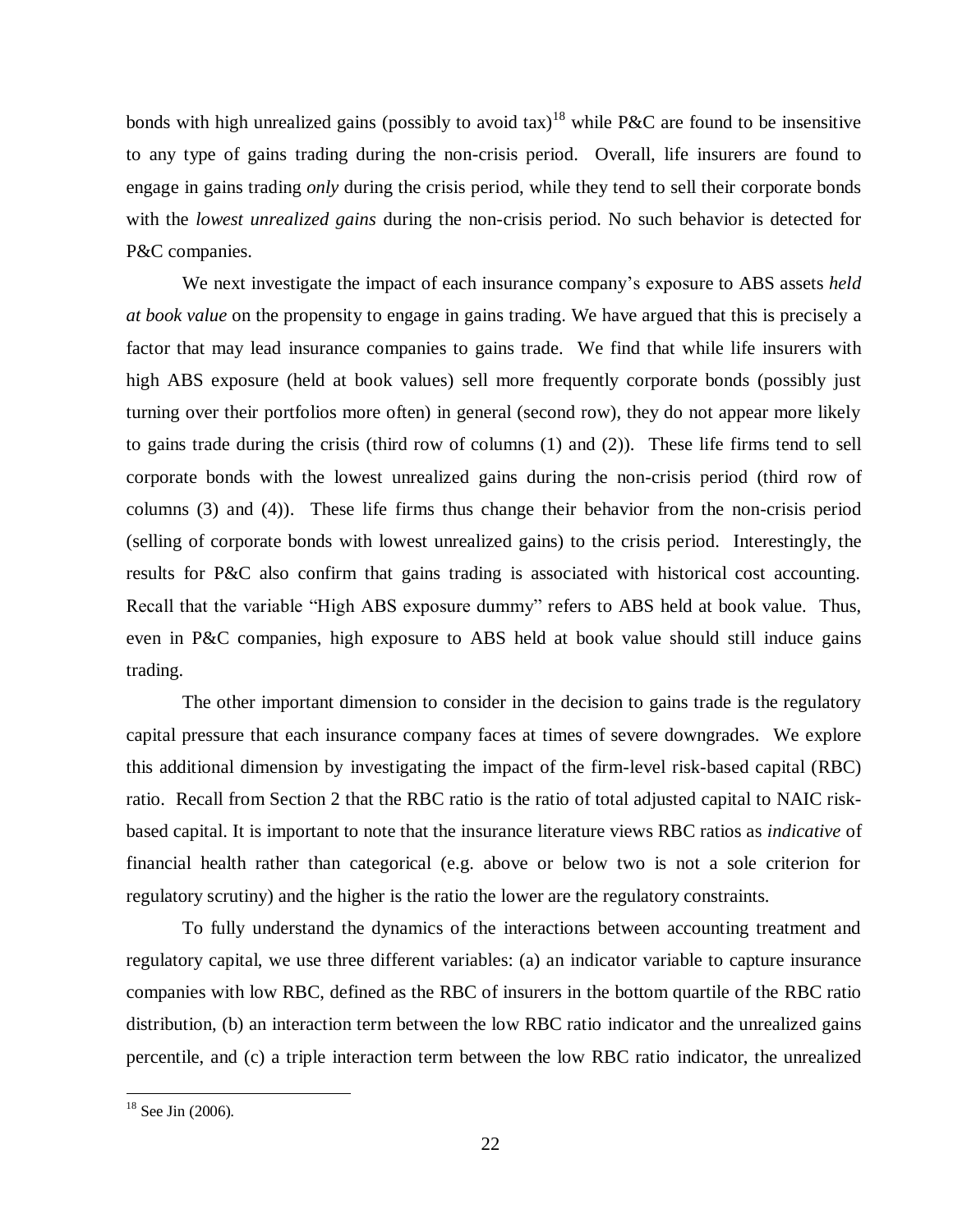gains percentile and the high ABS exposure held at book values indicator variable. We find evidence indicative of the impact of the interaction between accounting treatment and capital regulations. While life insurers with low RBC ratio and high ABS exposure held at book value are more likely to engage in gains trading during the crisis, we find no such behavior for P&C companies.

So far, we have investigated the trading behavior of insurance firms during crisis and noncrisis periods, separately. We also estimate the propensity to engage in gains trading for the entire sample for life insurers, in columns (5) and (6), and for P&C insurers, in columns (11) and (12). In such specifications we introduce a crisis indicator variable and interact this indicator with other variables of interest. This pooled specification broadly confirms the evidence in the timeseparate estimations. First, life insurers engage in gains trading during the crisis period, whereas the coefficient estimate for P&C is found to be negative. Second, the quadruple interaction term (in row 14) where we interact the crisis indicator with the low RBC ratio indicator, the unrealized gains percentile, and the high ABS exposure held at book values indicator confirms that life companies facing regulatory constraints and holding significant ABS positions at book values disproportionately sell corporate bonds with high unrealized gains during the crisis. No such action is observed for P&C companies.

Given the non-linear nature of the logistic function and our heavy use of interaction terms, a more appropriate way to understand the sign, magnitude, and economic significance of these results, is to investigate the marginal effects (estimated via simulation). Panel B of Table 8 provides the estimates of the marginal effects using the models for the entire sample period (shown in columns (5) and (6) for life and columns (11) and (12) for P&C). We estimate the marginal effects on gains trading considering two cases for each group: (a) insurers with low ABS exposure held at book values and high RBC ratios (denoted as "High ABS exposure dummy = 0 and Low RBC ratio dummy  $= 0$ " in Panel B), and (b) insurers with high ABS exposure held at book values and low RBC ratios (denoted as "High ABS exposure dummy = 1 and Low RBC ratio dummy  $= 1$ " in Panel B). The average selling probability of a corporate bond held by life companies over the entire period is 4.4%. Consider two similar corporate bonds held by a life firm with high ABS exposure and low RBC ratio, one with unrealized gain at the  $25<sup>th</sup>$  percentile of the firm's portfolio and the other with unrealized gain at the  $75<sup>th</sup>$  percentile. Using the estimates from model (5), the second bond is significantly less likely than the first bond to be sold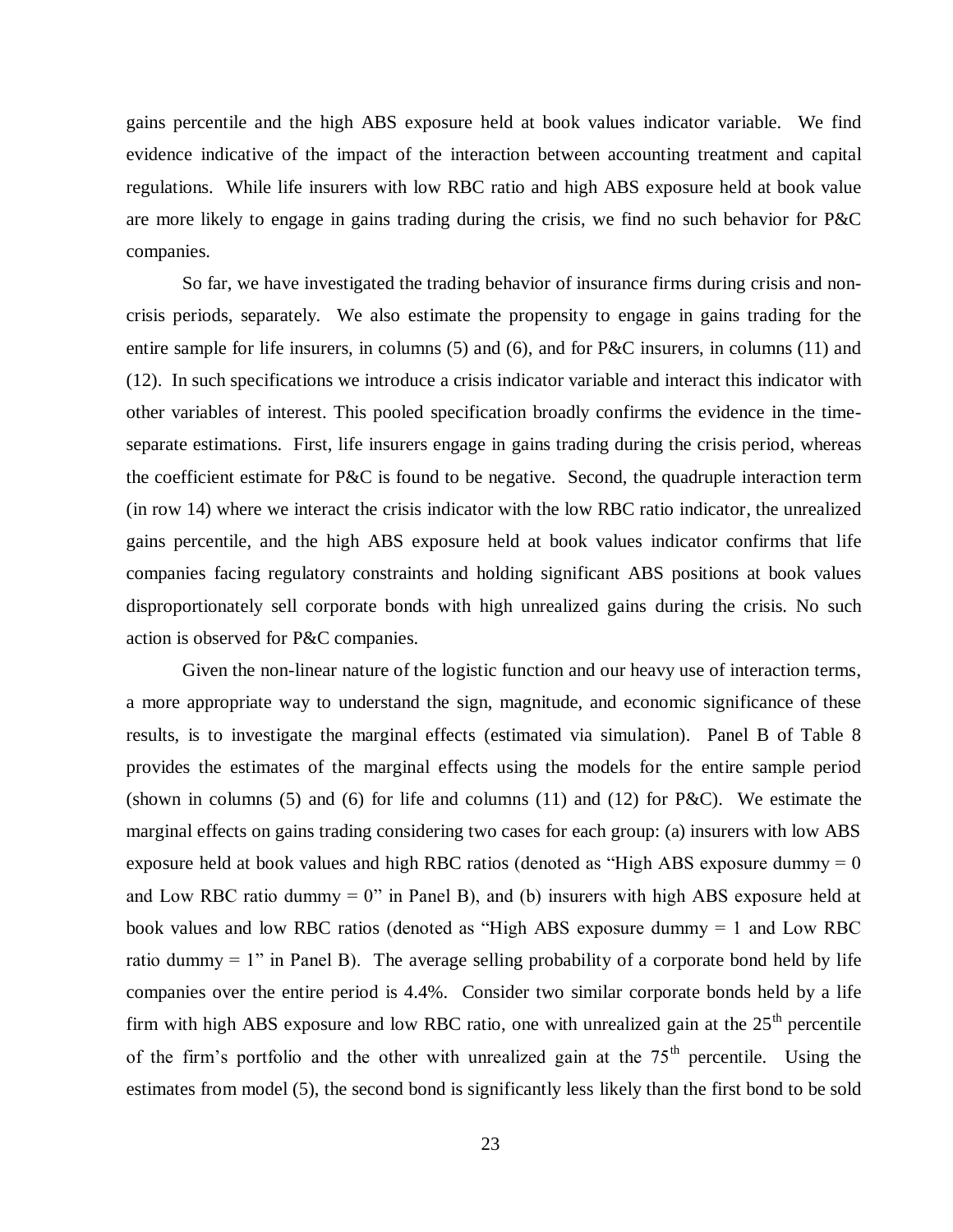during the non-crisis period (by  $1.1\%$ ) but is significantly more likely during the crisis (by 1.3%). The difference is equivalent to an increase of the probability of selling by 2.4%, almost 55 percentage points of the average selling probability for the entire period. Similar results are obtained when we estimate the marginal effects using the model shown in columns (6) in Panel A. In sharp contrast, all the marginal effects for corporate bonds held by P&C companies are statistically insignificant, confirming the indicative results found in Panel A. While we find that life companies with low exposure to ABS held at book value and high RBC ratio also engage in gains trading during the crisis, the effect is much smaller than that found among the group of life companies with high ABS exposure and low RBC ratio. This result is consistent with the importance of the interaction between regulatory capital and accounting treatments.

It is also important to note that the probability of gains trading of life insurers is robust to the inclusion of a host of control variables that may be associated with selling for unrelated reasons. The first notable variable is liquidity. The corporate bond literature has found that bidask spreads increase with bond age and decrease with bond issue size (see Edwards, Harris and Piwowar (2007)).<sup>19</sup> In all specifications, we include the log of the corporate bond age and the log of the corporate bond size issue and thus liquidity considerations should not drive our results. However, it is also important to note that we find that insurance companies are more likely to sell younger bonds and bonds with larger issue size. One interpretation of these results is that life insurers actively try to minimize any negative price impact by avoiding the sale of the most illiquid corporate bonds.

Other significant control variables include the proportion of risky assets in an insurer's portfolio (in order to capture the insurer's risk appetite or its capacity to bear risk), an indicator that measures whether the downgrade is into the speculative class, and an indicator that captures whether the bond issuer filed for bankruptcy during the quarter. We find no evidence that insurance companies with higher risk appetite or higher capacity to bear risk, as proxied by their risky asset holdings, are more likely to engage in the selling of corporate bonds. Bonds that are downgraded to the speculative grade are more likely to be sold. This may be due to the differential degrees of negative information across rating classes or the regulation that imposes

<sup>&</sup>lt;sup>19</sup> See also Hong and Warga (2000) and Schultz (2001). Driessen (2005) uses bond age to identify the liquidity component of credit spreads.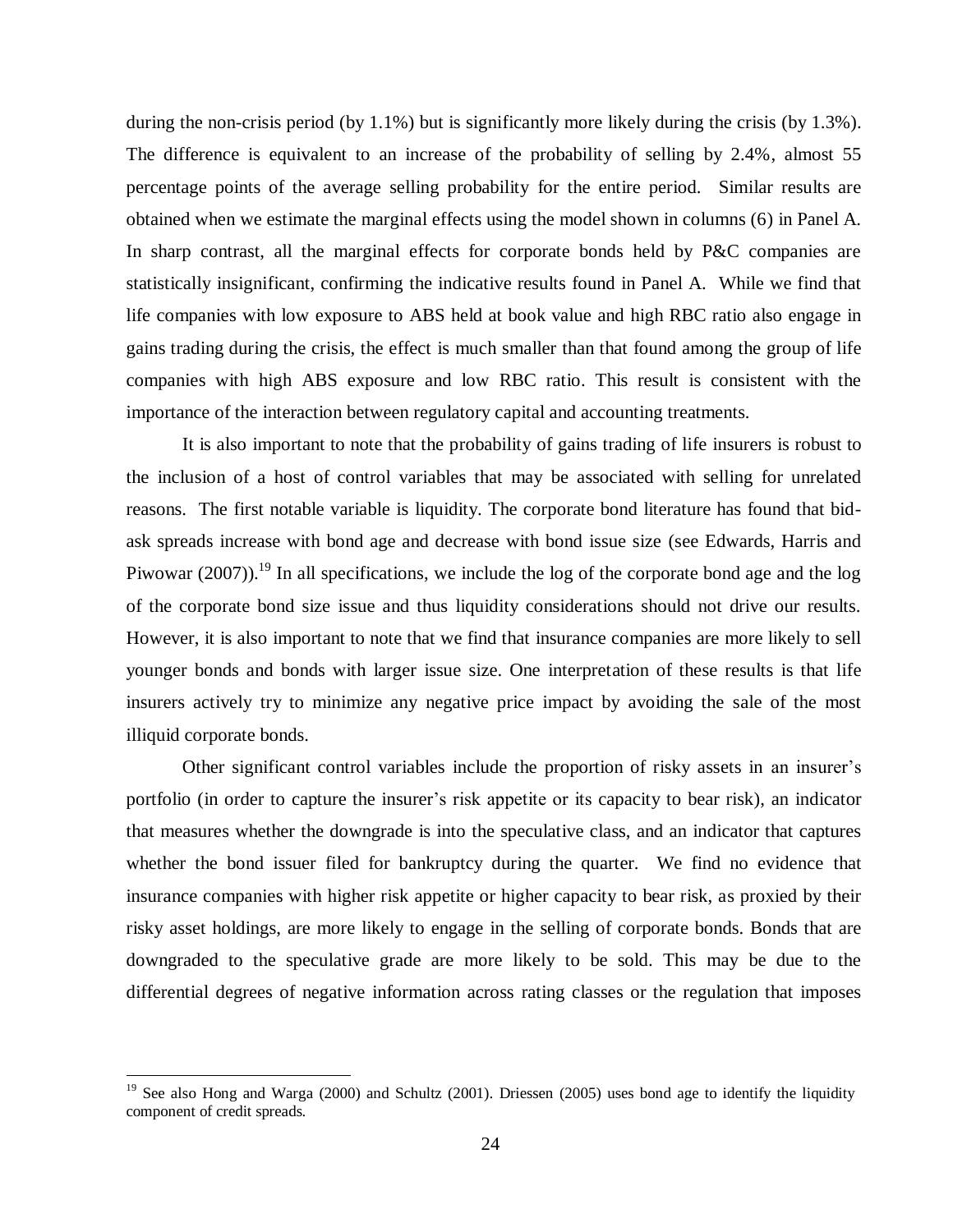much higher capital charge for holding speculative-grade bonds. Finally, as expected, bonds of the issuers that went into bankruptcy are more likely to be sold.

The above results are obtained after the inclusion of year-quarter dummies, U.S. state (of incorporation) dummies and rating group dummies. Thus, our results cannot be driven by market-wide conditions that occur during the time of downgrades, other regulations faced by insurance companies, which differ across U.S. states, or ratings of the bonds.

# **3.4 Price Impact of Gains Trade**

The final question we address is whether the selective selling in Section 3.3 creates enough pressure in the targeted bonds to generate price distortions. In the case that such price pressures do occur, one can conclude that HCA – precisely because of its interactions with capital regulations – does not avoid spillovers and fire sales, as claimed by the existing theoretical literature.

We evaluate the price impact in two ways. First, for each sale transaction, we compare the sale price with the market median obtained from TRACE. Like any other investors, insurance companies pay transaction costs when they sell a bond to a dealer (as they demand liquidity); their sale price is, on average, lower than the market value. Since only bond positions with sufficiently large unrealized gain can be used for gains trading, insurers may have to concede even more to sell this limited number of positions. Second, at the bond level, we compare the quarterly return across bonds that are subject to different degrees of gains trading. If insurance companies demand liquidity when they sell bonds to realize gain, elevated gains trading should put more pressure on the overall market price. We thus expect the bonds most targeted for gains trading to underperform otherwise similar bonds.

At the transaction level, we measure the price impact of each transaction as the percentage discount of the sale price relative to the median market price during the week,  $\ln(P_{i,j,w}/\bar{P}_{i,w})$ , where  $P_{i,j,w}$  is the transaction price of bond *i* sold by insurance company *j* in week *w* and  $\overline{P}_{i,w}$  is the median market price of bond *i* in week *w*. To ensure the reliability of our median price, we only use the bond-weeks in which there are at least 3 transactions in the same bond. We model the price impact as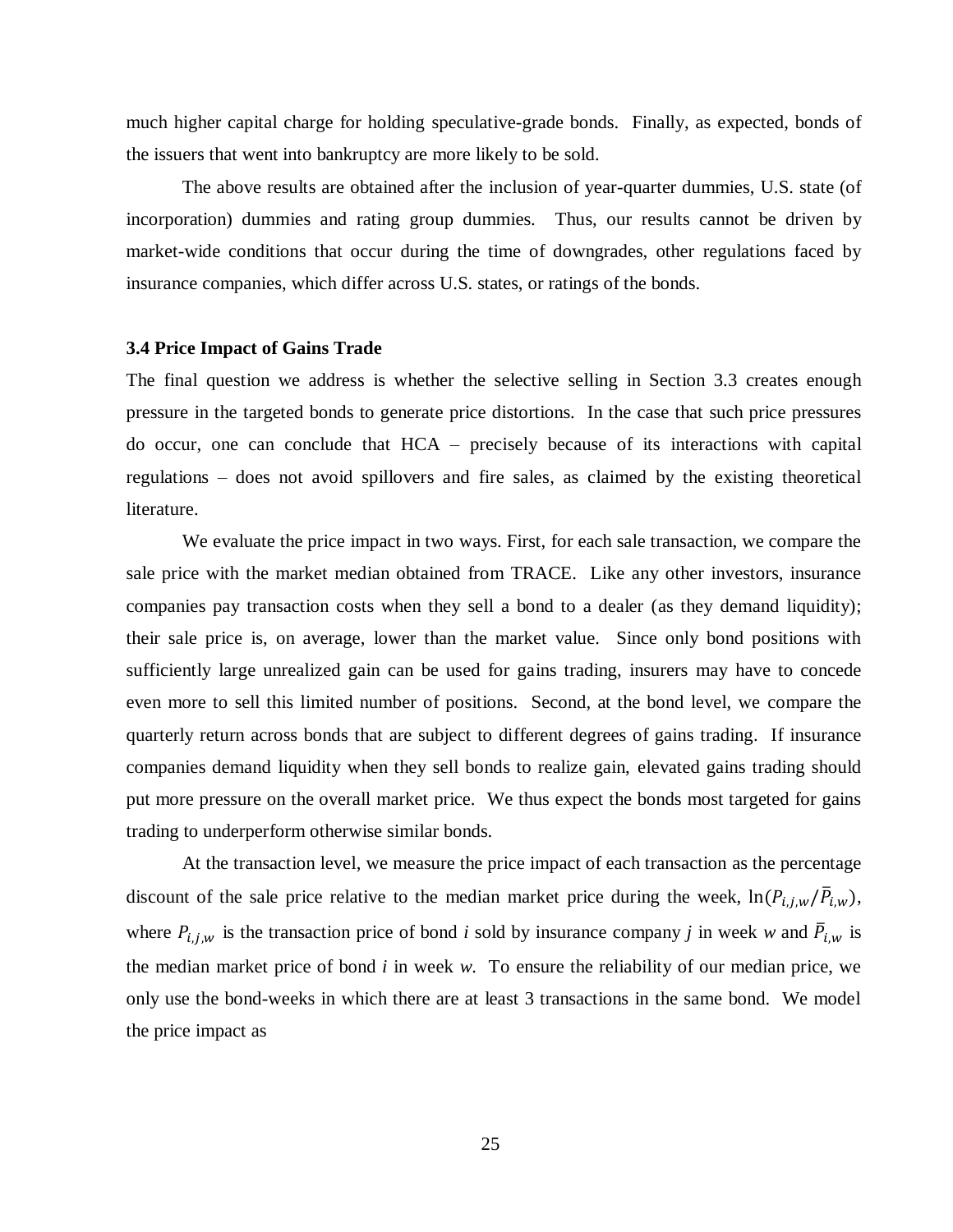$$
\ln(P_{i,j,w} / P_{i,w}) = \beta_0 + \beta_Z Z_{i,j,w} + \beta_X X_{i,w} + \beta_Y Y_{j,w} + \beta_W W_w + \varepsilon_{i,j,w}
$$
(4)

where  $Z_{i,j,w}$  is a vector of characteristics of a sale transaction of bond *i* by insurance company *j* in week *w*,  $X_{i,w}$  is a vector of bond *i*'s static characteristics and time-varying characteristics at the beginning of week *w*,  $Y_{j,w}$  is a vector of financial and risk characteristics of insurance company *j* at the year-end prior to week *w* (including the dummies for the company's domicile state),  $W_w$  is a vector of time-specific variables for week  $w$ , and  $\beta$ 's are the corresponding vectors of coefficients to be estimated. Wherever the specification allows us, we include ratings group, U.S. state of incorporation, and year fixed effects.

Our interested variable is the marginal effect of unrealized gain percentile (relative to mean) on the selling probability, which is part of the vector  $Z_{i,j,w}$ . We measure this marginal effect using the model similar to the models shown in columns (2) in Table 8, estimated crosssectionally for each calendar quarter. This marginal effect is specific to each bond position so that even the same bond may have different marginal effects depending on the insurance company holding the bond, the price at which the bond is acquired, and the period in which we measure the selling probability. We estimate the above model of percentage price discount by OLS, and cluster the standard errors by bond issuer. The results are shown in Table 9.

## [Insert Table 9 here]

Table 9 columns (1) and (4) show that for both life and P&C insurers, the price impact of selling is significantly higher during the crisis. Columns (2), (3), (5), and (6) analyze whether this increased price impact is related to gains trading. To do so, we include the interaction variable between the crisis indicator and the gains trading selling pressure. We find that the coefficient estimates are negative and statistically significant for life companies but are not significant for P&C. This result clearly shows that the gains trading engaged by life companies is potentially expensive. As we move from the  $25<sup>th</sup>$  to  $75<sup>th</sup>$  percentiles of the gains-trading selling pressure for life companies during the crisis, the price impact increases from 62 basis points (specification in column (3)) to 77 basis points (specification in column (2)). This price impact is sizable,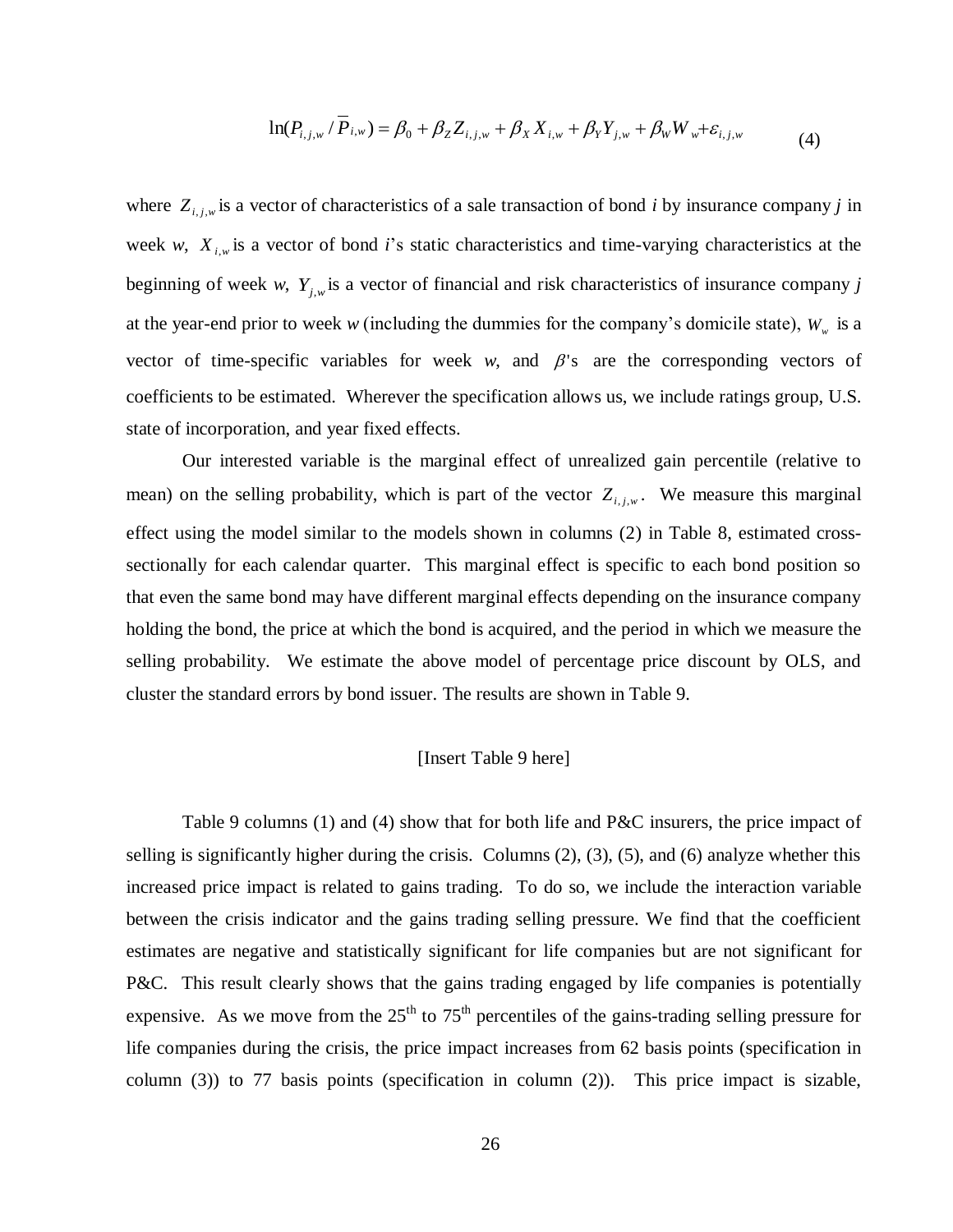considering that the mean one-way transaction costs are about 15 basis points in normal markets (see Edwards *et al*. (2007)). It is important to stress that our estimate of price impact is obtained after controlling for various bond-level, insurance-level, market-wide, and transaction-specific effects.

If a large number of insurance companies attempt to gains trade using the same corporate bonds in an illiquid market, then we should expect the bonds to suffer significant price pressures. To investigate whether this is the case, we move from the transaction level to the bond level. Using the transaction prices from TRACE, we calculate the quarterly return of a bond as the logged change in price from the last day of the previous quarter to the last day of the current quarter. This return measure is far from perfect. First, corporate bonds do not trade every day so the last day on which we observe trades for each bond may often be a few days before quarterend. We however find that for the bonds in our data that pass our screen, approximately 90% of the last trading days that we use fall in the last month of the quarter. Second, the holding period over which we measure the bond return may be greater than one or two quarters (if the bond is last traded a few quarters back). This problem affects less than 5% of the observations. We address the first two problems, which result in irregular holding periods, by measuring the values of (some) control variables over the same period in which the bond return is measured. Finally, a bond may trade a few times in a day and the trade prices can be very different.<sup>20</sup> Since corporate bond prices are more accurate for larger trades, we use the size-weighted average of all trade prices on the last day of a quarter.

Our model of quarterly bond return is as follows:

$$
R_{i,q} = \beta_0 + \beta_X X_{i,q} + \beta_W W_q + \xi_{i,q}
$$
\n(5)

Where  $R_{i,q}$  is the return of bond *i* in quarter *q*,  $X_{i,q}$  is a vector of bond static and time-varying characteristics at the beginning of quarter  $q$ ,  $W_q$  is a vector of time-specific variables for quarter  $q$ , and  $\beta$ 's are the corresponding vectors of coefficients to be estimated.

Our variable of interest is the selling pressure associated with unrealized gains, which we measure in two broad ways. First, we use the bond-level averaged marginal effects of unrealized

<sup>&</sup>lt;sup>20</sup> See Bao, Pan, and Wang (2011), Feldhutter (2011), and Jotikasthira (2008), for example.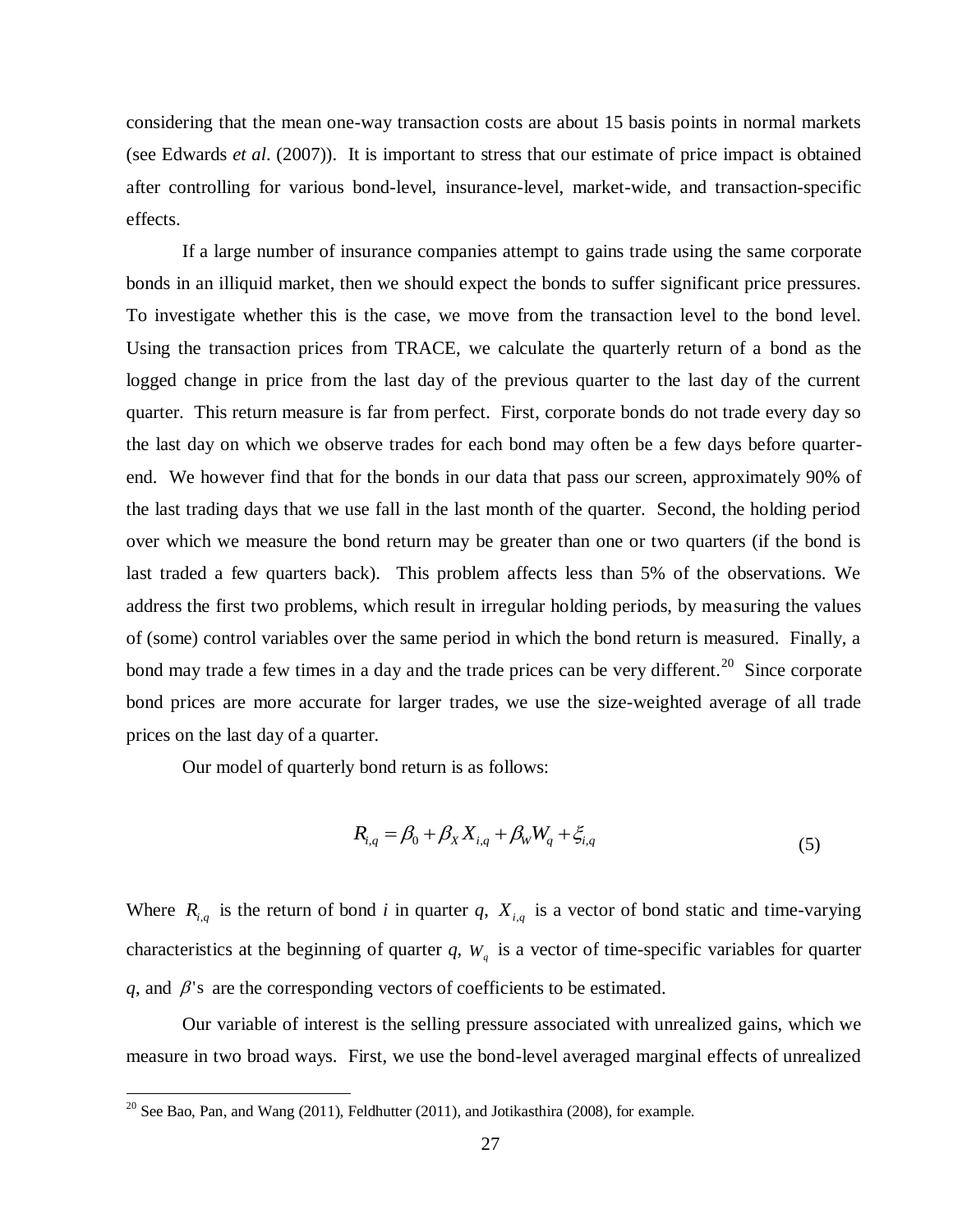gain on selling probability. The marginal effect for each bond position is calculated as the predicted value (relative to mean) obtained from the logit model similar to column (2) in Table 8, estimated separately for each calendar quarter. For each bond in each quarter, we then take (value-weighted or equally-weighted) averages of the marginal effects across the positions of all insurance companies in the particular bond. Second, we also consider the percentage unrealized gains, averaged across all positions in the bond. Although this measure does not reflect the fact that the same unrealized gains may have different effects on selling propensity for different insurance companies, it is not affected by possible misspecifications of our logit model. These selling pressures from gains trading enter the model as part of the vector *Xi*,*<sup>q</sup>* .

We distinguish the effect of gains trading from other effects of unrealized gains by interacting our measures of selling pressure with the crisis indicator. The selling pressure from gains trading should only operate during the crisis where insurance companies are hit by ABS downgrades and the huge unrealized losses of ABS positions in their portfolios. We only include the pressure from life firms, as we have shown in Table 8 that P&C firms do not appear to significantly gains trade.

We estimate the above model of quarterly bond return by OLS, and cluster the standard errors by bond issuer. We include standard control variables for the fundamental movement in the bond price, using maturity-matched Treasury and ratings- and maturity-matched credit spread returns. We use the interpolated constant maturity Treasury bond/note from the Fed to calculate the Treasury return. The spread return is the corporate bond index return minus the Treasury return, where we use the ratings- and maturity-matched Bank of America-Merrill Lynch bond index as our primary source. Since the maturity group for the index is broad, we also adjust for the duration difference between the index and the bond of interest to ensure accuracy. Finally, we control for bond-specific characteristics, particularly bond age and issue size, which are key determinants of bond liquidity. Ratings group and calendar quarter dummies are also included. The results are shown in Table 10.

### [Insert Table 10 here]

We find clear evidence that the corporate bonds disproportionately targeted by life insurance companies for gains trading statistically and economically underperform otherwise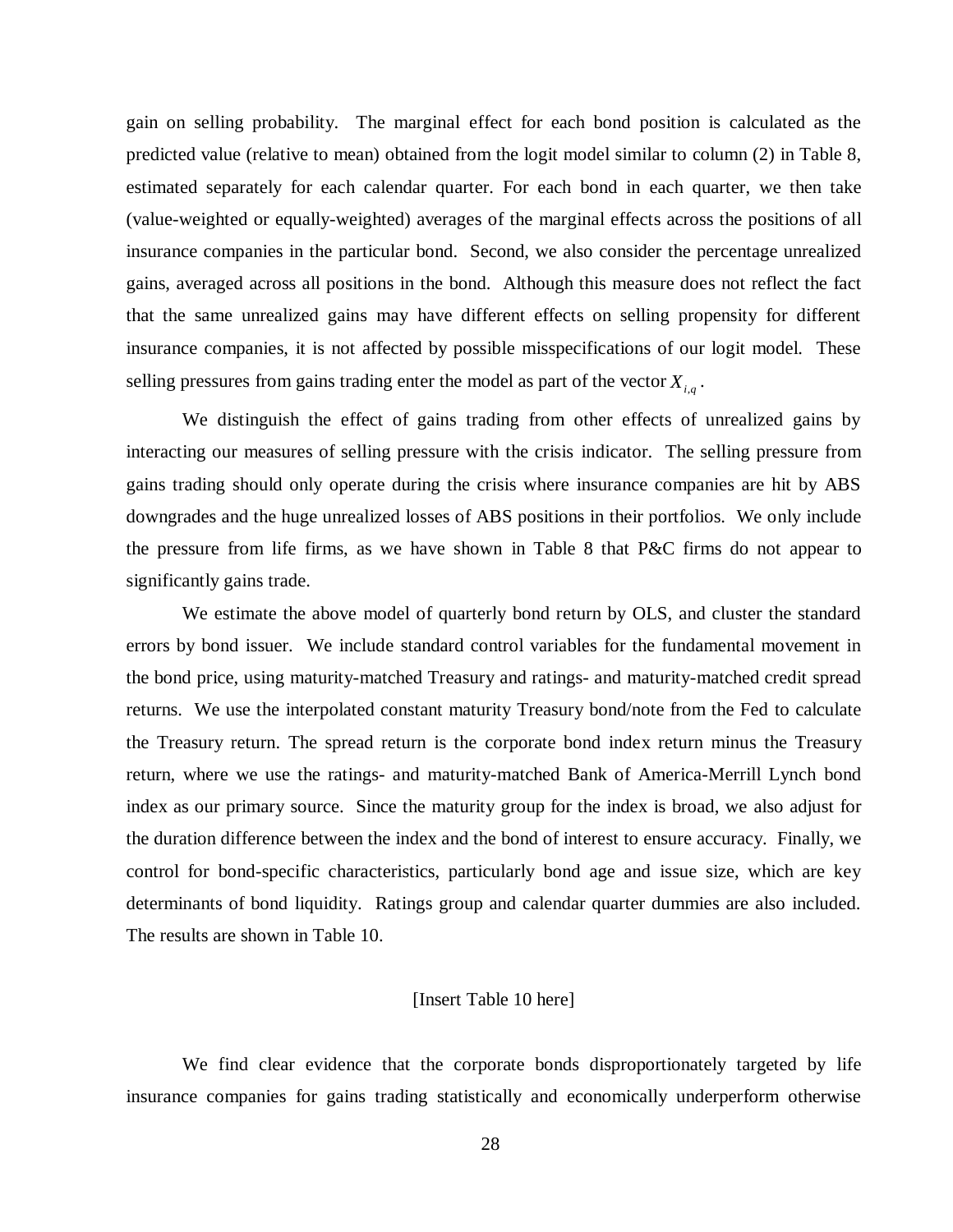similar bonds. The coefficient estimate of the interaction variable of interest (the crisis indicator interacted with gains-trading selling pressure) is always negative whether we use an equalweighted or a value-weighted methodology and whether we use marginal effects of unrealized gain on selling probability (columns (1) to (4)) or the percentage unrealized gains (columns (5) to (8)). The quarterly return is 0.7-1.7% lower as we move from the  $25<sup>th</sup>$  to 75<sup>th</sup> percentiles of aggregated gains trading. Given that the inter-quartile range of quarterly bond abnormal return during the crisis is approximately 4.90%, the magnitude of the selling pressure has economic significance. It is important to put this result in perspective: the selling pressure is generated by gains trading engaged in by life companies. This originates, in part, from their exposure to ABS held at book value. We are documenting significant price declines in the corporate bond market, demonstrating spillover effects from downgraded ABS to otherwise unrelated corporate bonds through the interaction between the accounting treatment and regulatory capital requirements.

# **4. Conclusions**

While the theoretical literature has argued that historical cost accounting may insulate financial institutions from the price distortions associated with market stress, we provide new empirical evidence supporting the view that historical cost accounting, along with regulatory capital requirements, induces an altered incentive to "gains trade" – that is, to selectively sell otherwise unrelated assets with high *unrealized* gains. Given (a) the distinction in regulatory accounting treatment across life and property and casualty insurance companies and (b) the availability of security-level data on all positions held, traded, and booked by insurers, the insurance industry presents an interesting laboratory to explore the interplay between accounting and regulatory capital requirements for financial institutions.

In contrast to property and casualty insurers, life insurers have a greater degree of regulatory flexibility to hold downgraded instruments at historical cost. When faced with severe downgrades among their holdings in asset-backed securities (ABS) during the financial crisis, life insurers, particularly those facing both regulatory capital constraints and high ABS exposures, largely continue to hold the downgraded securities at historical cost and instead selectively sell their unrelated corporate bond holdings with the highest unrealized gains. This behavior is largely absent among property and casualty insurers. As the observed gains trading by life insurers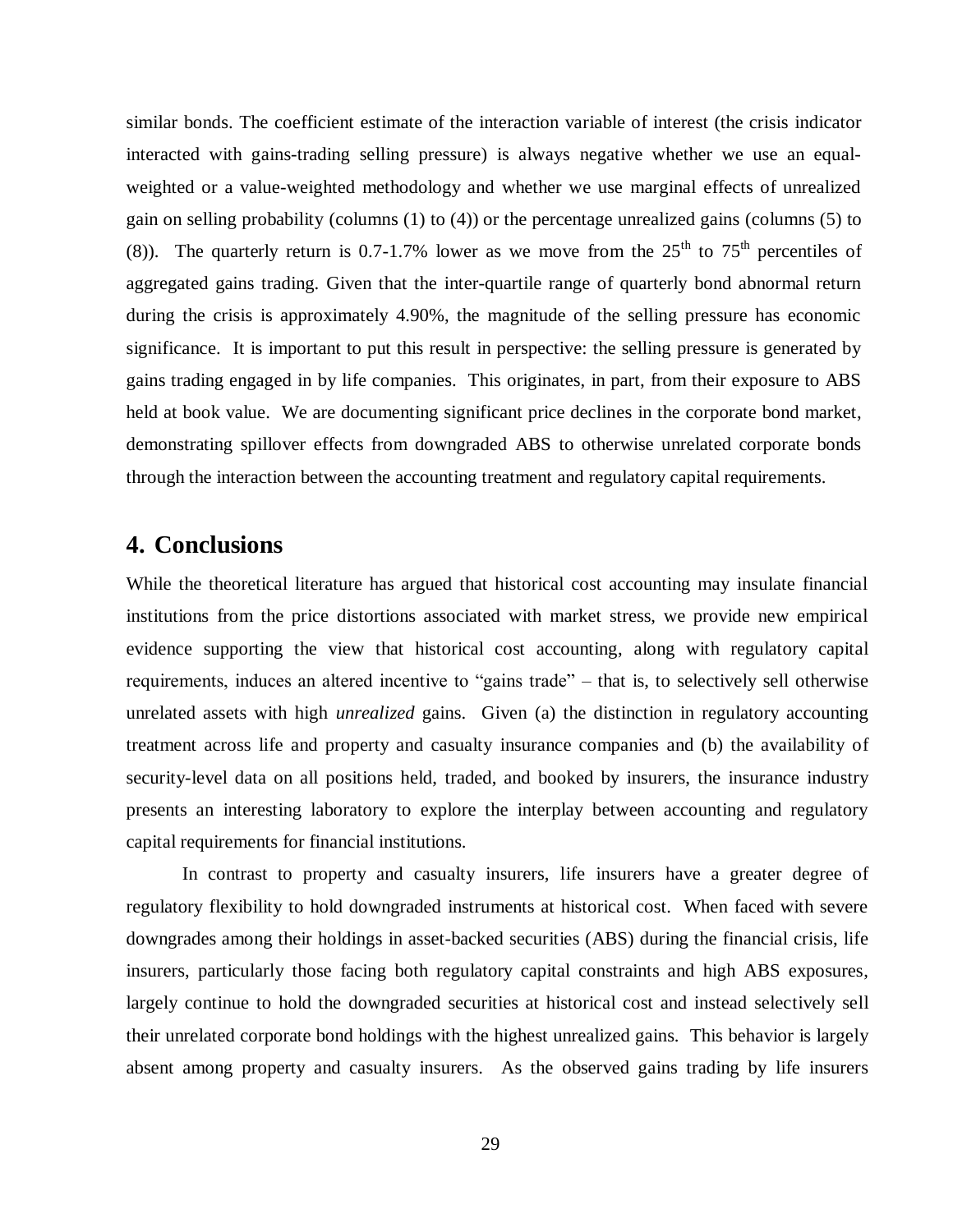induces significant price declines for the corporate bonds that happen to exhibit high unrealized gains, we conclude that historical cost accounting does not completely avoid illiquidity spillovers.

## **References**

Allen F. and E. Carletti, 2008, Mark-to-market accounting and cash-in-the-market pricing, *Journal of Accounting and Economics* 45, 358-378.

Anand, A., P. J. Irvine, A. Puckett, and K. Venkataraman, 2010, Market crashes and institutional trading, working paper, University of Georgia.

Bao, J., J. Pan, and J. Wang, 2011, The illiquidity of corporate bonds, *Journal of Finance*, forthcoming.

Beatty, A., S. L. Chamberlain, and J. Magliolo. 1995. Managing financial reports of commercial banks: The influence of taxes, regulatory capital earnings, *Journal of Accounting Research* 33, 231-261.

Boyson, N., J. Helwege, and J. Jindra, 2011, Crises, liquidity shocks, and fire sales at financial institutions, working paper, University of South Carolina.

Bratsberg, B., O. Raaum and K. Røed, 2010, When minority labor migrants meet the welfare state, *Journal of Labor Economics* 28, 633-676.

Driessen, J., 2005, Is default event risk priced in corporate bonds? *Review of Financial Studies* 18, 165-195.

Duffie, D., 2010, Presidential address: Asset price dynamics with slow-moving capital, *Journal of Finance* 65, 1237-1267.

Eccher, E. A., K. Ramesh, and S. R. Thiagarajan, 1996, Fair value disclosures by bank holding companies, *Journal of Accounting and Economics* 22, 79-117.

Edwards, A., L. Harris, and M. Piwowar, 2007, Corporate bond market transaction costs and transparency, *Journal of Finance* 63, 1421-1451.

Ellul, A., C. Jotikasthira, and C. Lundblad, 2011, Regulatory pressure and fire sales in the corporate bond market, *Journal of Financial Economics*, 2011, 101, 596-620.

Feldhutter, P., 2011, The same bond at different prices: Identifying search frictions and selling pressures, *Review of Financial Studies*, forthcoming.

Goh, B.W., Ng, J., and Yong, K.O., 2009, Market pricing of banks' fair value assets reported under SFAS 157 during the 2008 economic crisis, working paper, Singapore Management University.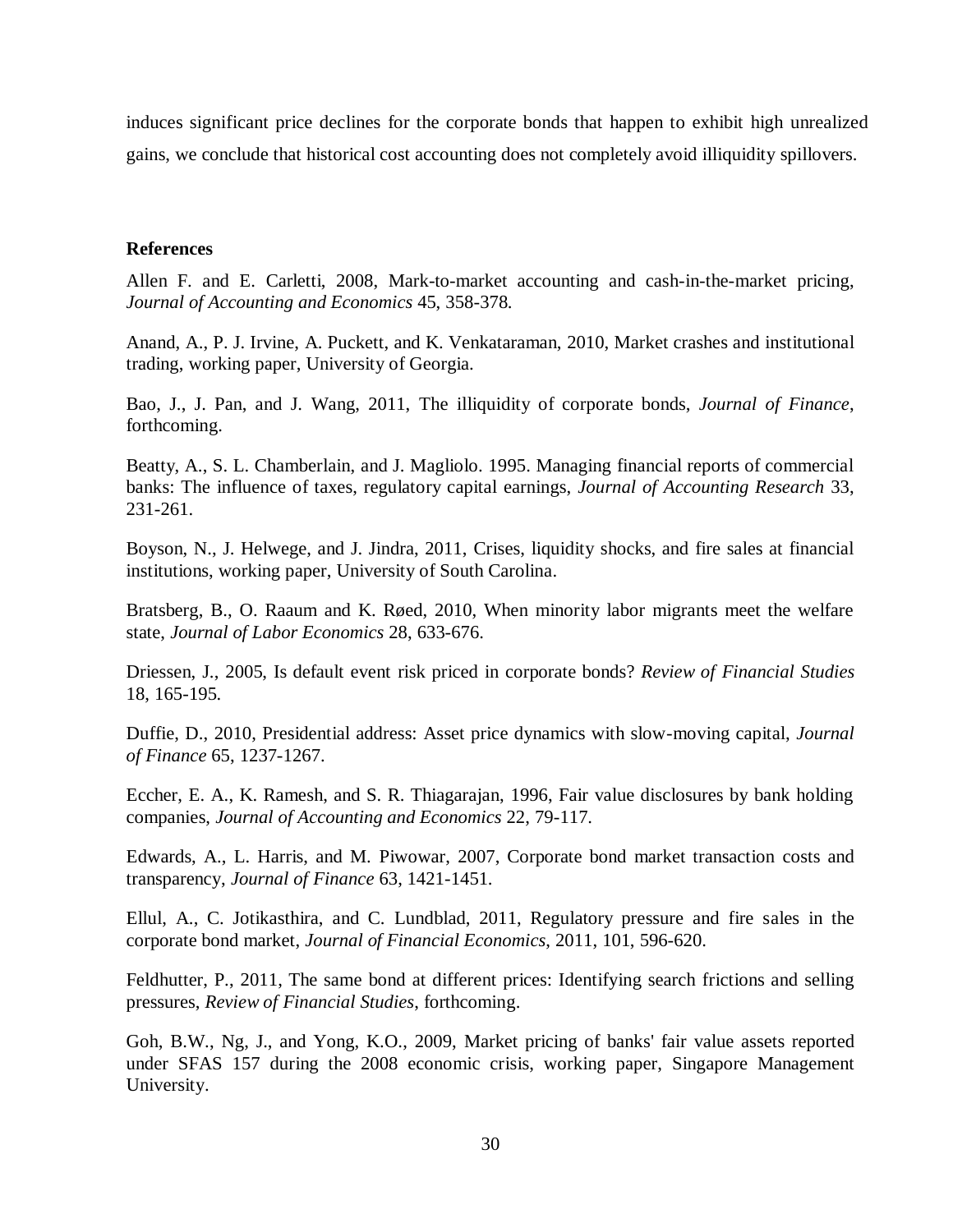Heaton, J., D. Lucas, and R. McDonald, 2010, Is mark-to-market accounting destabilizing? Analysis and implications for policy, *Journal of Monetary Economics* 57, 64-75.

Hirst, D., and P. Hopkins, 1998, Comprehensive income reporting and analysts' valuation judgments, *Journal of Accounting Research* 36 (Supplement), 47–75.

Hirst, D., P. Hopkins, and J. Wahlen, 2004, Fair values, income measurement, and bank analysts' risk and valuation judgments, *The Accounting Review* 79, 453–472.

Hong, G., and A. Warga, 2000, An empirical study of bond market transactions, *Financial Analysts Journal* 56, 32-46.

Jin, L., 2006, Capital gains tax overhang and price pressure, *Journal of Finance* 61, 1399-1431.

Jotikasthira, C., 2008, Does search friction really matter? Evidence from the corporate bond market, Working paper, University of North Carolina at Chapel Hill.

Kashyap, A. K. and J. C. Stein, 2000, What do a million observations on banks say about the transmission of monetary policy? *American Economic Review* 90, 407-428.

Laux, C., and C. Leuz, 2009, The crisis of fair-value accounting: Making sense of the recent debate, *Accounting, Organizations and Society* 34, 826–834.

Laux, C., and C. Leuz, 2010, Did fair-value accounting contribute to the financial crisis? *Journal of Economic Perspectives* 24, 93–118.

Lee, Y-J, K.R. Petroni, and M. Shen (2006), Cherry picking, disclosure quality, and comprehensive income reporting choices: The case of property-liability insurers, *Contemporary Accounting Research* 23, 655–692.

Manconi, A, M. Massa, and A. Yasuda, 2010, The behavior of intoxicated investors: The role of institutional investors in propagating the crisis of 2007-2008, *Journal of Financial Economics*, forthcoming.

Norton, E., H, Wang, and C. Ai, 2004, Computing interaction effects and standard errors in logit and probit models, *The STATA Journal* 4, 154-167.

Penman, S. H., 2007, Financial reporting quality: Is fair value a plus or a minus? *Accounting and Business Research* Special Issue: International Accounting Policy Forum, 33-44.

Petroni, K.R., and J.M. Wahlen, 1995, Fair values of equity and debt securities and share prices of property-liability insurers, *Journal of Risk and Insurance*, 62, 719-737.

Plantin, G., H. Sapra, and H. Shin, 2008, Marking-to-market: Panacea or Pandora's box? *Journal of Accounting Research* 46, 435-460.

Sapra, H., 2008, Do accounting measurement regimes matter? A discussion of mark-to-market accounting and liquidity pricing, *Journal of Accounting and Economics* 45, 379-387.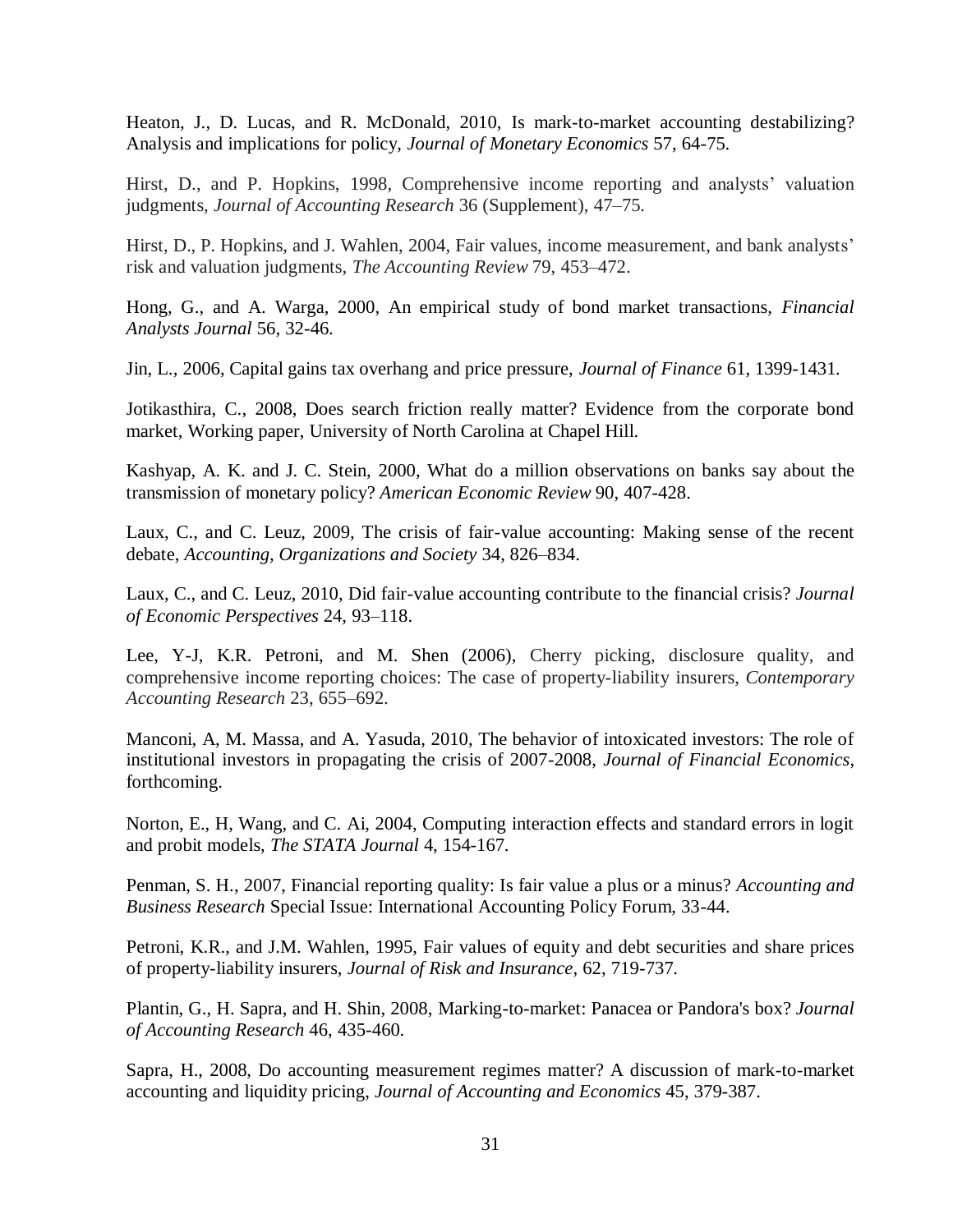Scheve, K. F., and M. J. Slaughter, 1999, What determines individual trade-policy preferences? NBER working paper.

Schultz, P., 2001, Corporate bond trading costs: A peek behind the curtain, *Journal of Finance* 56, 677-698.

SEC, 2011, 2011 Summary Report of Commission Staff's examinations of each nationally recognized statistical rating organization, U.S. Securities and Exchange Commission, September 2011.

Veron, N., 2008, Fair value accounting is the wrong scapegoat for this crisis, *European Accounting Review* 5, 63-69.

Wallison, P.J., 2008, Fair value accounting: A critique, Financial Services Outlook, American Enterprise Institute for Public Policy Research, July 2008.

Wyatt, A. (1991). The SEC says: mark to market! *Accounting Horizons* 5, 80-84.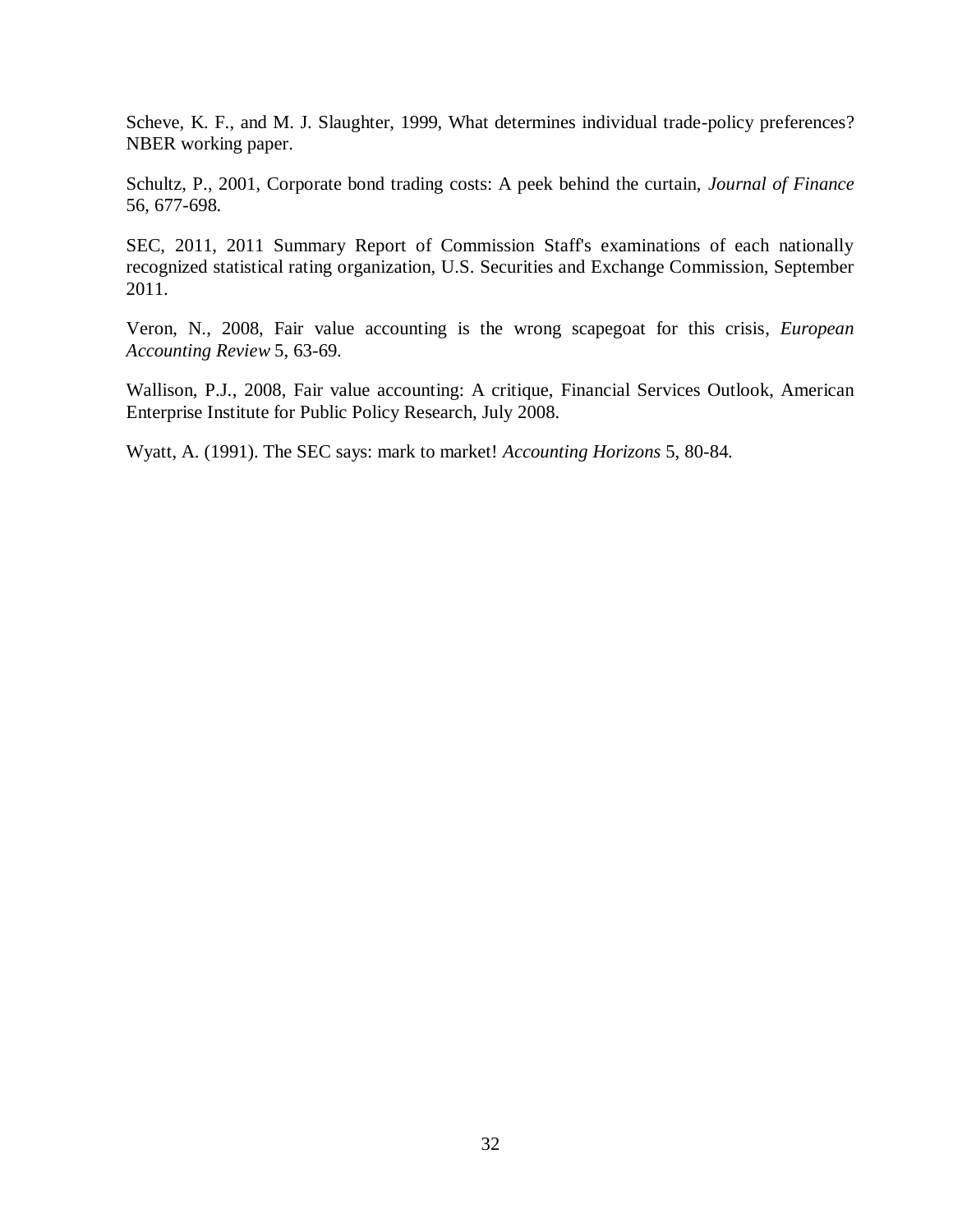# **Appendix A: Descriptions of Variables**

| <b>Variable</b>    | <b>Specific to</b> | <b>Definition</b>                                                                                                                                            |
|--------------------|--------------------|--------------------------------------------------------------------------------------------------------------------------------------------------------------|
| % risky assets     | Insurer-year       | Percentage of investment assets invested in any of the following asset classes: non-                                                                         |
|                    |                    | investment grade bonds, common and preferred stocks, non-performing mortgages,                                                                               |
|                    |                    | real estate, and other investments. According to the Street.com and NAIC, the                                                                                |
|                    |                    | target capital percentages for these assets are greater than or equal to those of the                                                                        |
|                    |                    | least risky class of non-investment grade bonds (BB).                                                                                                        |
| ABS exposure       | Insurer-year       | Percentage of bond portfolio invested in asset-backed securities (ABS) held at book                                                                          |
|                    |                    | value, measured in market value terms. Securities (9-digit CUSIPs) are classified                                                                            |
|                    |                    | as ABS, based on the list of rated securities from S&P's RatingIquery. High ABS                                                                              |
|                    |                    | exposure dummy equals 1 for ABS exposures above the annual median, and 0                                                                                     |
|                    |                    | otherwise.                                                                                                                                                   |
| Bankruptcy         | Bond-quarter       | Dummy variable equal to 1 if the issuer of the bond files for bankruptcy during the                                                                          |
| dummy              |                    | quarter, and 0 otherwise.                                                                                                                                    |
| Bond age           | Bond-quarter       | Time from issuance to the beginning of quarter of interest or the beginning of                                                                               |
|                    |                    | quarter in which the interested transactions fall (depending on specifications),                                                                             |
|                    |                    | measured in years.                                                                                                                                           |
| Bond return        | Bond-quarter       | Log of change in prices from the last day when there are any trades of a bond in the                                                                         |
|                    |                    | previous quarter to the last day in the current quarter, scaled by a factor of 100.                                                                          |
|                    |                    | Abnormal bond return is calculated as the residual of pooled OLS regression of                                                                               |
|                    |                    | bond return on maturity matched treasury return and maturity- and rating-matched                                                                             |
|                    |                    | corporate bond index return over the same quarter. Corporate bond index return is                                                                            |
|                    |                    | calculated using Bank of America-Merrill Lynch bond index, adjusted for duration<br>difference between the index and the bond of interest.                   |
| Calendar quarter   | Quarter            | Set of dummy variables for calendar quarters in which the observations fall.                                                                                 |
| fixed effects      |                    |                                                                                                                                                              |
| Capital and        | Insurer-year       | The insurance company's statutory net worth (including paid-in capital or                                                                                    |
| surplus            |                    | unimpaired surplus and additional funds in surplus) in millions of dollars through                                                                           |
|                    |                    | the most recent year end.                                                                                                                                    |
| Crisis dummy       | Quarter            | Dummy variable equal to 1 if the calendar quarters are in the 2007-2009 crisis                                                                               |
|                    |                    | period, and 0 otherwise. The crisis period is defined based on the volume of ABS                                                                             |
|                    |                    | downgrades, and covers 2007Q3 to 2009Q4.                                                                                                                     |
| Downgrade          | Bond-quarter       | Dummy variable equal to 1 if the bond is downgraded from investment to non-                                                                                  |
| dummy              |                    | investment grades during the quarter, and 0 otherwise. S&P ratings are used                                                                                  |
|                    |                    | wherever available. Moody's ratings are used when S&P ratings are unavailable.                                                                               |
| Incremental effect | Position-          | Position-quarter incremental effect of unrealized gain on selling probability is                                                                             |
| of unrealized gain | quarter or         | predicted value for each bond position (relative to mean) obtained from the logit                                                                            |
| on selling         | Bond-quarter       | model similar to model (2) in Table 8, estimated separately for each calendar                                                                                |
| probability        |                    | quarter. Bond-quarter incremental effect of unrealized gain on selling probability                                                                           |
|                    |                    | is value-weighted or equally-weighted average of position-quarter incremental                                                                                |
|                    |                    | effects, where the average is taken across all insurers holding the bond at the                                                                              |
|                    |                    | beginning of the quarter.                                                                                                                                    |
| Issue size         | Bond               | Offering amount of the bond, measured in million dollars.                                                                                                    |
| Leverage           | Insurer-year       | Debt as percentage of total assets, all measured at book values.                                                                                             |
| Liquidity index    | Insurer-year       | The Street.com's index that measures the insurance company's ability to raise cash                                                                           |
| $***$              |                    | to settle claims. The inability to raise cash may arise when the company is owed a                                                                           |
|                    |                    | great deal of money from its agents or reinsurers, or it cannot sell its investments at                                                                      |
|                    |                    | the prices at which the investments are valued in the company's financial<br>statements. Low liquidity index dummy equals 1 for liquidity index values below |
|                    |                    | 5, and 0 otherwise.                                                                                                                                          |
| Maturity           | Bond-quarter       | Maturity of the bond at the beginning of quarter of interest or the beginning of                                                                             |
|                    |                    | quarter in which the interested transactions fall (depending on specifications),                                                                             |
|                    |                    | measured in years.                                                                                                                                           |
| NAIC risk-based    | Insurer-year       | Ratio of total adjusted capital (capital, surplus, and applicable valuation reserves)                                                                        |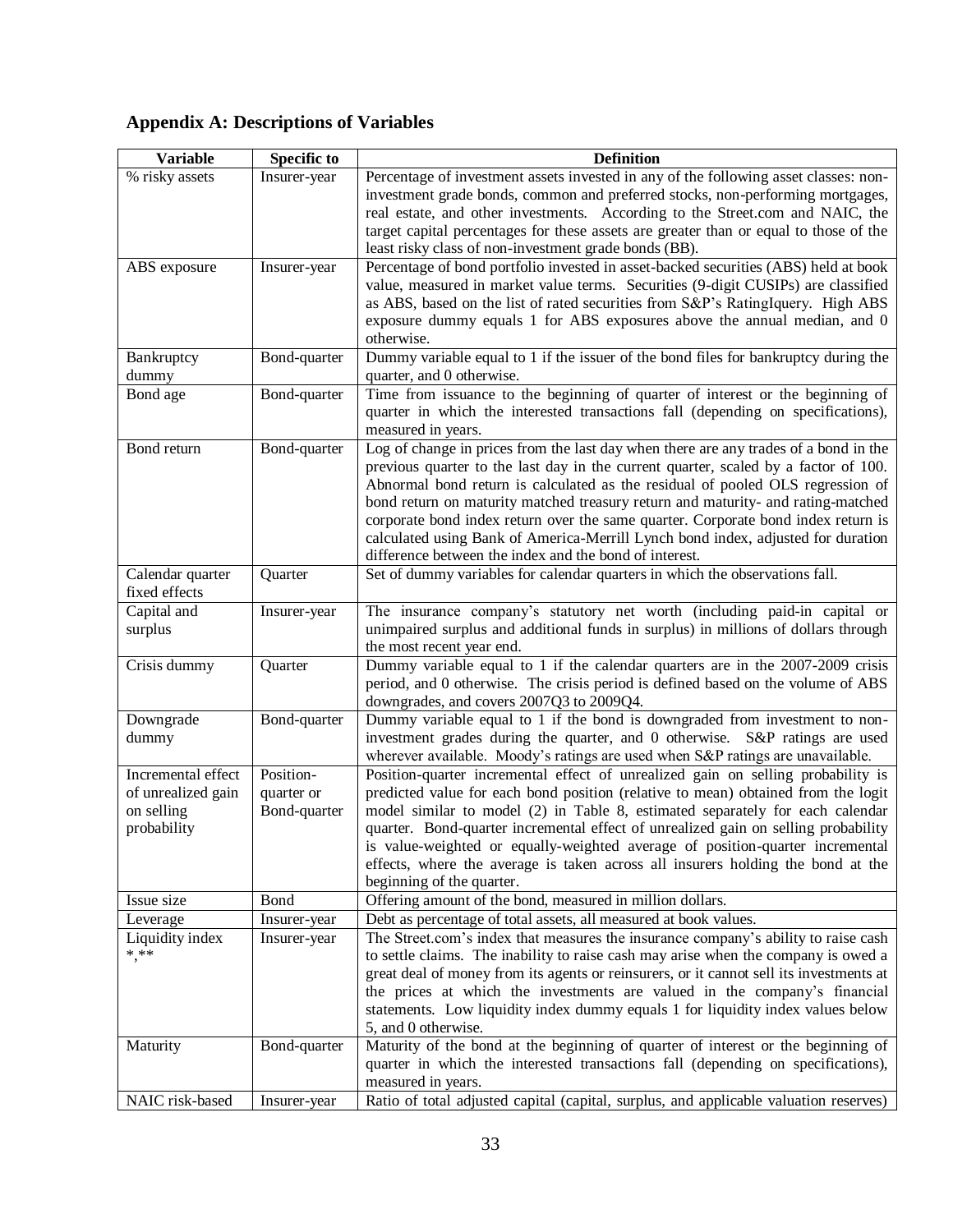| <b>Variable</b>     | <b>Specific to</b> | <b>Definition</b>                                                                                                                    |
|---------------------|--------------------|--------------------------------------------------------------------------------------------------------------------------------------|
| capital ratio (RBC  |                    | to NAIC risk-based capital (RBC). RBC is the minimum amount of capital that the                                                      |
| Ratio)              |                    | insurance company must maintain based on the inherent risks in its operations.                                                       |
|                     |                    | RBC is calculated based on the NAIC's formula which reflects its assessment of                                                       |
|                     |                    | risks of different asset classes and businesses. For example, a company with RBC                                                     |
|                     |                    | ratio of 1.0 has capital equal to its RBC. Insurance companies with higher RBC                                                       |
|                     |                    | ratios are considered better capitalized. Insurance companies with RBC ratio                                                         |
|                     |                    | below 2.0 are subject to supervisory interventions. The levels of supervisory                                                        |
|                     |                    | actions depend on the level of RBC ratio. Low RBC ratio dummy equals 1 for                                                           |
|                     |                    | RBC ratios below the annual median, and 0 otherwise.                                                                                 |
| Rating group fixed  | Bond-quarter       | Set of dummy variables for credit rating groups, defined by the NAIC's capital                                                       |
| effects             |                    | requirement in the RBC ratio formula. The groups are, in order of credit quality, A                                                  |
|                     |                    | and above, BBB, BB, and B and below. S&P ratings are used wherever available.                                                        |
|                     |                    | Moody's ratings are used when S&P ratings are unavailable.                                                                           |
| Revalue dummy       | Position-year      | Dummy variable equal to 1 if the position has the book value that is equal to its<br>reported fair or market value, and 0 otherwise. |
| <b>ROE</b>          |                    |                                                                                                                                      |
|                     | Insurer-year       | Return on equity, measured as net income divided by book value of equity at the                                                      |
|                     |                    | beginning of the year. Positive ROE dummy equals 1 if ROE is greater than zero,<br>and 0 otherwise.                                  |
| Sell dummy          | Position-          | Dummy variable equal to 1 if part or all of the position is sold during the quarter,                                                 |
| (dependent          | quarter            | and 0 otherwise.                                                                                                                     |
| variable in logit)  |                    |                                                                                                                                      |
| Selling probability | Position-          | Position-quarter selling probability is predicted selling probability for each bond                                                  |
|                     | quarter or         | position obtained from the logit model similar to model (2) in Table 8, estimated                                                    |
|                     | Bond-quarter       | separately for each calendar quarter. Bond-quarter selling probability is value-                                                     |
|                     |                    | weighted or equally-weighted average of position-quarter selling probabilities,                                                      |
|                     |                    | where the average is taken across all insurers holding the bond at the beginning of                                                  |
|                     |                    | the quarter.                                                                                                                         |
| State fixed effects | Insurer-year       | Set of dummy variables for insurers' domicile states.                                                                                |
| Unrealized gain     | Position-year      | Difference between insurer's reported fair value and book-adjusted carrying value                                                    |
| (and loss)          |                    | of the position at previous year end, measured as percentage of book value.                                                          |
|                     |                    | Unrealized gain percentile is the percentile rank, ranging from $0$ to 1, of the                                                     |
|                     |                    | position's dollar unrealized gain within the insurer's portfolio at previous year end.                                               |

\* The Street.com may not evaluate some insurance companies for one or more of the following reasons: (i) total assets are less than \$1 million, (ii) premium income for the current year is less than \$100,000, (iii) the company functions almost exclusively as a holding company rather than as an underwriter, or (iv) the Street.com does not have enough information to reliably evaluate the company.

\*\* Scores range from 1 to 10. Scores of 7 to 10, 5 to 6.9, 3 to 4.9, and 2.9 and below are considered "strong", "good", "fair", and "weak", respectively.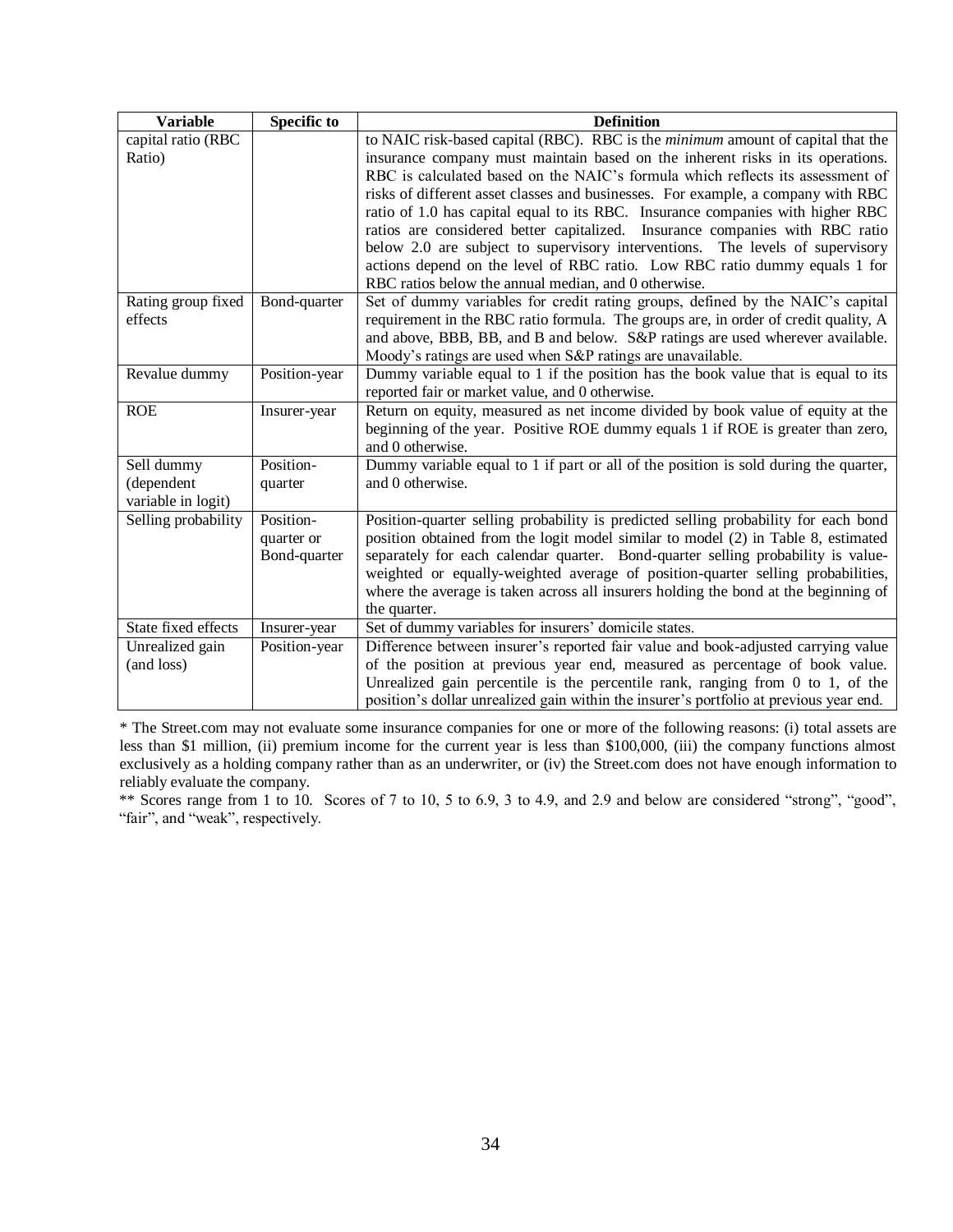# **Table 1: Summary Statistics of Insurance Companies**

This table presents descriptive characteristics of all insurance firms in our sample at the end of 2007. Our sample restrict to insurance companies with invested assets not less than \$13 million and RBC ratio between 2 and 20. We also exclude 33 bond insurers including AIG, AMBAC, MBIA, etc. Definition of the variables can be found in the Appendix A.

|                                           | Mean  | 10thPct | 50thPct | 90thPct | Std.Dev. |
|-------------------------------------------|-------|---------|---------|---------|----------|
| Number of Firms                           | 538   |         |         |         |          |
| Invested Assets (\$ million)              | 4,738 | 27      | 393     | 9.414   | 16,600   |
| Capital and Surplus (\$ million)          | 476   | 8       | 66      | 1,070   | 1,329    |
| Leverage                                  | 0.80  | 0.52    | 0.87    | 0.96    | 0.18     |
| Return on Equity (ROE)                    | 0.10  | $-0.08$ | 0.09    | 0.31    | 0.29     |
| NAIC Risk-Based Capital Ratio (RBC ratio) | 8.81  | 4.48    | 8.15    | 14.37   | 3.82     |
| Holding of Investment-Grade Bonds (%)     | 57.22 | 32.70   | 57.35   | 84.00   | 20.66    |
| Holding of Risky Assets (%)               | 15.54 | 1.59    | 11.36   | 32.17   | 16.12    |
| Profitability Index                       | 5.78  | 1.90    | 6.30    | 8.60    | 2.42     |
| Liquidity Index                           | 6.57  | 4.90    | 6.70    | 8.80    | 1.73     |

*Panel A: Life Firms*

*Panel B: Property and Casualty Firms*

|                                       | Mean  | 10thPct | 50thPct | 90thPct | Std.Dev. |
|---------------------------------------|-------|---------|---------|---------|----------|
| Number of Firms                       | 1,344 |         |         |         |          |
| Invested Assets (\$ million)          | 829   | 22      | 119     | 1,272   | 3,996    |
| Capital and Surplus (\$ million)      | 384   | 11      | 53      | 565     | 2,172    |
| Leverage                              | 0.60  | 0.42    | 0.62    | 0.75    | 0.14     |
| Return on Equity (ROE)                | 0.12  | 0.01    | 0.11    | 0.25    | 0.13     |
| Risk-Adjusted Capital Ratio 1 (RACR1) | 2.34  | 0.72    | 1.86    | 3.92    | 4.85     |
| Holding of Investment-Grade Bonds (%) | 63.16 | 35.72   | 64.19   | 91.13   | 21.45    |
| Holding of Risky Assets (%)           | 17.51 | 0.00    | 12.05   | 41.86   | 19.40    |
| Profitability Index                   | 6.31  | 3.30    | 6.50    | 8.80    | 2.07     |
| Liquidity Index                       | 6.76  | 5.70    | 6.80    | 8.30    | 1.40     |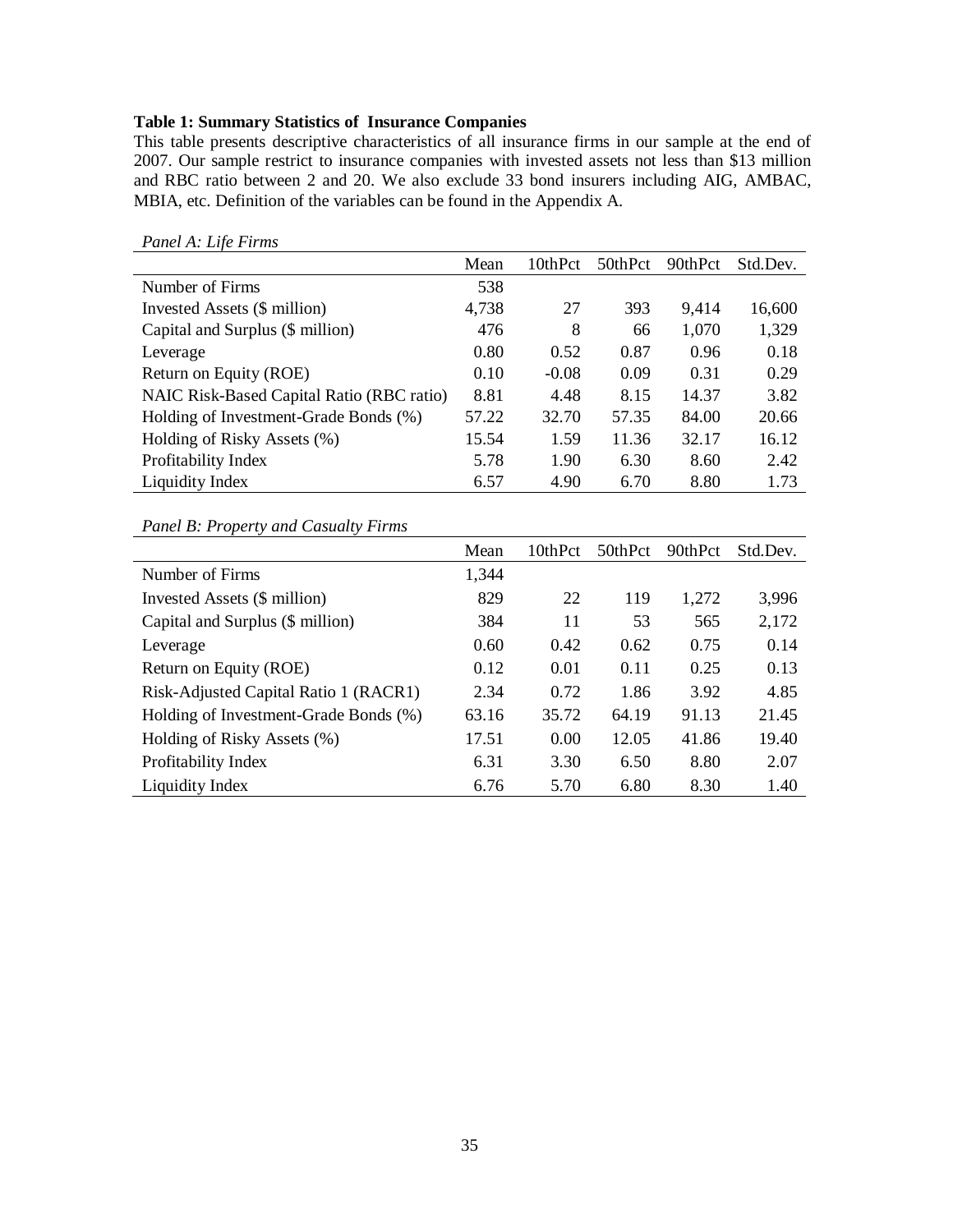### **Table 2: Summary Statistics of Insurance Companies' Holding of ABS Securities**

This table summarizes the holding of ABS securities of insurance companies at year-end. We identify ABS positions by matching insurance firms' bond holding positions at year-end to a list of ABS securities identified from S&P's Ratings IQuery using 9-digit CUSIP. S&P's Ratings IQuery comprehensively covers initial ratings and histories for all securitized issues rated by S&P from 1991 to 2010. The statistics on the number and size of ABS holdings are reported only for firms investing in ABS. The size of the ABS holdings is the par (or fair) value of the identified ABS securities held by a firm relative to the par (or fair) value of all fixed income positions in this firm. We report the mean, median, top, and bottom percentile across firms at each year-end.

|          |      |      | No. of     |       |                |                       |      |       |       |                           |        |       |                                                     |        |        |
|----------|------|------|------------|-------|----------------|-----------------------|------|-------|-------|---------------------------|--------|-------|-----------------------------------------------------|--------|--------|
|          |      |      | insurance  |       |                | No. of ABS securities |      |       |       | % ABS holding in all bond |        |       | % ABS holding in all bond<br>positions (fair value) |        |        |
|          |      |      | firms      |       |                | held by each firm     |      |       |       | positions (par value)     |        |       |                                                     |        |        |
|          |      |      | Firms      |       |                |                       |      |       |       |                           |        |       |                                                     |        |        |
|          |      |      | Hold       |       | 10th           |                       | 90th |       | 10th  |                           | 90th   |       | 10th                                                |        | 90th   |
|          | year | All  | <b>ABS</b> | Mean  | Pct            | Median                | Pct  | Mean  | Pct   | Median                    | Pct    | Mean  | Pct                                                 | Median | Pct    |
|          | 2004 | 618  | 471        | 32.41 |                | 10                    | 71   | 4.64% | 0.57% | 3.46%                     | 8.96%  | 4.55% | 0.57%                                               | 3.52%  | 8.73%  |
|          | 2005 | 589  | 463        | 42.56 | 2              | 11                    | 100  | 5.19% | 0.63% | 4.14%                     | 10.96% | 5.19% | 0.66%                                               | 4.18%  | 10.91% |
|          | 2006 | 574  | 454        | 54.49 | $\overline{2}$ | 14                    | 126  | 6.49% | 0.67% | 5.09%                     | 14.07% | 6.48% | 0.70%                                               | 5.20%  | 14.14% |
| Life     | 2007 | 552  | 436        | 65.12 | 2              | 15                    | 156  | 7.29% | 0.76% | 5.87%                     | 15.45% | 6.92% | 0.75%                                               | 5.71%  | 14.34% |
|          | 2008 | 546  | 428        | 67.81 | 2              | 16                    | 181  | 7.42% | 0.72% | 5.95%                     | 16.26% | 5.45% | 0.58%                                               | 4.27%  | 11.84% |
|          | 2009 | 530  | 417        | 65.06 | 2              | 15                    | 178  | 6.45% | 0.52% | 4.82%                     | 13.70% | 4.74% | 0.46%                                               | 3.54%  | 10.25% |
|          | 2010 | 507  | 388        | 62.00 |                | 13                    | 178  | 5.31% | 0.39% | 4.02%                     | 11.61% | 4.19% | 0.34%                                               | 3.36%  | 8.96%  |
|          | 2004 | 1338 | 778        | 7.70  |                | 5                     | 17   | 4.06% | 0.54% | 3.33%                     | 8.40%  | 4.05% | 0.54%                                               | 3.26%  | 8.54%  |
|          | 2005 | 1353 | 813        | 9.11  |                | 5                     | 19   | 4.42% | 0.60% | 3.21%                     | 8.78%  | 4.42% | 0.59%                                               | 3.21%  | 8.78%  |
| Property | 2006 | 1346 | 831        | 10.77 |                | 6                     | 23   | 5.12% | 0.52% | 3.70%                     | 11.57% | 5.08% | 0.53%                                               | 3.64%  | 11.22% |
| &        | 2007 | 1374 | 864        | 11.99 |                | 7                     | 26   | 5.49% | 0.61% | 3.79%                     | 11.59% | 5.26% | 0.56%                                               | 3.70%  | 11.21% |
| Casualty | 2008 | 1420 | 857        | 11.99 |                | 6                     | 26   | 4.88% | 0.54% | 3.13%                     | 10.77% | 3.70% | 0.43%                                               | 2.38%  | 8.08%  |
|          | 2009 | 1404 | 813        | 10.66 |                | 4                     | 22   | 3.62% | 0.30% | 2.17%                     | 7.85%  | 2.75% | 0.27%                                               | 1.73%  | 6.12%  |
|          | 2010 | 1385 | 673        | 8.42  |                | 3                     | 18   | 2.95% | 0.23% | 1.59%                     | 6.95%  | 2.35% | 0.19%                                               | 1.29%  | 5.37%  |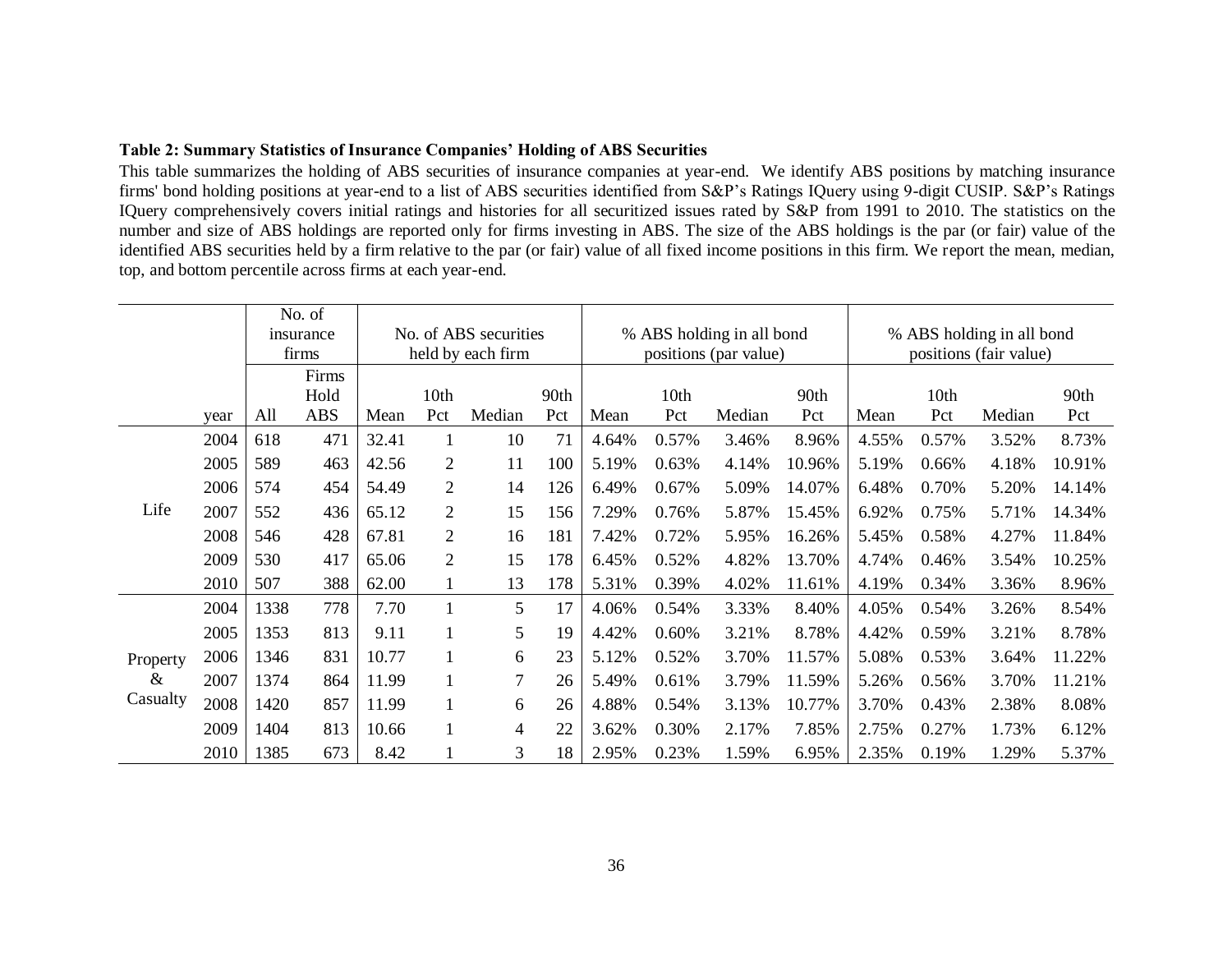# **Table 3: Ratings Downgrades of ABS Securities Held by Insurance Firms**

This table reports the change of ratings in S&P's downgrades of ABS securities that was held by any insurance companies at the end of year proceeding the downgrades. We include downgrades occurring during the financial crisis, i.e., from the third quarter of 2007 to the end of 2009.

|               | <b>Rating After Downgrade</b> |       |       |       |       |       |            |               |                  |                  |        |            |  |  |
|---------------|-------------------------------|-------|-------|-------|-------|-------|------------|---------------|------------------|------------------|--------|------------|--|--|
|               |                               | AA    | A     | BBB   | BB    | B     | <b>CCC</b> | <sub>CC</sub> | $\mathsf{C}$     | D                | Total  | % of Total |  |  |
|               | AAA                           | 948   | 666   | 573   | 455   | 721   | 131        | 7             | $\boldsymbol{0}$ | $\overline{2}$   | 3503   | 40.1%      |  |  |
|               | AA                            |       | 451   | 329   | 136   | 166   | 132        | 21            | $\theta$         | $\boldsymbol{0}$ | 1235   | 14.2%      |  |  |
| Downgrade     | A                             |       |       | 572   | 268   | 224   | 206        | 34            | $\overline{0}$   | T                | 1305   | 15.0%      |  |  |
|               | <b>BBB</b>                    |       |       |       | 395   | 276   | 307        | 80            | $\theta$         | 5                | 1063   | 12.2%      |  |  |
|               | <b>BB</b>                     |       |       |       |       | 268   | 308        | 59            | $\theta$         | $\boldsymbol{0}$ | 635    | 7.3%       |  |  |
|               | B                             |       |       |       |       |       | 514        | 95            | $\overline{0}$   | $\overline{2}$   | 611    | 7.0%       |  |  |
| Rating Before | <b>CCC</b>                    |       |       |       |       |       |            | 340           | 3                | 19               | 362    | 4.1%       |  |  |
|               | CC                            |       |       |       |       |       |            |               | $\theta$         | 10               | 10     | 0.1%       |  |  |
|               | $\mathsf{C}$                  |       |       |       |       |       |            |               |                  | 3                | 3      | 0.0%       |  |  |
|               | Total                         | 948   | 1117  | 1474  | 1254  | 1655  | 1598       | 636           | 3                | 42               | 8727   | 100.0%     |  |  |
|               | % of Total                    | 10.9% | 12.8% | 16.9% | 14.4% | 19.0% | 18.3%      | 7.3%          | $0.0\%$          | 0.5%             | 100.0% |            |  |  |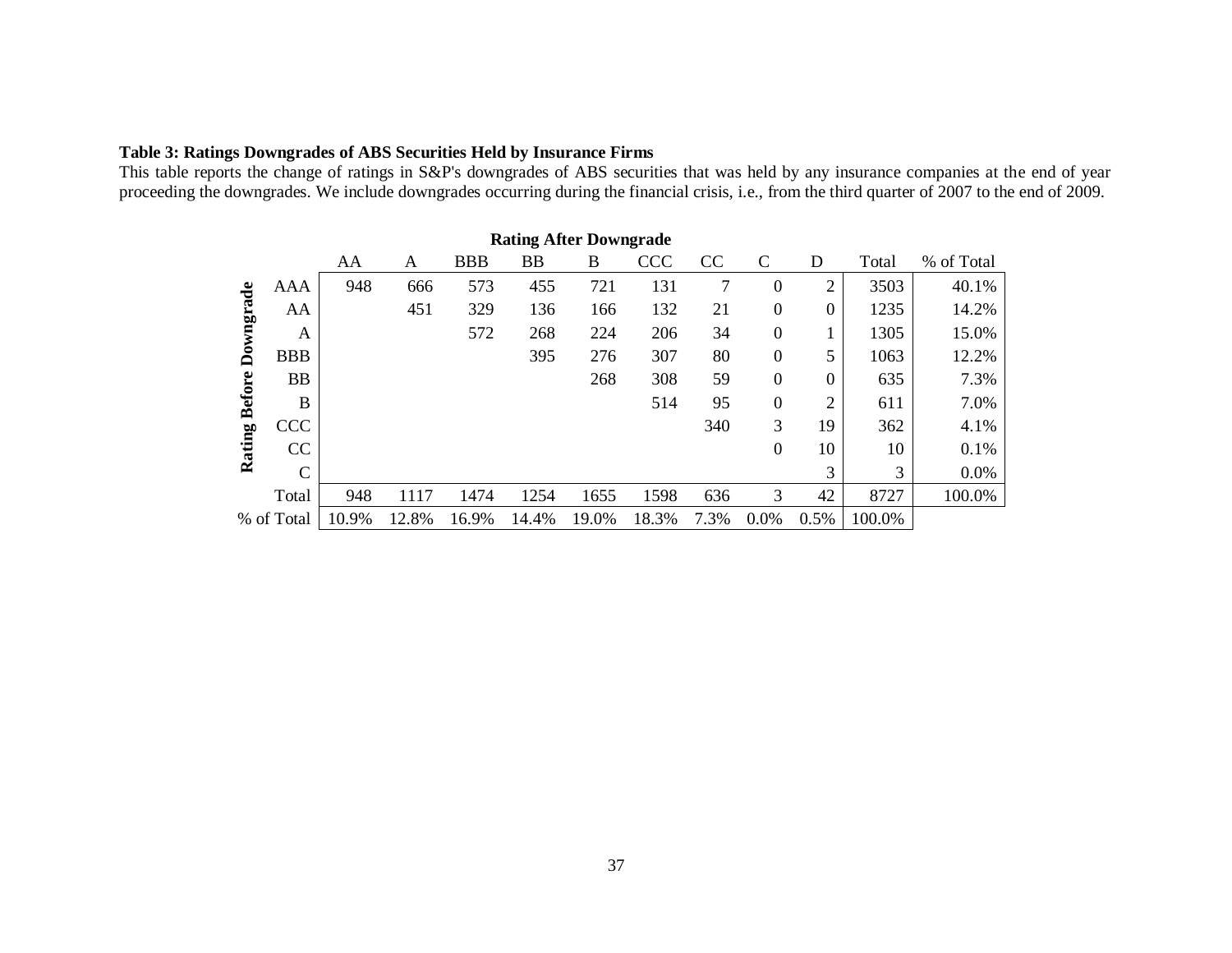#### **Table 4: Accounting Treatment of Downgraded ABS**

This table reports statistics on insurance companies' accounting treatment of downgraded ABS. Two types of downgrade are considered: (a) from investment to non-investment grades and (b) from AAA to noninvestment grade. All downgrades during 2005 and 2010 are considered in Panel A, but only the downgrades in the fourth quarter of each year are considered in Panel B. Over the year in which the downgrade occurs, each position held at the beginning of year is classified into three groups: (i) kept at historical cost (HCA), (ii) kept but revalued to the market, and (iii) sold. The percentages of these groups are reported, conditional on the beginning-of-year (previous year-end) accounting treatment.

| $1$ where $11$ , $11w \rightarrow w$ , $1w \rightarrow w$ is $1w \rightarrow w$ |        |            |                           |      |        |                                  |          |      |  |  |  |
|---------------------------------------------------------------------------------|--------|------------|---------------------------|------|--------|----------------------------------|----------|------|--|--|--|
| Accounting                                                                      |        |            | Life                      |      |        | Property & Casualty              |          |      |  |  |  |
| Treatment in                                                                    | Total  |            | Treatment after Downgrade |      | Total  | <b>Treatment after Downgrade</b> |          |      |  |  |  |
| Previous Year                                                                   | Number | <b>HCA</b> | Revalued                  | Sell | Number | <b>HCA</b>                       | Revalued | Sell |  |  |  |
| A-1: Investment to Non-Investment Grades                                        |        |            |                           |      |        |                                  |          |      |  |  |  |
| <b>HCA</b>                                                                      | 5,337  | 70%        | 15%                       | 14%  | 1,588  | 40%                              | 39%      | 21%  |  |  |  |
| Revalued                                                                        | 694    | 43%        | 30%                       | 27%  | 495    | 27%                              | 35%      | 39%  |  |  |  |
| Total                                                                           | 6,031  |            |                           |      | 2,083  |                                  |          |      |  |  |  |
| A-2: AAA to Non-Investment Grade                                                |        |            |                           |      |        |                                  |          |      |  |  |  |
| <b>HCA</b>                                                                      | 1,940  | 78%        | 9%                        | 13%  | 851    | 45%                              | 36%      | 20%  |  |  |  |
| Revalued                                                                        | 59     | 75%        | 14%                       | 12%  | 119    | 19%                              | 34%      | 47%  |  |  |  |
| Total                                                                           | 1,999  |            |                           |      | 970    |                                  |          |      |  |  |  |

*Panel A: All Downgrades in 2005-2010*

|                                                 |        |            | Life                      |      |        |                                  | Property & Casualty |      |  |  |
|-------------------------------------------------|--------|------------|---------------------------|------|--------|----------------------------------|---------------------|------|--|--|
| Accounting<br>Treatment in                      | Total  |            | Treatment after Downgrade |      | Total  | <b>Treatment after Downgrade</b> |                     |      |  |  |
| Previous Year                                   | Number | <b>HCA</b> | Revalued                  | Sell | Number | <b>HCA</b>                       | Revalued            | Sell |  |  |
| <b>B-1:</b> Investment to Non-Investment Grades |        |            |                           |      |        |                                  |                     |      |  |  |
| <b>HCA</b>                                      | 1,235  | 73%        | 14%                       | 13%  | 327    | 20%                              | 60%                 | 20%  |  |  |
| Revalued                                        | 47     | 47%        | 26%                       | 28%  | 59     | 20%                              | 31%                 | 49%  |  |  |
| Total                                           | 1,282  |            |                           |      | 386    |                                  |                     |      |  |  |
| <b>B-2:</b> AAA to Non-Investment Grade         |        |            |                           |      |        |                                  |                     |      |  |  |
| <b>HCA</b>                                      | 532    | 78%        | 11%                       | 11%  | 220    | 16%                              | 63%                 | 20%  |  |  |
| Revalued                                        | 3      | 67%        | 0%                        | 33%  | 23     | $0\%$                            | 48%                 | 52%  |  |  |
| Total                                           | 535    |            |                           |      | 243    |                                  |                     |      |  |  |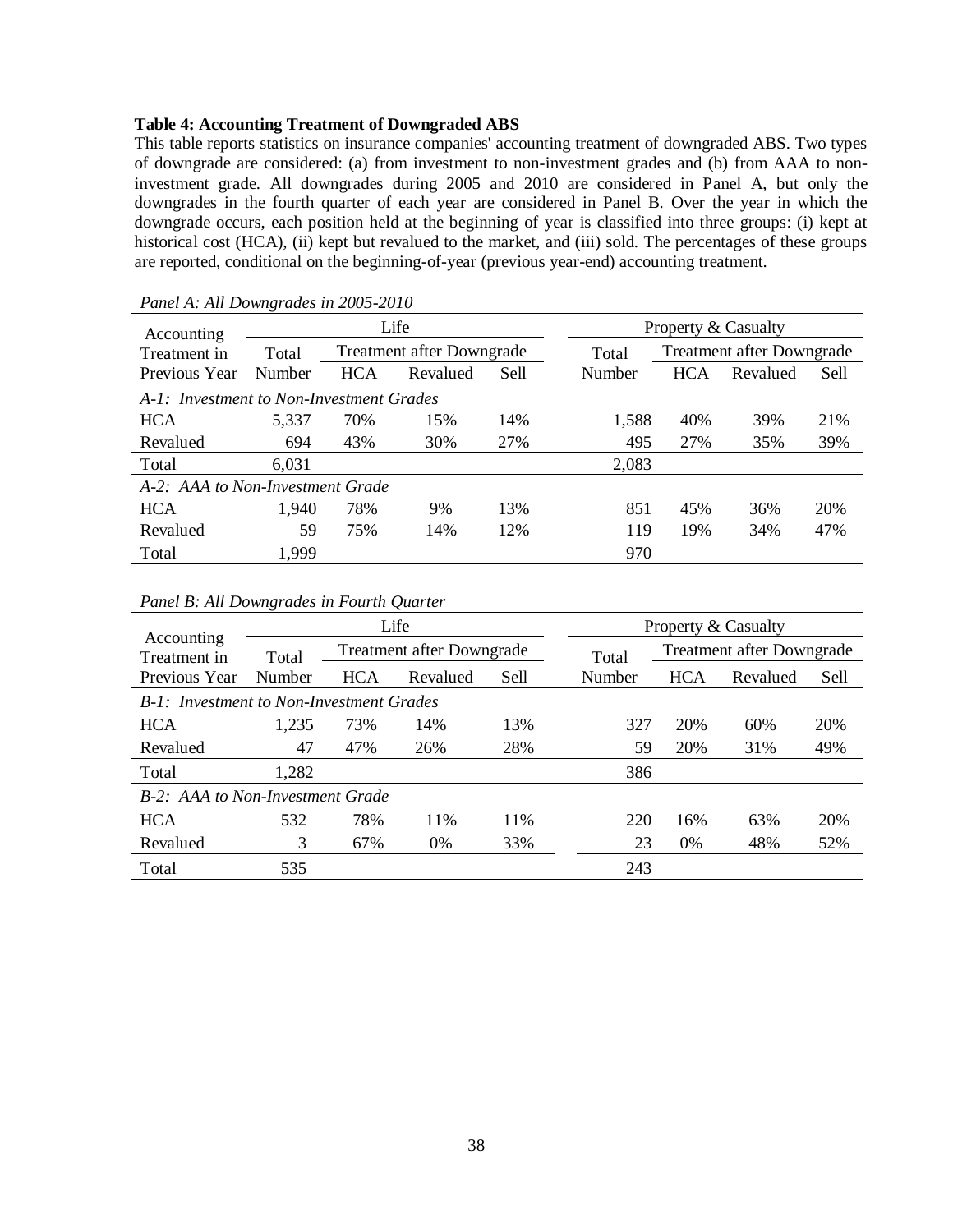# **Table 5: Summary Statistics of Unrealized Gains/Losses of ABS and Corporate Bond Positions**

This table presents descriptive characteristics on the distribution of unrealized gains/losses on ABS (Panel A) and corporate bonds (Panel B) held by insurance firms. For each bond position, unrealized gain is the difference between the position's fair value and book-adjusted carrying value, measured as a percentage of book-adjusted carrying value.

|      |           |           | Life Firms |           |          |         |           |           |           | <b>Property and Casualty Firms</b> |          |         |
|------|-----------|-----------|------------|-----------|----------|---------|-----------|-----------|-----------|------------------------------------|----------|---------|
|      | $#$ of    |           |            |           |          |         | $#$ of    |           |           |                                    |          |         |
| Year | Positions | 10thPct   | 25thPct    | 50thPct   | 75thPct  | 90thPct | Positions | 10thPct   | 25thPct   | 50thPct                            | 75thPct  | 90thPct |
| 2004 | 14,196    | $-1.5%$   | $-0.2%$    | 0.8%      | 4.4%     | 10.1%   | 5,642     | $-1.7%$   | $-0.8%$   | 0.0%                               | l.8%     | 5.9%    |
| 2005 | 18,519    | $-3.3%$   | $-1.8%$    | $-0.1%$   | l.0%     | 5.3%    | 7,072     | $-3.2%$   | $-2.0%$   | $-0.7%$                            | 0.1%     | 1.8%    |
| 2006 | 23,180    | $-2.7%$   | $-1.1\%$   | 0.0%      | l.0%     | 3.7%    | 8,508     | $-2.7%$   | $-1.4%$   | $-0.2%$                            | 0.2%     | 1.4%    |
| 2007 | 27,819    | $-17.0\%$ | $-7.9\%$   | $-2.0%$   | 0.2%     | 2.8%    | 9,886     | $-7.4\%$  | $-1.7\%$  | $-0.3%$                            | 0.6%     | 1.9%    |
| 2008 | 27,507    | $-75.3%$  | $-55.4%$   | $-30.3%$  | $-8.5%$  | $-0.3%$ | 8,416     | $-54.6\%$ | $-31.9%$  | $-12.1%$                           | $-1.9\%$ | 0.0%    |
| 2009 | 24,927    | $-60.8\%$ | $-38.0%$   | $-16.0\%$ | $-0.1\%$ | 7.6%    | 6,733     | $-35.4%$  | $-15.0\%$ | $-1.5%$                            | 1.7%     | 9.5%    |
| 2010 | 21,056    | $-36.2%$  | $-18.5%$   | $-2.5%$   | 4.8%     | 23.6%   | 4,281     | $-16.0\%$ | $-4.0%$   | 1.4%                               | 6.9%     | 28.5%   |

# *Panel A: Unrealized Gains/Losses of ABS*

*Panel B: Unrealized Gains/Losses of Corporate Bonds*

|      | Life Firms |          |           |         |         |         |           |           |          | <b>Property and Casualty Firms</b> |         |         |
|------|------------|----------|-----------|---------|---------|---------|-----------|-----------|----------|------------------------------------|---------|---------|
|      | # of       |          |           |         |         |         | # of      |           |          |                                    |         |         |
| Year | Positions  | 10thPct  | 25thPct   | 50thPct | 75thPct | 90thPct | Positions | 10thPct   | 25thPct  | 50thPct                            | 75thPct | 90thPct |
| 2004 | 156,282    | $-0.9%$  | 0.8%      | 4.0%    | 9.3%    | 15.3%   | 69,897    | $-1.3%$   | $-0.1\%$ | 2.0%                               | 6.4%    | 11.6%   |
| 2005 | 155,060    | $-3.5%$  | $-1.6\%$  | $0.6\%$ | 5.0%    | 11.0%   | 67,288    | $-3.4\%$  | $-2.2%$  | $-0.5%$                            | 2.2%    | 7.0%    |
| 2006 | 147,888    | $-4.0\%$ | $-2.0%$   | 0.1%    | 3.3%    | 8.0%    | 66,790    | $-3.5%$   | $-2.2%$  | $-0.3%$                            | 1.6%    | 5.3%    |
| 2007 | 146,744    | $-6.8\%$ | $-2.6%$   | 0.1%    | 2.8%    | 6.9%    | 63,947    | $-3.6\%$  | $-1.1%$  | 0.3%                               | 2.1%    | 4.8%    |
| 2008 | 144,740    | $-31.5%$ | $-18.0\%$ | $-6.6%$ | 0.0%    | 4.9%    | 63,542    | $-17.7\%$ | $-7.6%$  | $-1.8%$                            | 1.0%    | 4.5%    |
| 2009 | 139,580    | $-6.1\%$ | $-0.1%$   | 4.2%    | 7.8%    | 13.1%   | 69,066    | $-0.5%$   | .8%      | 4.7%                               | 7.6%    | 11.9%   |
| 2010 | 124,450    | $-0.9\%$ | 2.7%      | 7.1%    | 11.8%   | 17.4%   | 61,337    | 0.3%      | 2.4%     | 6.3%                               | 10.4%   | 14.9%   |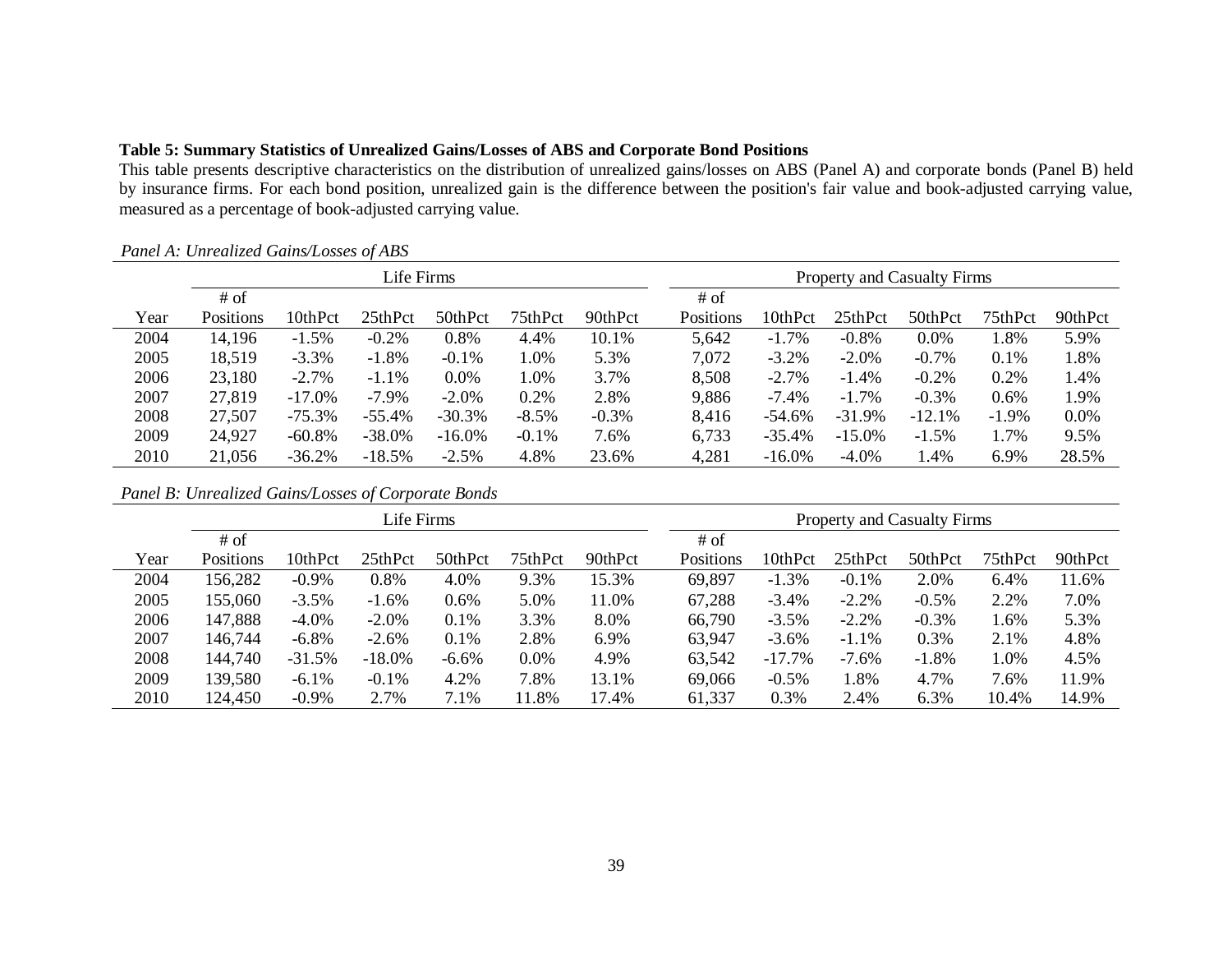### **Table 6: Probability of Revaluing ABS**

This table reports logit estimates for the probability that an insurance company revalues its ABS position. The dependent variable is a dummy that equals one if the insurance company revalues the ABS at a particular year-end, and zero otherwise. Panel A reports the coefficient estimates. Panel B reports the marginal effects of being a P&C insurance company (over being a life company), evaluated for (i) the crisis vs. non-crisis periods and (ii) the ABS being downgraded from investment to non-investment grades vs. not during the year. All other variables are held at the sample means. Standard errors, clustered by insurance company, are in parentheses. \*, \*\*, and \*\*\* refer to statistical significance at 10%, 5%, and 1% levels. Variable definitions are in Appendix A.

|                             | (1)        | (2)        | (3)         | (4)         | (5)        | (6)        | (7)            | (8)         |
|-----------------------------|------------|------------|-------------|-------------|------------|------------|----------------|-------------|
|                             | Non-Crisis | Crisis     | Non-Crisis  | Crisis      | All        | All        | All            | All         |
| P&C dummy                   | 0.346      | $1.440***$ | $0.531**$   | $1.616***$  | 0.360      | 0.379      | $0.560**$      | $0.597**$   |
|                             | (0.245)    | (0.140)    | (0.215)     | (0.155)     | (0.252)    | (0.277)    | (0.231)        | (0.255)     |
| Downgrade dummy             |            |            | 0.400       | $0.387***$  |            |            | $0.709***$     | $0.660***$  |
|                             |            |            | (0.276)     | (0.107)     |            |            | (0.157)        | (0.124)     |
| P&C dummy x Downgrade dummy |            |            | $1.645***$  | $0.276*$    |            |            | $0.387**$      | $0.364**$   |
|                             |            |            | (0.424)     | (0.165)     |            |            | (0.168)        | (0.162)     |
| Crisis dummy                |            |            |             |             | $-0.441*$  |            | $-0.517*$      |             |
|                             |            |            |             |             | (0.263)    |            | (0.276)        |             |
| P&C dummy x Crisis dummy    |            |            |             |             | 0.994***   | 0.998***   | $0.940***$     | $0.929***$  |
|                             |            |            |             |             | (0.286)    | (0.323)    | (0.292)        | (0.322)     |
| ln(maturity)                |            |            | $0.266***$  | $0.429***$  |            |            | $0.306***$     | $0.335***$  |
|                             |            |            | (0.058)     | (0.056)     |            |            | (0.046)        | (0.047)     |
| ln(issue size)              |            |            | $-0.191***$ | $-0.263***$ |            |            | $-0.211***$    | $-0.228***$ |
|                             |            |            | (0.026)     | (0.025)     |            |            | (0.021)        | (0.019)     |
| Rating group fixed effects  | <b>YES</b> | <b>YES</b> | <b>YES</b>  | <b>YES</b>  | <b>YES</b> | <b>YES</b> | <b>YES</b>     | <b>YES</b>  |
| State fixed effects         | <b>YES</b> | <b>YES</b> | <b>YES</b>  | <b>YES</b>  | <b>YES</b> | <b>YES</b> | <b>YES</b>     | <b>YES</b>  |
| Year fixed effects          | <b>YES</b> | <b>YES</b> | <b>YES</b>  | <b>YES</b>  | NO         | <b>YES</b> | N <sub>O</sub> | <b>YES</b>  |
| Observations                | 104,482    | 108,757    | 102,301     | 106,373     | 213,448    | 213,448    | 208,881        | 208,881     |
| Pseudo R-squared            | 0.103      | 0.210      | 0.122       | 0.238       | 0.129      | 0.147      | 0.153          | 0.172       |

*Panel A: Coefficient Estimates*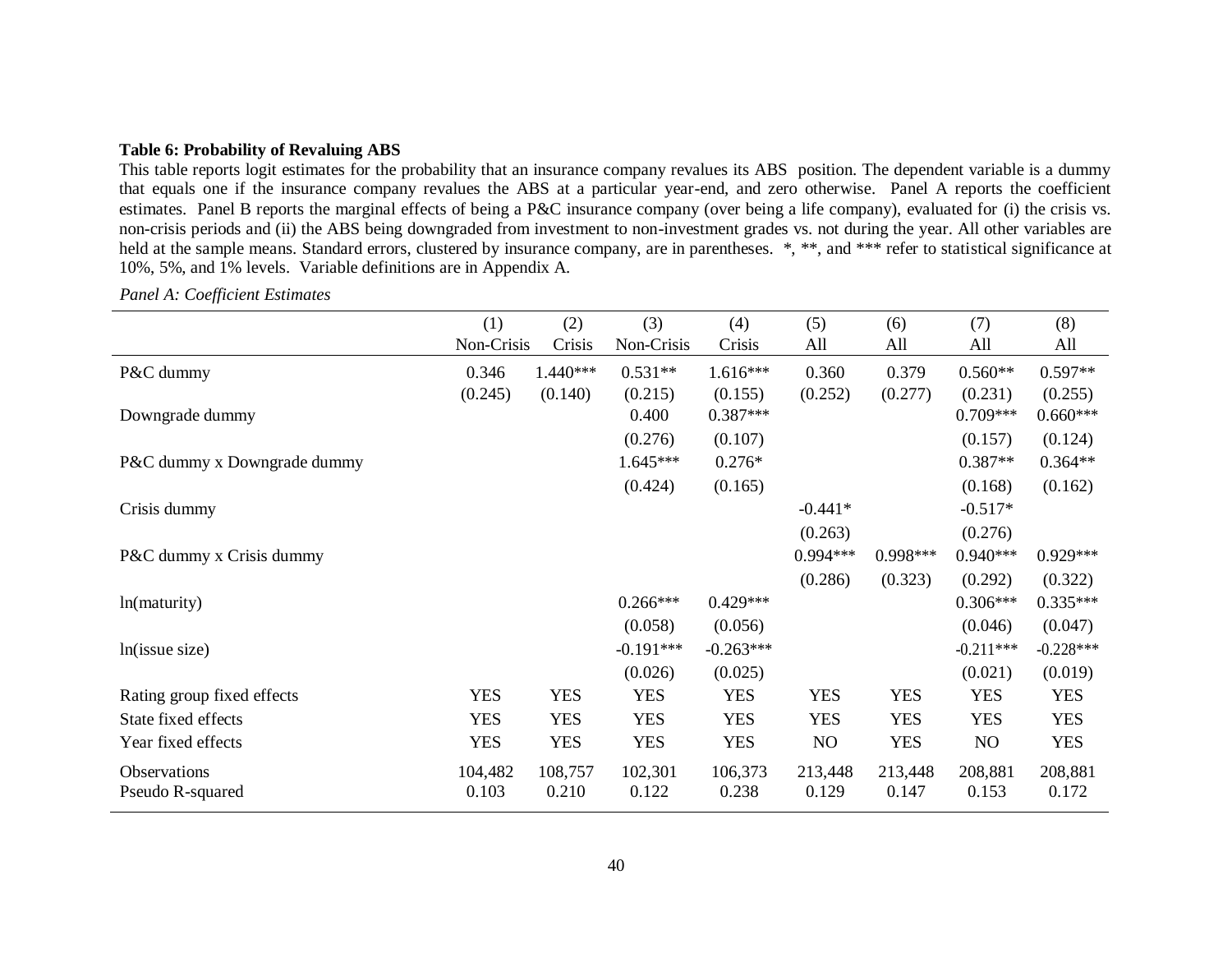# *Panel B: Marginal Effects of P&C Dummy*

|                                                                                        | $\left(1\right)$ | (2)        | (3)        | $\left( 4\right)$        | (5)        | (6)        | (7)                      | (8)                      |
|----------------------------------------------------------------------------------------|------------------|------------|------------|--------------------------|------------|------------|--------------------------|--------------------------|
|                                                                                        | Non-Crisis       | Crisis     | Non-Crisis | Crisis                   | All        | All        | All                      | All                      |
| Crisis dummy = $0$                                                                     | 0.019            |            |            |                          | 0.019      | 0.019      |                          |                          |
| Crisis dummy $= 1$                                                                     |                  | $0.081***$ |            |                          | $0.083***$ | $0.072***$ |                          |                          |
| Crisis dummy = 0 and Downgrade dummy = 0                                               |                  |            | $0.030**$  |                          |            |            | $0.030**$                | $0.030**$                |
| Crisis dummy = 0 and Downgrade dummy = 1                                               |                  |            | $0.596**$  |                          |            |            | $0.148**$                | $0.129**$                |
| Crisis dummy = 1 and Downgrade dummy = $0$<br>Crisis dummy = 1 and Downgrade dummy = 1 |                  |            |            | $0.089***$<br>$0.216***$ |            |            | $0.103***$<br>$0.342***$ | $0.077***$<br>$0.241***$ |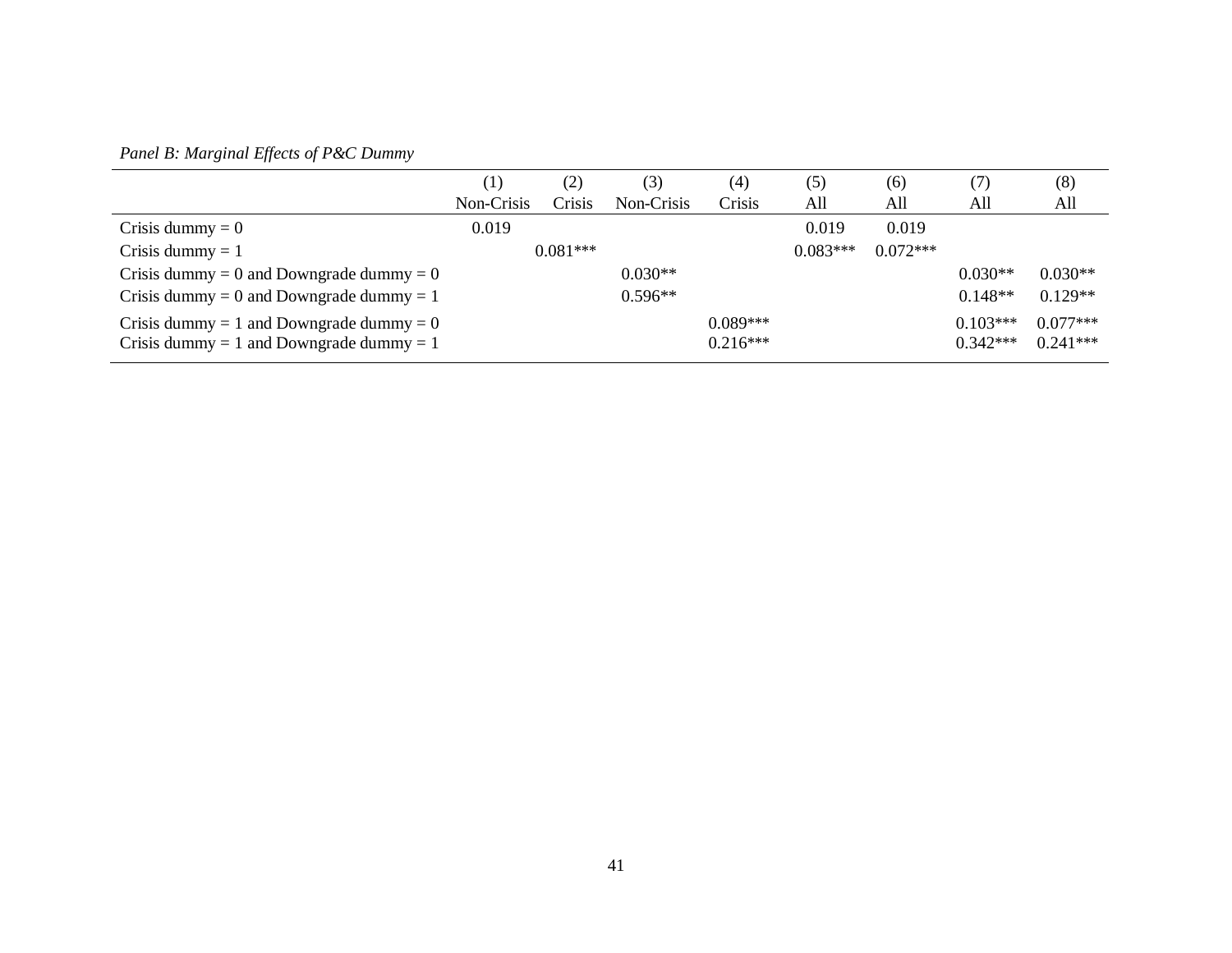#### **Table 7: Probability of Selling Downgraded ABS**

This table reports logit estimates for the probability that an insurance company sells its downgraded ABS within 3 months after the downgrade. The first two columns are based on all downgrades. Columns (3) and (4) are based on the downgrades from an investment grade to a noninvestment grade. Columns (5) and (6) are based on the downgrades from AAA to a non-investment grade. Panel A reports the coefficient estimates. Panel B reports the marginal effects of (i) the company being a P&C insurance company (over being a life company) and (ii) the position being revalued by the company at previous year-end. All other variables are held at the sample means. Standard errors, clustered by insurance company, are in parentheses. \*, \*\*, and \*\*\* refer to statistical significance at 10%, 5%, and 1% levels. Variable definitions are in Appendix A.

|                                                  | (1)        | (2)        | (3)            | (4)            | (5)            | (6)            |
|--------------------------------------------------|------------|------------|----------------|----------------|----------------|----------------|
|                                                  | All        | All        |                |                |                |                |
|                                                  |            |            | Investment to  | Investment to  | AAA to         | AAA to         |
|                                                  | Downgrades | Downgrades | Non-Investment | Non-Investment | Non-Investment | Non-Investment |
| Panel A: Coefficient Estimates                   |            |            |                |                |                |                |
| P&C dummy                                        | $0.431***$ | $0.334***$ | $0.431***$     | $0.348**$      | $0.722***$     | $0.698***$     |
|                                                  | (0.115)    | (0.121)    | (0.146)        | (0.156)        | (0.205)        | (0.215)        |
| Revalue dummy                                    |            | $0.397***$ |                | $0.561***$     |                | $0.809**$      |
|                                                  |            | (0.131)    |                | (0.202)        |                | (0.361)        |
| ln(maturity)                                     |            | 0.063      |                | $-0.303$       |                | $-1.058***$    |
|                                                  |            | (0.100)    |                | (0.247)        |                | (0.376)        |
| ln(issue size)                                   |            | 0.042      |                | $0.073*$       |                | $0.151**$      |
|                                                  |            | (0.034)    |                | (0.044)        |                | (0.064)        |
| Rating group (before downgrade)<br>fixed effects | <b>YES</b> | <b>YES</b> | <b>YES</b>     | <b>YES</b>     | <b>YES</b>     | <b>YES</b>     |
| State fixed effects                              | <b>YES</b> | <b>YES</b> | <b>YES</b>     | <b>YES</b>     | <b>YES</b>     | <b>YES</b>     |
| Year fixed effects                               | <b>YES</b> | <b>YES</b> | <b>YES</b>     | <b>YES</b>     | <b>YES</b>     | <b>YES</b>     |
| <b>Observations</b>                              | 22,471     | 21,571     | 6,910          | 6,646          | 2,582          | 2,450          |
| Pseudo R-squared                                 | 0.0814     | 0.0852     | 0.112          | 0.120          | 0.116          | 0.126          |
| Panel B: Marginal Effects                        |            |            |                |                |                |                |
| P&C dummy                                        | $0.032***$ | $0.025***$ | $0.035***$     | $0.028**$      | $0.062***$     | $0.060***$     |
| Revalue dummy                                    |            | $0.031***$ |                | $0.050**$      |                | $0.083*$       |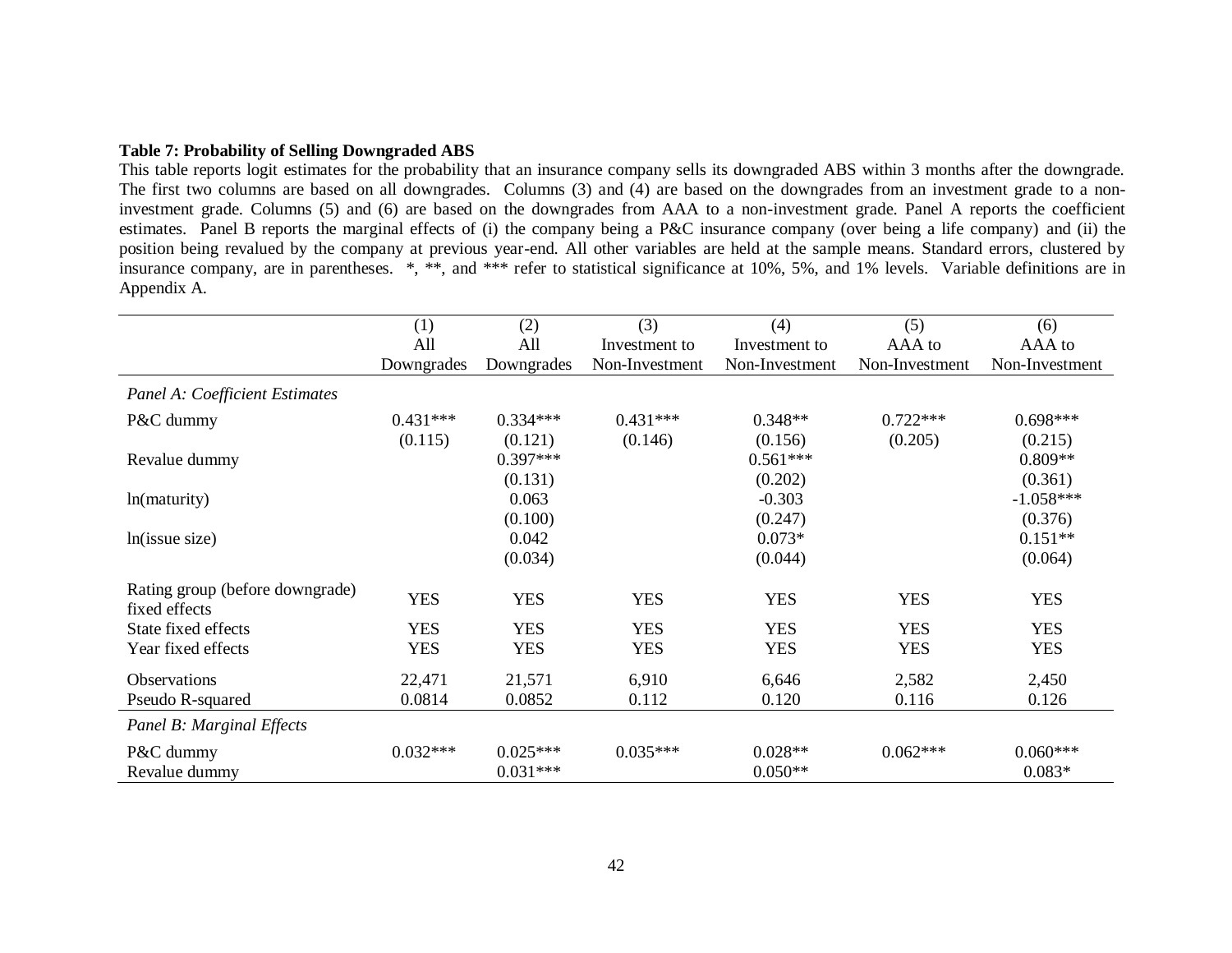## **Table 8: Gains Trading and Probability of Selling Corporate Bonds**

This table reports logit estimates for the effects of unrealized gain on the probability that an insurance company will sell the bond during (i) non-crisis and (ii) crisis periods. The dependent variable is a dummy that equals one if the insurance company holding the bond at the beginning of the quarter sells the bond during the quarter, and zero otherwise. Panel A reports the coefficient estimates. Panel B reports the effects of moving from the 25th to 75th percentiles of unrealized gains, evaluated for (i) the crisis vs. non-crisis periods, (ii) the insurance companies in the top quartile of exposure to ABS not revalued at the previous year-end, and (iii) the insurance companies in the bottom quartile of RBC ratio. All other variables are held at the sample means. Standard errors, clustered by insurance company, are in parentheses. \*, \*\*, and \*\*\* refer to statistical significance at 10%, 5%, and 1% levels. Variable definitions are in Appendix A.

### *Panel A: Coefficient Estimates*

|                                |            |            |             | Life Firms  |             |             |             | Property and Casualty Firms |            |            |            |                  |
|--------------------------------|------------|------------|-------------|-------------|-------------|-------------|-------------|-----------------------------|------------|------------|------------|------------------|
|                                | (1)        | (2)        | (3)         | (4)         | (5)         | (6)         | (7)         | (8)                         | (9)        | (10)       | (11)       | (12)             |
|                                | Crisis     | Crisis     | Non-Crisis  | Non-Crisis  | All         | All         | Crisis      | Crisis                      | Non-Crisis | Non-Crisis | All        | All              |
| Main variables                 |            |            |             |             |             |             |             |                             |            |            |            |                  |
| (1) Unrealized gain percentile | $0.224**$  | $0.219**$  | $-0.375***$ | $-0.404***$ | $-0.387***$ | $-0.403***$ | $-0.318***$ | $-0.289***$                 | $-0.077$   | $-0.081$   | $-0.070$   | $-0.068$         |
|                                | (0.104)    | (0.099)    | (0.074)     | (0.073)     | (0.075)     | (0.075)     | (0.106)     | (0.095)                     | (0.063)    | (0.063)    | (0.063)    | (0.062)          |
| (2) High ABS exposure dummy    | $0.229*$   | $0.251*$   | $0.338***$  | $0.268***$  | $0.332***$  | $0.267***$  | $0.194**$   | $0.213***$                  | $0.220***$ | $0.241***$ | $0.212***$ | $0.244***$       |
|                                | (0.124)    | (0.129)    | (0.080)     | (0.080)     | (0.079)     | (0.078)     | (0.085)     | (0.079)                     | (0.073)    | (0.074)    | (0.074)    | (0.074)          |
| (1) x (2)                      | 0.013      | $-0.008$   | $-0.323***$ | $-0.311***$ | $-0.318***$ | $-0.314***$ | $0.390**$   | $0.309**$                   | 0.032      | 0.050      | 0.034      | 0.030            |
|                                | (0.151)    | (0.141)    | (0.118)     | (0.120)     | (0.119)     | (0.120)     | (0.156)     | (0.151)                     | (0.121)    | (0.109)    | (0.122)    | (0.111)          |
| (3) Low RBC ratio dummy        | $0.317**$  | $0.252*$   | 0.098       | $-0.023$    | 0.087       | $-0.005$    | $-0.011$    | $-0.028$                    | 0.077      | 0.062      | 0.081      | 0.067            |
|                                | (0.152)    | (0.141)    | (0.072)     | (0.090)     | (0.070)     | (0.083)     | (0.094)     | (0.094)                     | (0.081)    | (0.079)    | (0.081)    | (0.077)          |
| $(1)$ x $(3)$                  | $-0.111$   | $-0.136$   | $0.332**$   | $0.404**$   | $0.329**$   | $0.377**$   | 0.181       | 0.158                       | 0.150      | $0.212*$   | 0.164      | 0.206            |
|                                | (0.166)    | (0.157)    | (0.155)     | (0.162)     | (0.153)     | (0.158)     | (0.172)     | (0.176)                     | (0.127)    | (0.128)    | (0.125)    | (0.126)          |
| $(1)$ x $(2)$ x $(3)$          | $0.342*$   | $0.428*$   | $-0.120$    | $-0.132$    | $-0.133$    | $-0.095$    | $-0.437$    | $-0.313$                    | $-0.195$   | $-0.300$   | $-0.202$   | $-0.266$         |
|                                | (0.207)    | (0.253)    | (0.280)     | (0.284)     | (0.271)     | (0.286)     | (0.319)     | (0.327)                     | (0.205)    | (0.184)    | (0.202)    | (0.192)          |
| (4) Revalue dummy              | $0.599***$ | $0.638***$ | $0.517***$  | $0.651***$  | $0.566***$  | $0.684***$  | $0.212***$  | $0.181**$                   | $0.256***$ | $0.264***$ | $0.250***$ | $0.263***$       |
|                                | (0.109)    | (0.115)    | (0.090)     | (0.170)     | (0.078)     | (0.147)     | (0.075)     | (0.075)                     | (0.063)    | (0.058)    | (0.064)    | (0.057)          |
| Crisis dummy                   |            |            |             |             | $-0.591***$ |             |             |                             |            |            | $-0.082$   |                  |
|                                |            |            |             |             | (0.080)     |             |             |                             |            |            | (0.071)    |                  |
| Crisis dummy $x(1)$            |            |            |             |             | $0.703***$  | $0.694***$  |             |                             |            |            | $-0.221**$ | $-0.203**$       |
|                                |            |            |             |             | (0.115)     | (0.108)     |             |                             |            |            | (0.105)    | (0.103)          |
| Crisis dummy $x(2)$            |            |            |             |             | $-0.081$    | $-0.011$    |             |                             |            |            | $-0.044$   | $-0.063$         |
|                                |            |            |             |             | (0.115)     | (0.109)     |             |                             |            |            | (0.096)    | (0.095)          |
| Crisis dummy $x(1)$ $x(2)$     |            |            |             |             | $0.295*$    | $0.299*$    |             |                             |            |            | 0.389**    | $0.347**$        |
|                                |            |            |             |             | (0.172)     | (0.171)     |             |                             |            |            | (0.170)    | (0.166)          |
| Crisis dummy $x(3)$            |            |            |             |             | 0.226       | 0.197       |             |                             |            |            | $-0.076$   | $-0.115$         |
|                                |            |            |             |             | (0.154)     | (0.143)     |             |                             |            |            | (0.103)    | (0.104)          |
| Crisis dummy $x(1)$ $x(3)$     |            |            |             |             | $-0.441$    | $-0.459*$   |             |                             |            |            | 0.026      | $-0.013$         |
|                                |            |            |             |             | (0.273)     | (0.235)     |             |                             |            |            | (0.203)    | (0.207)          |
|                                |            |            |             |             |             |             |             |                             |            |            |            | Cont'd next page |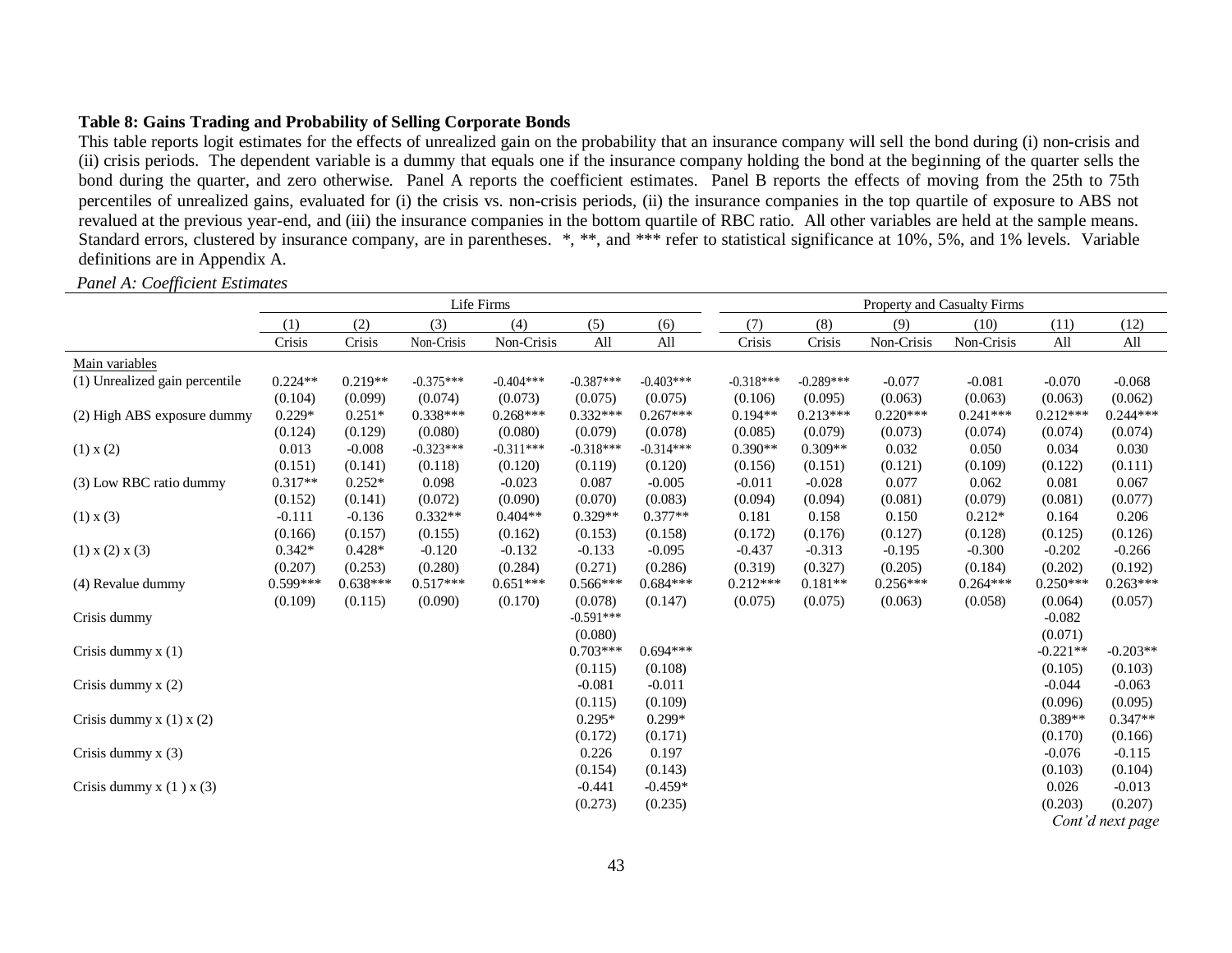# *Cont'd from previous page*

|                                   |             |             |             | Life Firms  |             |             |                |             |             | <b>Property and Casualty Firms</b> |                |             |
|-----------------------------------|-------------|-------------|-------------|-------------|-------------|-------------|----------------|-------------|-------------|------------------------------------|----------------|-------------|
|                                   | (1)         | (2)         | (3)         | (4)         | (5)         | (6)         | (7)            | (8)         | (9)         | (10)                               | (11)           | (12)        |
|                                   | Crisis      | Crisis      | Non-Crisis  | Non-Crisis  | All         | All         | Crisis         | Crisis      | Non-Crisis  | Non-Crisis                         | All            | All         |
| Crisis dummy $x(1)$ $x(2)$ $x(3)$ |             |             |             |             | $0.468*$    | $0.398*$    |                |             |             |                                    | $-0.263$       | $-0.158$    |
|                                   |             |             |             |             | (0.283)     | (0.241)     |                |             |             |                                    | (0.338)        | (0.340)     |
| Crisis dummy $x(4)$               |             |             |             |             | 0.136       | 0.012       |                |             |             |                                    | $-0.064$       | $-0.085$    |
|                                   |             |             |             |             | (0.098)     | (0.151)     |                |             |             |                                    | (0.094)        | (0.103)     |
| Bond control variables            |             |             |             |             |             |             |                |             |             |                                    |                |             |
| ln(bond age)                      | $-0.217***$ | $-0.197***$ | $-0.223***$ | $-0.208***$ | $-0.239***$ | $-0.198***$ | $-0.180***$    | $-0.179***$ | $-0.189***$ | $-0.185***$                        | $-0.181***$    | $-0.177***$ |
|                                   | (0.028)     | (0.027)     | (0.023)     | (0.023)     | (0.021)     | (0.021)     | (0.032)        | (0.030)     | (0.023)     | (0.023)                            | (0.023)        | (0.021)     |
| ln(maturity)                      | $-0.322***$ | $-0.326***$ | $-0.127***$ | $-0.127***$ | $-0.195***$ | $-0.190***$ | $-0.105***$    | $-0.114***$ | $0.046*$    | $0.045*$                           | $-0.002$       | $-0.004$    |
|                                   | (0.034)     | (0.033)     | (0.023)     | (0.023)     | (0.022)     | (0.020)     | (0.033)        | (0.031)     | (0.027)     | (0.026)                            | (0.022)        | (0.021)     |
| ln(issue size)                    | $0.356***$  | $0.347***$  | $0.307***$  | $0.293***$  | $0.310***$  | $0.311***$  | $0.242***$     | $0.236***$  | $0.231***$  | $0.223***$                         | $0.232***$     | $0.228***$  |
|                                   | (0.016)     | (0.015)     | (0.012)     | (0.012)     | (0.012)     | (0.011)     | (0.015)        | (0.015)     | (0.012)     | (0.012)                            | (0.011)        | (0.011)     |
| Bankruptcy dummy                  | 1.881***    | $1.907***$  | 2.329***    | $2.412***$  | 1.953***    | $2.017***$  | $1.534***$     | $1.560***$  | 1.961***    | $1.940***$                         | $1.531***$     | $1.610***$  |
|                                   | (0.097)     | (0.100)     | (0.152)     | (0.158)     | (0.080)     | (0.085)     | (0.279)        | (0.281)     | (0.296)     | (0.315)                            | (0.234)        | (0.246)     |
| Downgrade dummy                   | $1.061***$  | $1.067***$  | 1.472***    | 1.482***    | $1.309***$  | 1.285***    | $1.491***$     | 1.502***    | $1.496***$  | 1.529 ***                          | $1.413***$     | 1.491***    |
|                                   | (0.076)     | (0.075)     | (0.047)     | (0.048)     | (0.043)     | (0.045)     | (0.079)        | (0.080)     | (0.073)     | (0.073)                            | (0.058)        | (0.059)     |
| Insurance control variables       |             |             |             |             |             |             |                |             |             |                                    |                |             |
| In(capital and surplus)           | 0.026       | 0.028       | 0.027       | 0.002       | 0.025       | 0.012       | $-0.002$       | 0.026       | 0.012       | 0.020                              | 0.014          | 0.028       |
|                                   | (0.032)     | (0.033)     | (0.027)     | (0.025)     | (0.025)     | (0.024)     | (0.029)        | (0.033)     | (0.021)     | (0.020)                            | (0.020)        | (0.020)     |
| % risky assets                    | 0.007       | 0.007       | 0.006       | $0.007**$   | $0.006*$    | $0.007**$   | 0.004          | 0.004       | $-0.000$    | $-0.000$                           | $-0.000$       | $-0.000$    |
|                                   | (0.005)     | (0.005)     | (0.004)     | (0.003)     | (0.004)     | (0.003)     | (0.003)        | (0.003)     | (0.000)     | (0.000)                            | (0.000)        | (0.000)     |
| Leverage                          | 0.491       | 0.501       | 0.382       | 0.448       | 0.407       | $0.482*$    | 0.281          | 0.031       | 0.013       | $-0.049$                           | 0.030          | $-0.059$    |
|                                   | (0.417)     | (0.384)     | (0.323)     | (0.305)     | (0.293)     | (0.271)     | (0.453)        | (0.419)     | (0.323)     | (0.306)                            | (0.300)        | (0.291)     |
| <b>ROE</b>                        | $-0.062$    | $-0.237*$   | 0.034       | $-0.039$    | 0.030       | $-0.107$    | 0.027          | $-0.006$    | $-0.386$    | $-0.457*$                          | $-0.276$       | $-0.368$    |
|                                   | (0.144)     | (0.129)     | (0.128)     | (0.133)     | (0.103)     | (0.102)     | (0.459)        | (0.475)     | (0.250)     | (0.270)                            | (0.236)        | (0.250)     |
| Rating group fixed effects        | <b>YES</b>  | <b>YES</b>  | <b>YES</b>  | <b>YES</b>  | <b>YES</b>  | <b>YES</b>  | <b>YES</b>     | <b>YES</b>  | <b>YES</b>  | <b>YES</b>                         | <b>YES</b>     | <b>YES</b>  |
| State fixed effects               | NO          | <b>YES</b>  | NO          | <b>YES</b>  | NO          | <b>YES</b>  | N <sub>O</sub> | <b>YES</b>  | NO          | <b>YES</b>                         | N <sub>O</sub> | <b>YES</b>  |
| Quarter fixed effects             | <b>YES</b>  | <b>YES</b>  | <b>YES</b>  | <b>YES</b>  | $\rm NO$    | <b>YES</b>  | <b>YES</b>     | <b>YES</b>  | <b>YES</b>  | <b>YES</b>                         | NO             | <b>YES</b>  |
| Observations                      | 1,109,964   | 1,109,964   | 1,609,938   | 1,609,938   | 2,719,902   | 2,719,902   | 526,873        | 526,873     | 774,144     | 774,144                            | 1,301,017      | 1,301,017   |
| Pseudo R-squared                  | 0.056       | 0.066       | 0.037       | 0.048       | 0.040       | 0.052       | 0.043          | 0.052       | 0.037       | 0.043                              | 0.034          | 0.044       |
|                                   |             |             |             |             |             |             |                |             |             |                                    |                |             |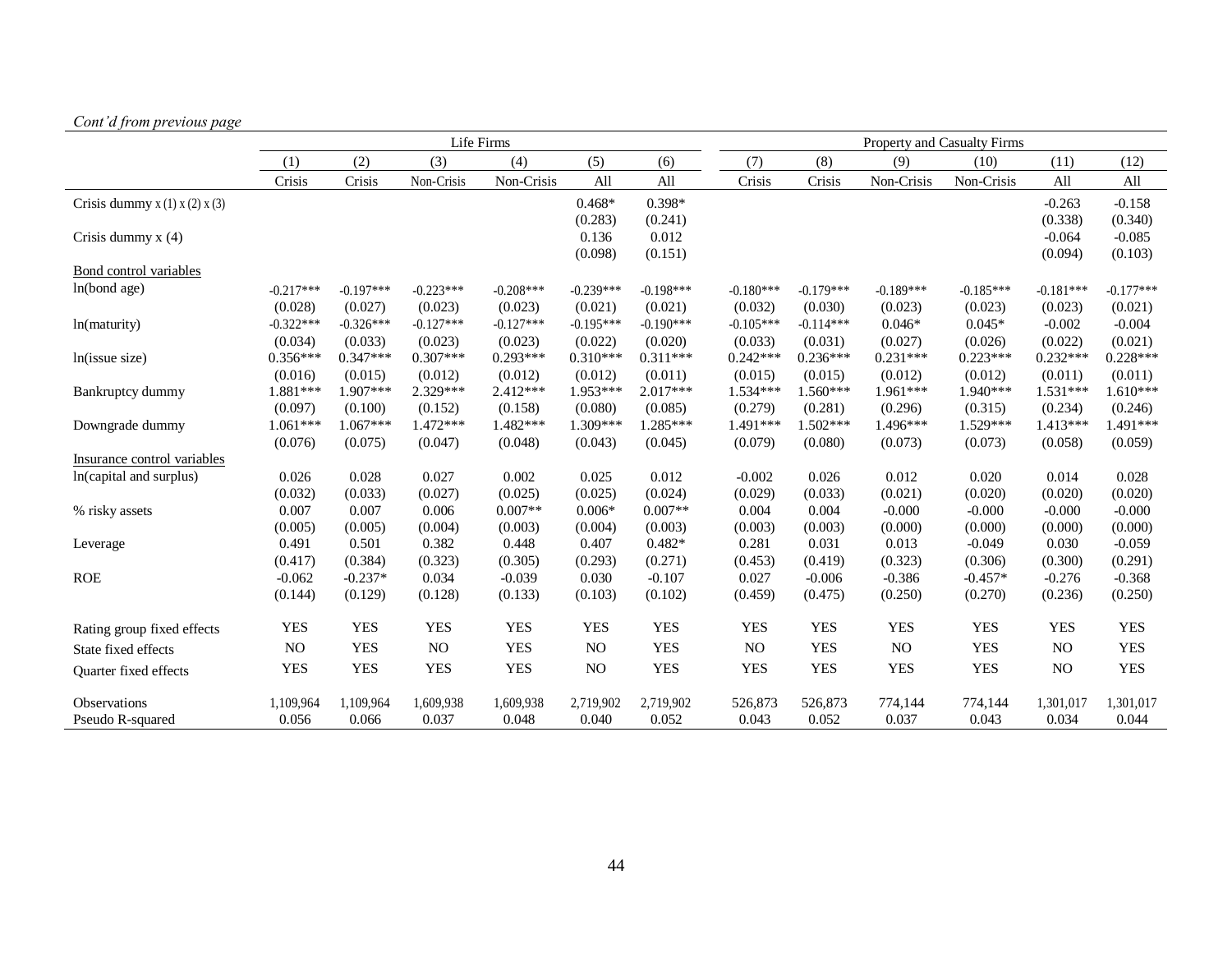# **Table 8, cont'd: Gains Trading and Probability of Selling Corporate Bonds**

|                                                                |              | Life Firms<br>(Mean Selling Probability = $0.044$ ) |            | <b>Property and Casualty Firms</b><br>(Mean Selling Probability = $0.054$ ) |            |            |  |  |
|----------------------------------------------------------------|--------------|-----------------------------------------------------|------------|-----------------------------------------------------------------------------|------------|------------|--|--|
|                                                                | Non-Crisis   | Crisis                                              | Difference | Non-Crisis                                                                  | Crisis     | Difference |  |  |
| Models $(5)$ and $(11)$                                        |              |                                                     |            |                                                                             |            |            |  |  |
| High ABS exposure dummy $= 0$<br>and Low RBC ratio dummy $= 0$ | $-0.006***$  | $0.004**$                                           | $0.010***$ | $-0.002$                                                                    | $-0.005**$ | $-0.004$   |  |  |
| High ABS exposure dummy $= 1$<br>and Low RBC ratio dummy $= 1$ | $-0.011***$  | $0.013***$                                          | $0.024***$ | $-0.002$                                                                    | $-0.003$   | $-0.001$   |  |  |
| Models $(6)$ and $(12)$                                        |              |                                                     |            |                                                                             |            |            |  |  |
| High ABS exposure dummy $= 0$<br>and Low RBC ratio dummy $= 0$ | $-0.005***$  | $0.005**$                                           | $0.011***$ | $-0.001$                                                                    | $-0.005**$ | $-0.004$   |  |  |
| High ABS exposure dummy $= 1$<br>and Low RBC ratio dummy $= 1$ | $-0.007$ *** | $0.015***$                                          | $0.022***$ | $-0.003$                                                                    | $-0.002$   | 0.000      |  |  |

# *Panel B: Effects of Moving from the 25th to 75th Percentiles of Unrealized Gain*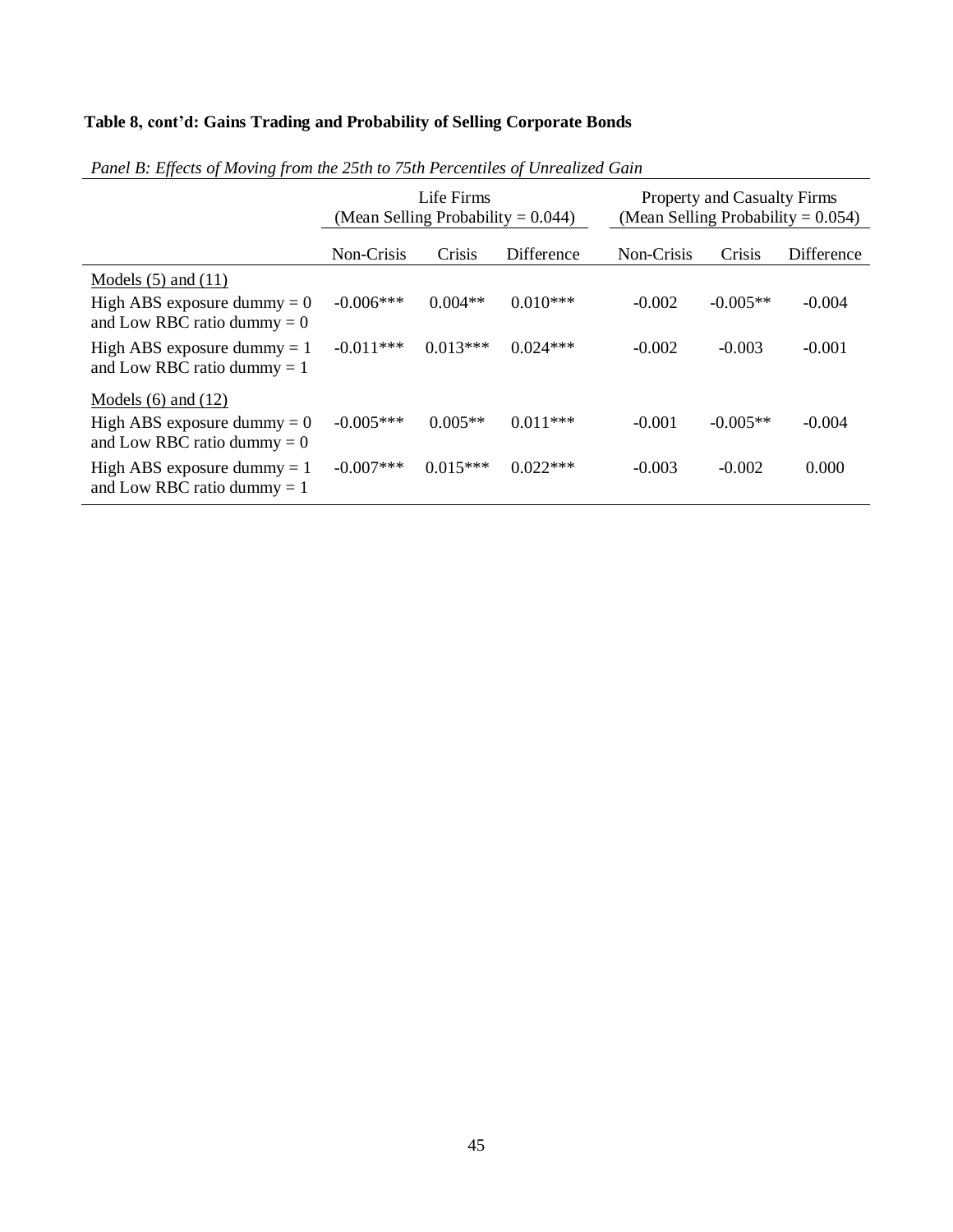### **Table 9: Trade Price Impact of Gains Trading on Corporate Bonds**

This table reports coefficients of regressions of relative sale prices on estimated gains-trading selling pressure faced by insurance firms. For each sale transaction, relative sale price is calculated as the logged ratio of an insurance firm's sale price over the median market trade price for the bond during the week (from TRACE). Only the weeks in which each bond trades at least 3 times are used. Gains-trading selling pressure is measured as the incremental effect of unrealized gain on predicted selling probability of an insurance firm's position in the bond during the applicable calendar quarter. The incremental effect of unrealized gain on selling probability is the change in predicted probability as the unrealized gain percentile increases from 0.5 to the actual value, under the logit model (2) in Table 8, estimated separately for each calendar quarter. Standard errors, clustered by bond issuer level, are in parentheses. \*, \*\*, and \*\*\* refer to statistical significance at 10%, 5%, and 1% levels. Variable definitions are in Appendixes A.

|                                               |            | Life Firms  |            |             | <b>Property and Casualty Firms</b> |           |
|-----------------------------------------------|------------|-------------|------------|-------------|------------------------------------|-----------|
|                                               | (1)        | (2)         | (3)        | (4)         | (5)                                | (6)       |
| Main variables                                |            |             |            |             |                                    |           |
| Crisis dummy                                  | $-0.005*$  | $-0.001$    |            | $-0.006***$ | $-0.005***$                        |           |
|                                               | (0.003)    | (0.002)     |            | (0.002)     | (0.002)                            |           |
| Gains-trading selling pressure                |            | 0.003       | $-0.036$   |             | $-0.002$                           | 0.007     |
|                                               |            | (0.035)     | (0.053)    |             | (0.016)                            | (0.023)   |
| Crisis dummy x Gains-trading selling pressure |            | $-0.249***$ | $-0.202**$ |             | $-0.097$                           | $-0.080$  |
|                                               |            | (0.069)     | (0.092)    |             | (0.078)                            | (0.076)   |
| <b>Bond control variables</b>                 |            |             |            |             |                                    |           |
| ln(bond age)                                  | 0.001      | 0.001       | 0.001      | $0.001*$    | $0.001*$                           | 0.001     |
|                                               | (0.001)    | (0.001)     | (0.001)    | (0.001)     | (0.001)                            | (0.001)   |
| ln(maturity)                                  | $0.001**$  | 0.001       | 0.001      | $0.002**$   | $0.002**$                          | $0.002**$ |
|                                               | (0.001)    | (0.000)     | (0.001)    | (0.001)     | (0.001)                            | (0.001)   |
| ln(issue size)                                | $-0.000$   | $-0.000$    | $-0.000$   | 0.000       | 0.000                              | 0.000     |
|                                               | (0.000)    | (0.000)     | (0.000)    | (0.000)     | (0.000)                            | (0.000)   |
| Bankruptcy dummy                              | $-0.080$   | $-0.072$    | $-0.072$   | $-0.056$    | $-0.055$                           | $-0.060$  |
|                                               | (0.059)    | (0.057)     | (0.057)    | (0.043)     | (0.042)                            | (0.042)   |
| Downgrade dummy                               | $-0.015**$ | $-0.016**$  | $-0.016**$ | $-0.008$    | $-0.008$                           | $-0.008$  |
|                                               | (0.006)    | (0.007)     | (0.007)    | (0.006)     | (0.006)                            | (0.006)   |

*Cont'd next page*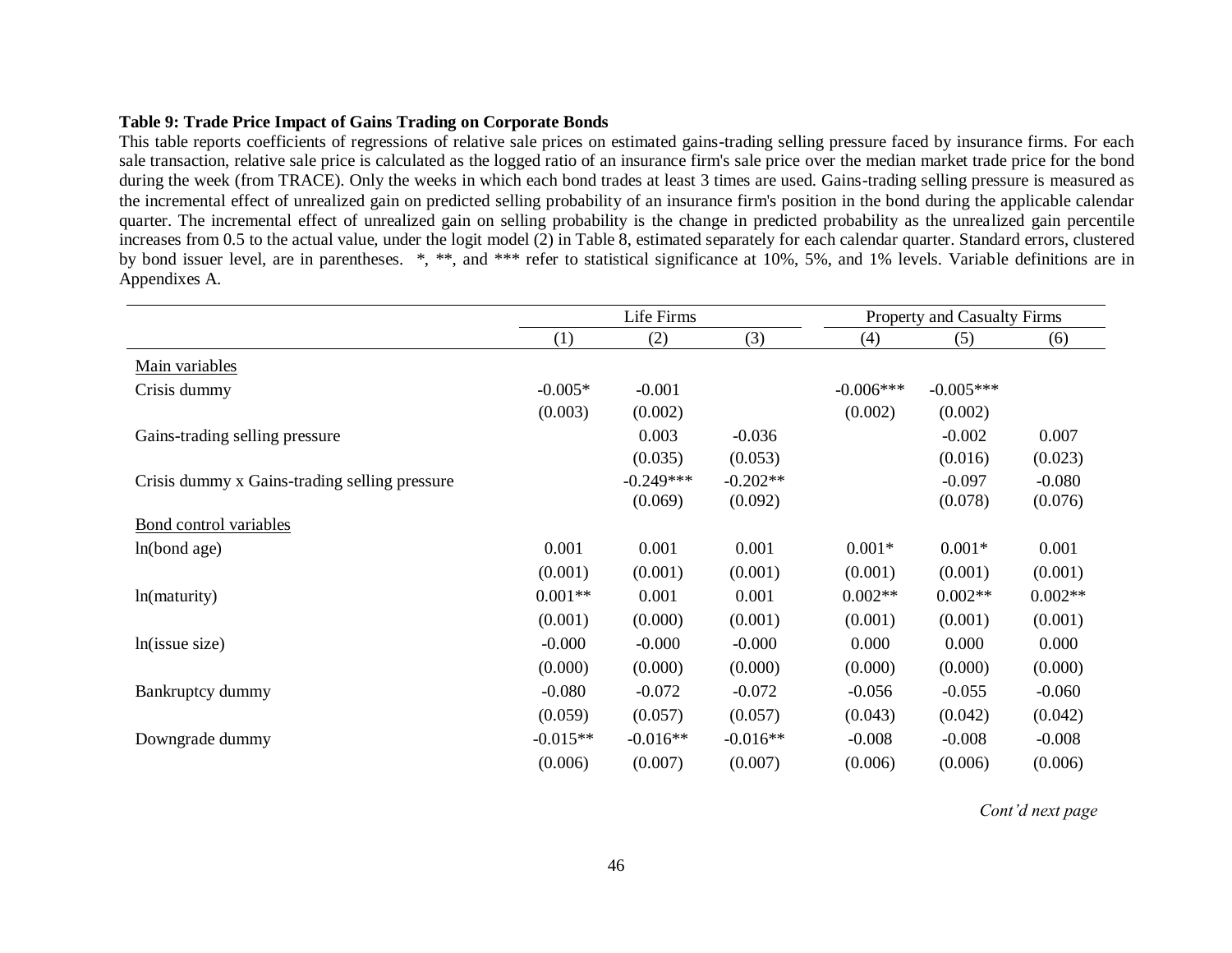|                                          |            | Life Firms |            |             | <b>Property and Casualty Firms</b> |             |  |
|------------------------------------------|------------|------------|------------|-------------|------------------------------------|-------------|--|
|                                          | (1)        | (2)        | (3)        | (4)         | (5)                                | (6)         |  |
| Insurance control variables              |            |            |            |             |                                    |             |  |
| ABS exposure                             | $-0.014$   | $-0.011$   | $-0.014$   | 0.018       | 0.015                              | 0.014       |  |
|                                          | (0.021)    | (0.020)    | (0.019)    | (0.018)     | (0.017)                            | (0.017)     |  |
| ln(RBC ratio)                            | 0.004      | 0.003      | 0.004      | $-0.001$    | $-0.002$                           | $-0.002$    |  |
|                                          | (0.005)    | (0.005)    | (0.005)    | (0.001)     | (0.001)                            | (0.001)     |  |
| In(capital and surplus)                  | $-0.002*$  | $-0.002*$  | $-0.002*$  | $-0.002**$  | $-0.002**$                         | $-0.002**$  |  |
|                                          | (0.001)    | (0.001)    | (0.001)    | (0.001)     | (0.001)                            | (0.001)     |  |
| % risky assets                           | $-0.000$   | $-0.000$   | $-0.000$   | 0.000       | 0.000                              | 0.000       |  |
|                                          | (0.000)    | (0.000)    | (0.000)    | (0.000)     | (0.000)                            | (0.000)     |  |
| Leverage                                 | $-0.001$   | 0.001      | 0.001      | $-0.014*$   | $-0.014*$                          | $-0.014*$   |  |
|                                          | (0.008)    | (0.007)    | (0.007)    | (0.008)     | (0.008)                            | (0.008)     |  |
| <b>ROE</b>                               | 0.000      | $-0.001$   | $-0.001$   | $-0.000$    | $-0.000$                           | $-0.000$    |  |
|                                          | (0.002)    | (0.002)    | (0.002)    | (0.002)     | (0.002)                            | (0.002)     |  |
| Market and transaction control variables |            |            |            |             |                                    |             |  |
| ln(trade size)                           | $0.003**$  | $0.003**$  | $0.003**$  | $0.003**$   | $0.003**$                          | $0.003**$   |  |
|                                          | (0.001)    | (0.001)    | (0.001)    | (0.001)     | (0.001)                            | (0.001)     |  |
| In(number of sale trades in quarter)     | $0.003**$  | $0.003***$ | $0.003***$ | $0.004***$  | $0.004***$                         | $0.004***$  |  |
|                                          | (0.001)    | (0.001)    | (0.001)    | (0.001)     | (0.001)                            | (0.001)     |  |
| In(median market trade price)            | $-0.097**$ | $-0.100**$ | $-0.101**$ | $-0.073**$  | $-0.073**$                         | $-0.075**$  |  |
|                                          | (0.045)    | (0.045)    | (0.046)    | (0.035)     | (0.035)                            | (0.036)     |  |
| In(range of market trade price)          | $-0.002*$  | $-0.001$   | $-0.002*$  | $-0.003***$ | $-0.003***$                        | $-0.003***$ |  |
|                                          | (0.001)    | (0.001)    | (0.001)    | (0.001)     | (0.001)                            | (0.001)     |  |
| Rating group fixed effects               | <b>YES</b> | <b>YES</b> | <b>YES</b> | <b>YES</b>  | <b>YES</b>                         | <b>YES</b>  |  |
| State fixed effects                      | <b>YES</b> | <b>YES</b> | <b>YES</b> | <b>YES</b>  | <b>YES</b>                         | <b>YES</b>  |  |
| Calendar quarter fixed effects           | NO         | NO         | <b>YES</b> | NO          | NO                                 | <b>YES</b>  |  |
| Observations                             | 102,399    | 102,399    | 102,399    | 66,590      | 66,590                             | 66,590      |  |
| R-squared                                | 0.044      | 0.047      | 0.048      | 0.041       | 0.041                              | 0.044       |  |

# *Cont'd from previous page*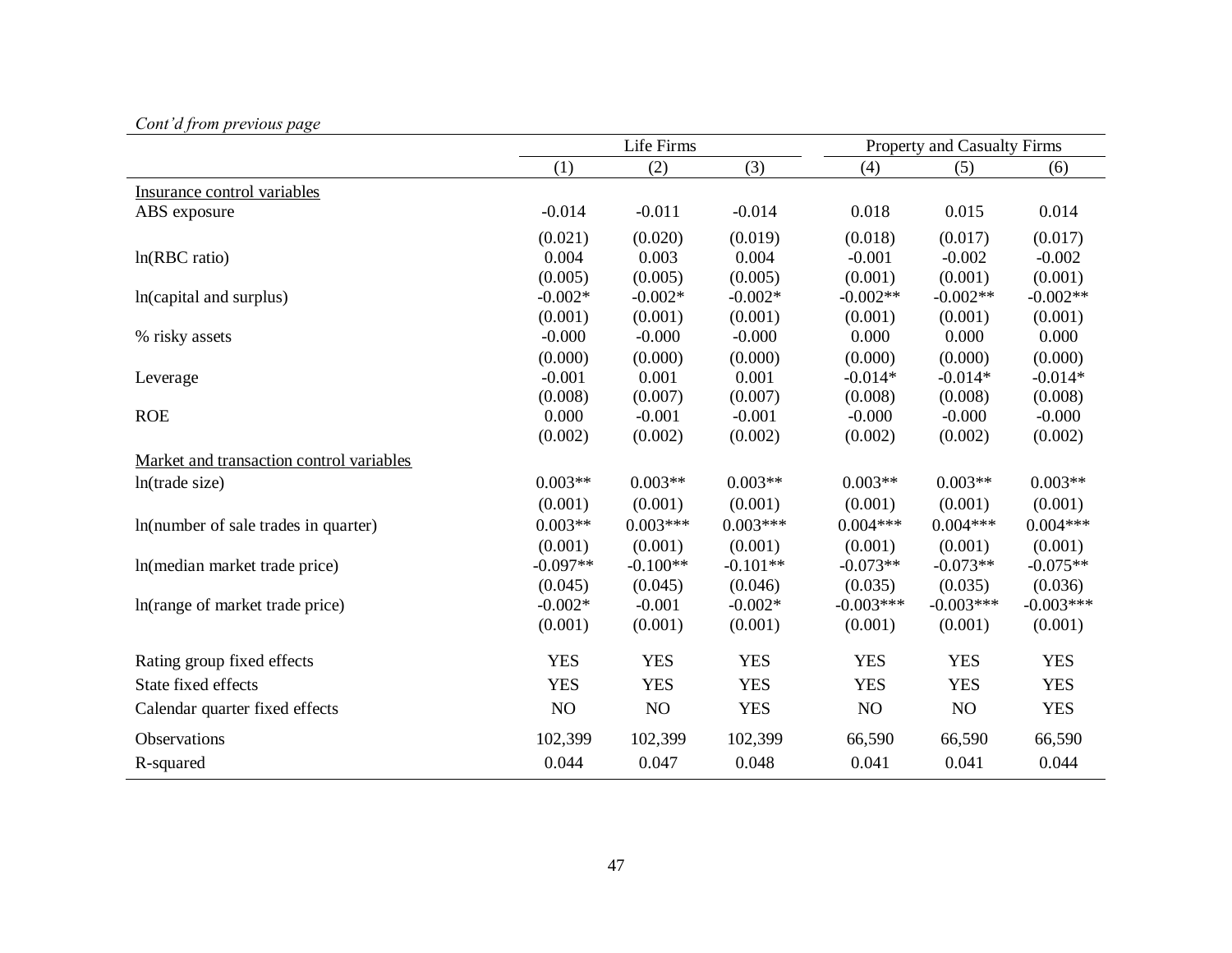### **Table 10: The Impact of Gains Trading on Corporate Bond Return**

This table reports coefficients of regressions of quarterly bond return on average gains-trading selling pressure from insurance firms. To be included in the regression, the bonds must be held by at least 9 life insurance firms (25th percentile) at the end of previous year. Quarterly bond return is the log of change in prices on the last day when there are any trades of a bond from the previous quarter. Treasury return is the return on maturity-matched Treasury bond/note, proxied by the interpolated constant maturity Treasury bond/note from the Fed. Spread return is the maturity- and rating-matched corporate bond index return minus Treasury return. Corporate bond index return is calculated using Bank of America-Merrill Lynch bond index, adjusted for duration difference between the index and the bond of interest. For each bond in each quarter, gains-trading selling pressure is measured as either the incremental effect of unrealized gain on selling probability or the percentage unrealized gain, (value-weighted or equally-weighted) averaged across all positions of life insurance companies in the bond. The incremental effect of unrealized gain on selling probability is the change in predicted probability as the unrealized gain percentile increases from 0.5 to the actual value, under the logit model (2) in Table 8, estimated separately for each calendar quarter. Standard errors, clustered by bond issuer level, are in parentheses. \*, \*\*, and \*\*\* refer to statistical significance at 10%, 5%, and 1% levels. Variable definitions are in Appendix A.

|                                |                |               | Average Incremental Selling Probability of Unrealized Gain |               |                |            | Average Percentage Unrealized Gain |                               |
|--------------------------------|----------------|---------------|------------------------------------------------------------|---------------|----------------|------------|------------------------------------|-------------------------------|
|                                | (1)            | (2)           | (3)                                                        | (4)           | (5)            | (6)        | (7)                                | (8)                           |
|                                | Equal Weighted |               | Value Weighted                                             |               | Equal Weighted |            | Value Weighted                     |                               |
| Gains-trading selling pressure | 5.304          | 10.838        | $-4.076$                                                   | 0.807         | 0.604          | $-0.600$   | 0.833                              | 0.160                         |
|                                | (8.828)        | (11.112)      | (10.597)                                                   | (13.454)      | (1.300)        | (2.694)    | (1.348)                            | (2.155)                       |
| Crisis dummy x                 | $-116.745***$  | $-134.698***$ | $-131.824***$                                              | $-150.364***$ | $-6.595**$     | $-7.536*$  | $-14.607***$                       | $-18.819***$                  |
| Gains-trading selling pressure | (22.368)       | (27.606)      | (29.819)                                                   | (35.103)      | (3.288)        | (4.383)    | (1.637)                            | (2.038)                       |
| Treasury return                | $0.643***$     | $0.660***$    | $0.643***$                                                 | $0.660***$    | $0.633***$     | $0.639***$ | $0.626***$                         | $0.634***$                    |
|                                | (0.034)        | (0.033)       | (0.033)                                                    | (0.033)       | (0.038)        | (0.037)    | (0.037)                            | (0.037)                       |
| Spread return                  | $0.598***$     | $0.604***$    | $0.602***$                                                 | $0.607***$    | $0.596***$     | $0.594***$ | $0.584***$                         | $0.581***$                    |
|                                | (0.037)        | (0.037)       | (0.035)                                                    | (0.035)       | (0.043)        | (0.043)    | (0.042)                            | (0.042)                       |
| ln(bond age)                   | $-0.075$       | $-0.302$      | $-0.051$                                                   | $-0.307*$     | $-0.025$       | 0.108      | 0.028                              | $-0.613**$                    |
|                                | (0.066)        | (0.185)       | (0.064)                                                    | (0.186)       | (0.063)        | (0.356)    | (0.064)                            | (0.272)                       |
| ln(issue size)                 | $0.098*$       |               | $0.084*$                                                   |               | $-0.049$       |            | $-0.013$                           |                               |
|                                | (0.051)        |               | (0.049)                                                    |               | (0.047)        |            | (0.045)                            |                               |
| ln(maturity)                   | $-0.085*$      | $-0.156$      | $-0.066$                                                   | $-0.131$      | $-0.059$       | $-0.108$   | $-0.075$                           | $-0.308$                      |
|                                | (0.052)        | (0.266)       | (0.049)                                                    | (0.264)       | (0.048)        | (0.353)    | (0.048)                            | (0.310)                       |
| Downgrade dummy                | $-3.308*$      | $-2.025$      | $-3.339*$                                                  | $-2.089$      | $-4.036***$    | $-2.159$   | $-4.510***$                        | $-2.687*$                     |
|                                | (1.982)        | (1.620)       | (1.965)                                                    | (1.609)       | (1.546)        | (1.589)    | (1.558)                            | (1.598)                       |
|                                |                |               |                                                            |               |                |            |                                    | $\sim$ $\cdot$ $\cdot$ $\sim$ |

*Cont'd next page*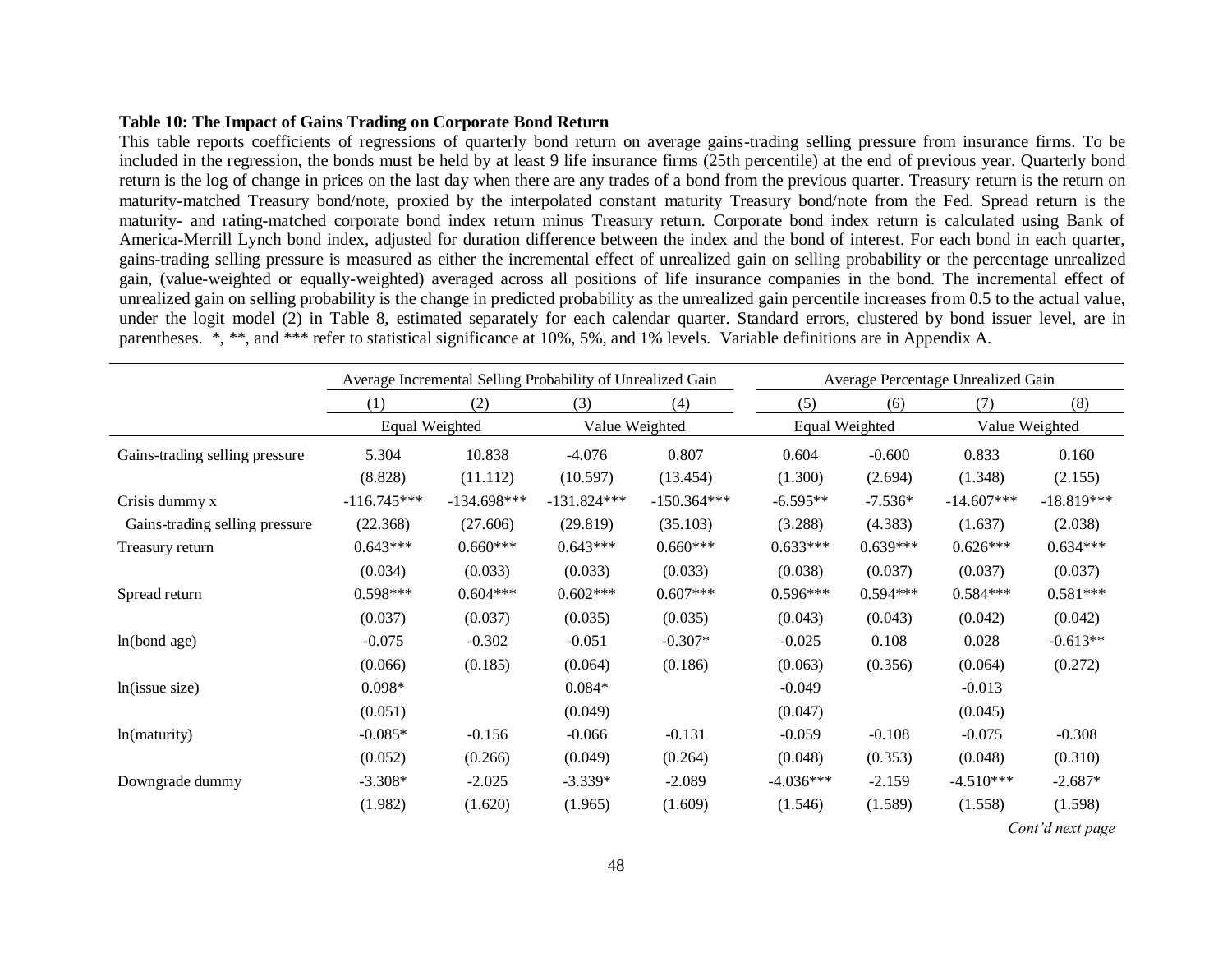| $\sqrt{ }$                     |                |           | Average Incremental Selling Probability of Unrealized Gain |           | Average Percentage Unrealized Gain |                |                |           |  |
|--------------------------------|----------------|-----------|------------------------------------------------------------|-----------|------------------------------------|----------------|----------------|-----------|--|
|                                | (1)            | (2)       | (3)                                                        | (4)       | (5)                                | (6)            | (7)            | (8)       |  |
|                                | Equal Weighted |           | Value Weighted                                             |           |                                    | Equal Weighted | Value Weighted |           |  |
| Bankruptcy dummy               | $-13.760*$     | $-10.955$ | $-13.291*$                                                 | $-10.455$ | $-17.141*$                         | $-14.286$      | $-17.259*$     | $-14.192$ |  |
|                                | (8.335)        | (8.965)   | (7.750)                                                    | (8.315)   | (9.812)                            | (10.648)       | (9.593)        | (10.420)  |  |
| Rating group fixed effects     | Yes            | Yes       | Yes                                                        | Yes       | Yes                                | Yes            | Yes            | Yes       |  |
| Calendar quarter fixed effects | Yes            | Yes       | Yes                                                        | Yes       | Yes                                | Yes            | Yes            | Yes       |  |
| Bond fixed effects             | N <sub>0</sub> | Yes       | N <sub>o</sub>                                             | Yes       | N <sub>o</sub>                     | Yes            | N <sub>0</sub> | Yes       |  |
| Cluster at bond issuer level   | Yes            | Yes       | Yes                                                        | Yes       | Yes                                | Yes            | Yes            | Yes       |  |
| <b>Observations</b>            | 84,234         | 84.234    | 84,234                                                     | 84,234    | 84.234                             | 84,234         | 84,234         | 84,234    |  |
| R-squared                      | 0.313          | 0.320     | 0.314                                                      | 0.321     | 0.315                              | 0.319          | 0.323          | 0.328     |  |
| Number of bonds                |                | 8,272     |                                                            | 8,272     |                                    | 8,272          |                | 8,272     |  |

## *Cont'd from previous page*